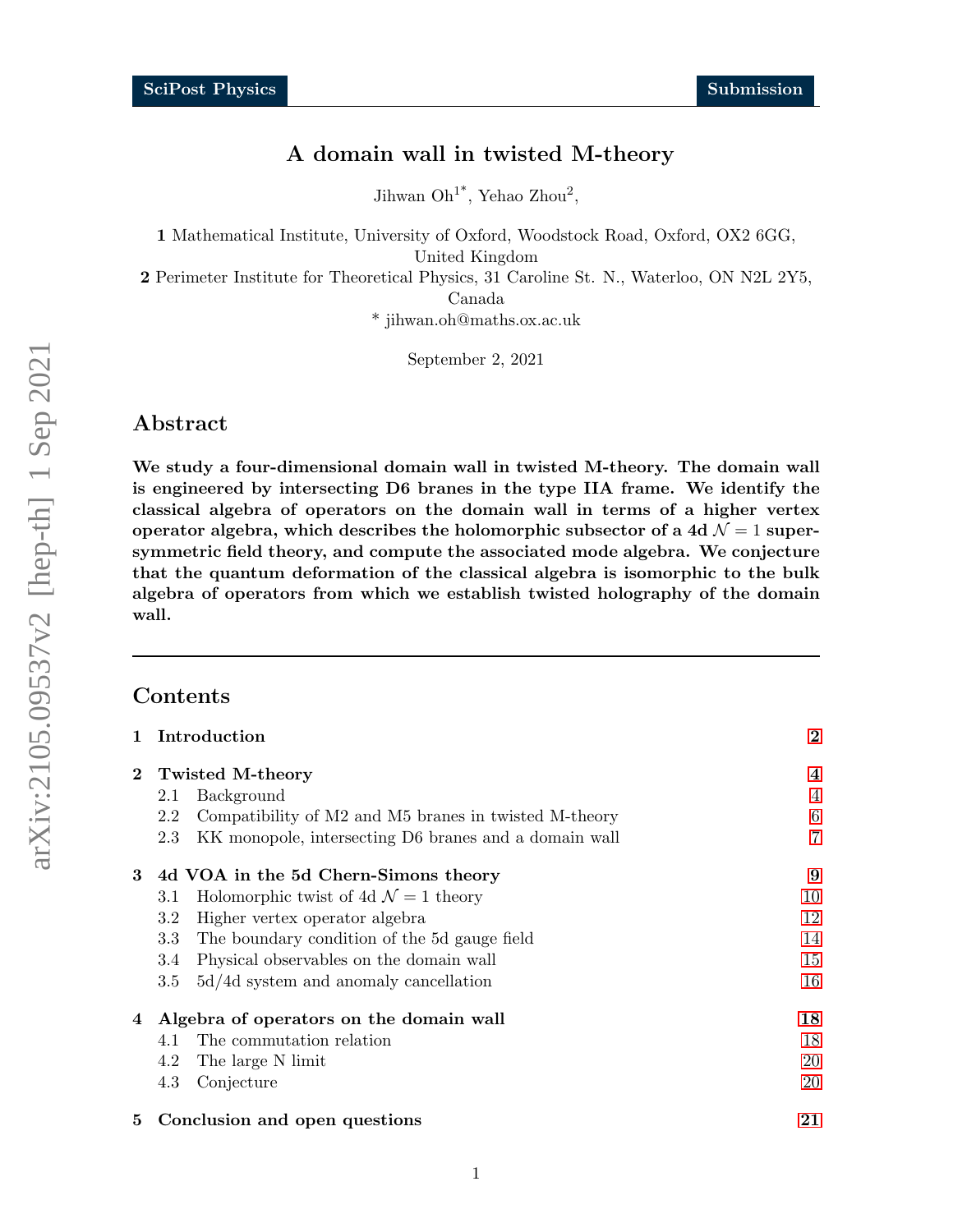| A 4d $\mathcal{N} = 1$ SUSY transformation of a chiral multiplet | 24 |
|------------------------------------------------------------------|----|
| B Mode algebra computation                                       | 24 |
| References                                                       | 28 |

# <span id="page-1-0"></span>1 Introduction

Topological twists [\[1,](#page-27-1) [2\]](#page-27-2) have been a standard tool to study a supersymmetric quantum field theory along with  $\Omega$ −deformation [\[3,](#page-27-3) [4\]](#page-27-4). Since the twists make the translation generator  $Q$ -exact with respect to the scalar supercharge  $Q$  of the twisted theory, the  $Q$ -cohomology class of a Q-closed local operator is independent of its position. One can slightly generalize the notion of the topological twist and discuss the holomorphic version. In this case, the Q-cohomology class only retains the holomorphic dependence. By construction, the resulting holomorphic field theory needs to be even dimensional. Outstanding examples include the 2d  $(0, 2)$  theory [\[5–](#page-27-5)[7\]](#page-27-6) and 4d  $\mathcal{N} = 1$  theory [\[8–](#page-27-7)[10\]](#page-27-8). The protected subsector of the 2d example naturally forms a familiar vertex operator algebra. On the other hand, the holomorphic sector of 4d  $\mathcal{N} = 1$  theory reorganizes itself into a higher vertex operator algebra (higher VOA) [\[11–](#page-27-9)[14\]](#page-28-0), which will be the main player of this paper. Higher VOA naturally appears in twisted M-theory [\[15,](#page-28-1) [16\]](#page-28-2), where there are 4 holomorphic directions and 7 topological directions.

Twisted M-theory [\[16,](#page-28-2)[17\]](#page-28-3) is an eleven-dimensional supergravity background specified by a product geometry of a hyperKähler 4-manifold and a 7-manifold with  $G_2$ -holonomy, equipped with the above mentioned twist and  $\Omega$ −deformation. The hyperKähler 4-manifold is equipped with the holomorphic twist and the  $G_2$ -manifold is equipped with the topological twist, along with the  $\Omega$ −deformation. Due to the  $\Omega$ -deformation, the M-theory degree of freedom localizes to the 5d Chern-Simons theory, which is topological in one direction and holomorphic in four directions; it comes from Taub-NUT geometry inside the  $G_2$ −manifold, or a KK-monopole. Once we introduce M2 and M5 branes, the worldvolume theories of M2 and M5 branes are twisted and deformed(and localized to the subspace of the spacetime). To preserve supersymmetry and to be compatible with the twisted background, the M2 branes should wrap a three-cycle in the  $G_2$  manifold and the M5 branes should wrap a four-cycle in the  $G_2$  manifold. The supersymmetric coupling between the membranes and the supergravity localizes to the coupling between defects and the 5d Chern-Simons theory; the M2 branes and M5 branes give rise to line and surface defects.

Twisted holography in the context of M-theory is an exact isomorphism between the algebra of operators of the 5d Chern-Simons theory and the algebra of operators on membranes. The relevant algebras are affine  $gl(1)$  Yangian [\[18,](#page-28-4) [19\]](#page-28-5) and its shifted and truncated version  $[20-24]$  $[20-24]$ . The isomorphism is induced by Koszul duality<sup>[1](#page-1-1)</sup>, which is a common name for a duality between a certain pair of algebras. Conjecturally, twisted holography describes the protected subsectors of well-established M2 and M5 brane holography [\[27,](#page-28-8) [28\]](#page-28-9). We will

<span id="page-1-1"></span><sup>&</sup>lt;sup>1</sup>For another nice set of physical examples of Koszul duality not in the context of twisted holography, see [\[25,](#page-28-10) [26\]](#page-28-11).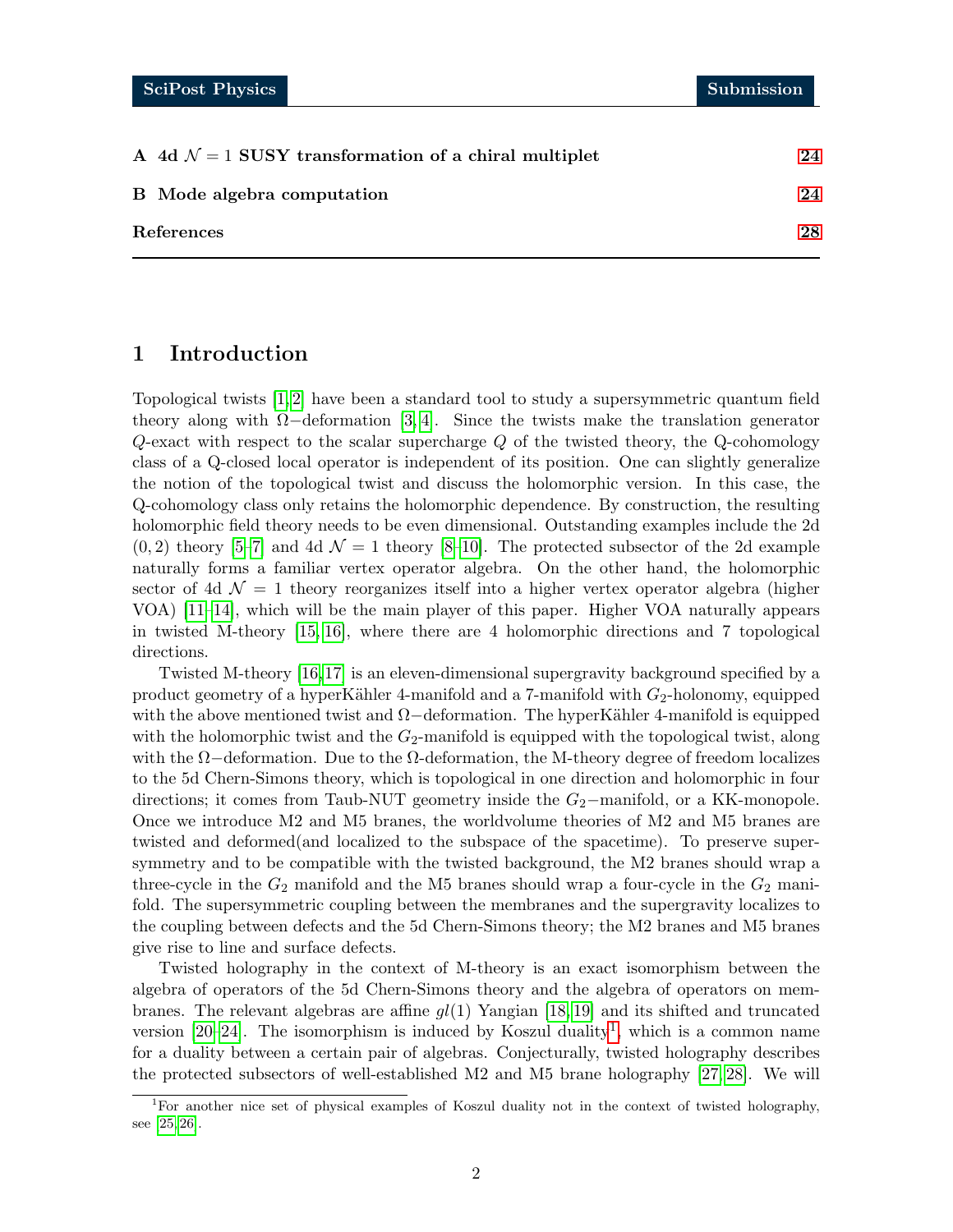discuss the relevant background for twisted M-theory in §[2.1,](#page-3-1) §[2.2.](#page-5-0)

One can also consider a network of M2 and M5 branes [\[24,](#page-28-7) [29\]](#page-28-12) and identify the relevant algebra [\[30\]](#page-29-0). Following the idea of [\[17\]](#page-28-3), where the author beautifully derived the M2 brane algebra from the perturbative computation in the 5d Chern-Simons theory, one can reproduce the algebra associated to the network of M2 and M5 branes [\[31\]](#page-29-1).

Twisting supergravity is not necessarily restricted to the eleven-dimensional example. Indeed, the most complete example for twisted holography is [\[32\]](#page-29-2) the twisted type IIB theory and a protected subsector of D3 brane holography. See also [\[33\]](#page-29-3) as an example of a D2-D4 system and [\[34\]](#page-29-4) as an example of a D1-D5 system. Literatures that employ direct localization in both supergravity and field theory include [\[35,](#page-29-5) [36\]](#page-29-6).

In this paper, we study the seemingly last available BPS defect in the twisted M-theory that has not been not studied: an extra KK-monopole, which is different from the KK monopole that descends to the 5d Chern-Simons theory. The new KK-monopole creates a domain wall-like defect wrapping the 4 holomorphic directions in the 5d Chern-Simons theory. Different from the line and surface defects engineered by membranes, the domain wall-like defect is engineered by changing the  $G_2$ -holonomy 7-manifold [\[37,](#page-29-7)[38\]](#page-29-8). It passes tight constraints for the allowed BPS objects in twisted M-theory. (1) It preserves some amount of supersymmetry. (2) It is compatible with the topological holomorphic background. (3) It preserves the  $G_2$ -holonomy structure. (4) It preserves the  $U(1)$  isometry of the  $G_2$  manifold.

For a practical computation and convenient visualization, it is better to work in the type IIA frame by reducing along a circle in the  $G_2$  manifold. In type IIA, we obtain two sets of intersecting D6 branes [\[39\]](#page-29-9), one set from the original Taub-NUT<sub>K</sub> geometry and the other set from the change we made. The original  $K$  D6 brane worldvolume theory gives the 5d  $G = U(K)$  Chern-Simons theory and the new N D6' brane intersects with the 5d Chern-Simons theory as a domain wall. On the wall, D6-D6' strings are localized and realize the 4d  $\mathcal{N} = 1$  chiral multiplet [\[39\]](#page-29-9). Due to the holomorphic twist on the wall, we get a higher VOA. We will give more details about the intersecting D6 brane configuration in  $\S 2.3$ .

The major difference between the higher VOA coming from the holomorphic twist and the familiar 2d VOA is that in the former case the descent operators play the key role to generate meromorphicity, which is the essential ingredient for the algebraic structure under the vertex operator algebra. Like the usual cohomological field theory, the set of Q-cohomology classes in the higher VOA includes a certain integrated version of the descent operators and in our case they are holomorphic descents of local Q-cohomology classes. The holomorphic descents themselves are not Q-closed, but combining with the holomorphic top form of the 4d spacetime manifold  $\mathbb{C}^2$  and integrating over  $S^3 \subset \mathbb{C}^2$ , it becomes a Q-cohomology class. We will explain in more detail about this set of operators and how it generates the higher VOA in §[3.1,](#page-9-0) §[3.2.](#page-11-0) Since the domain wall forms a boundary of the 5d Chern-Simons theory, we need to account for the boundary condition of the 5d Chern-Simons gauge field, which we did in §[3.3.](#page-13-0) Collecting these ingredients, we propose the physical observables living at the domain wall in §[3.4.](#page-14-0) The 5d/4d system that we have discussed is anomalous due to the chiral fermion at the domain wall. It can be canceled by tuning a parameter of the 5d Chern-Simons theory on one side of the wall, as we will discuss in §[3.5.](#page-15-0)

In §[4,](#page-17-0) we will compute the commutation relation of the physical observables that we have constructed in the previous section. We prove that the resulting algebra is the universal enveloping algebra of Diff<sub> $\epsilon_2\mathbb{C}\otimes\mathfrak{gl}_K$ . We conjecture that the quantum deformation of our</sub> classical computation is isomorphic to the Koszul dual algebra of operators in the 5d Chern-Simons theory. A priori, this conjecture must be true due to the powerful theorem by Costello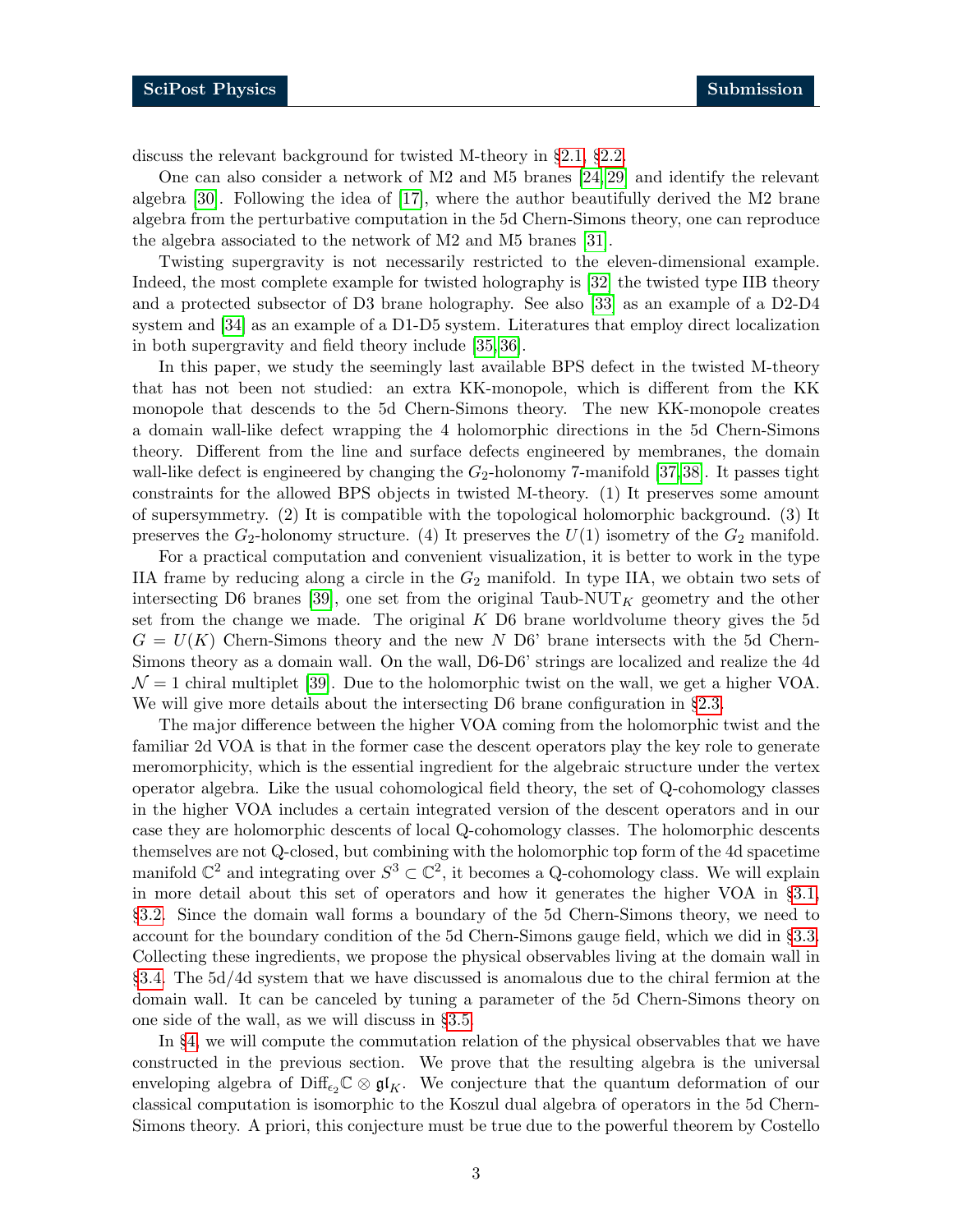[\[17\]](#page-28-3): there is a unique deformation of  $U(\text{Diff}_{\epsilon_2}\mathbb{C}\otimes\mathfrak{gl}_K)$  and it is the algebra of operators in the 5d Chern-Simons theory. In this sense, the proof for the conjecture is already given. However, we prefer to call it the conjecture since we do not know how to systematically incorporate the quantum corrections only using our machinery but not relying on the Costello's theorem.

We conclude in §[5](#page-20-0) by summarizing the discussion and provide open questions that we want to answer in the future. In Appendix, we provide details of some computations that we have abbreviated in the main text. We collect relevant 4d  $\mathcal{N}=1$  supersymmetry transformation of a chiral multiplet in Appendix [A.](#page-23-0) Lastly, we provide details of the key commutation relation computation in Appendix [B.](#page-23-1)

# <span id="page-3-0"></span>2 Twisted M-theory

In §[2.1,](#page-3-1) we will review how to define a twisted supergravity and its deformation under the  $\Omega$ −background. We will focus on the 11-dimensional example, which we call the twisted M-theory. Due to the Omega background, the bulk dynamics drastically simplifies to a noncommutative version of the 5d Chern-Simons theory, which is topological in 1 direction and holomorphic in 4 directions. We will briefly explain the algebra of operators in the 5d Chern-Simons theory. In §[2.2,](#page-5-0) we will explore various BPS objects in the twisted M-theory and study their compatibility with the twisted background. Finally, in §[2.3,](#page-6-0) we identify the BPS object in M-theory that realizes the domain wall in the 5d Chern-Simons theory.

#### <span id="page-3-1"></span>2.1 Background

Twisted supergravity [\[15\]](#page-28-1) is defined as the supergravity in a background where the bosonic ghost  $\Psi$  of the local supersymmetry takes a nonzero value. To satisfy the supergravity equation of motion,  $\Psi$  needs to square to zero, i.e., it is nilpotent. In the presence of  $U(1)$  isometry in the background geometry, we may turn on the  $\Omega$ -background for the twisted supergravity background X and deform it to  $X_{\epsilon}$ .  $X_{\epsilon}$  is equipped with  $\Psi_{\epsilon}$ , which squares not to zero but to  $\epsilon V$ , where V is the vector field generating the  $S^1$  action.

In [\[16\]](#page-28-2) Costello defines the twisted and Ω−deformed 11-dimensional supergravity and proves that it satisfies the equation of motion of the 11-dimensional supergravity. We will call this background twisted M-theory. The twisted M-theory background<sup>[2](#page-3-2)</sup> is specified by the triple  $(\Psi_{\epsilon}, g, C)$ , which are a bosonic ghost, a metric, and an M-theory 3-form. The 11-dimensional manifold is a product of a 7-manifold  $\mathcal{M}_7^T$  with  $G_2$  holonomy and a hyperKähler 4-manifold  $\mathcal{M}_4^H$  parametrized by z and w. The background induced by  $\Psi_{\epsilon}$  makes the dependence on  $\mathcal{M}_7^T$ topological and the dependence on  $\mathcal{M}^H_4$  holomorphic.

The background geometry is given by

$$
(\mathbb{C}_z \times \mathbb{C}_w)^{\mathcal{H}} \times (\mathbb{R}_t \times \mathbb{C} \times \mathcal{T} \mathcal{N}_K)^{\mathcal{T}}.
$$
 (1)

 $TN_K$  is the Taub-NUT<sub>K</sub> manifold, which can be thought of as a circle( $S_{TN}^1$ ) fibration over the base  $\mathbb{R}^3$ . There is an  $S^1_{\epsilon_1} \times S^1_{\epsilon_2}$  action on  $\mathbb{C} \times \text{TN}_K$ . The first  $S^1_{\epsilon_1}$  action, parametrized by  $\epsilon_1$ , acts on  $\mathbb C$  and the base of the Taub-NUT manifold simultaneously. We will therefore put the subscript  $\epsilon_1$  on the  $\mathbb C$  and denote it as  $\mathbb C_{\epsilon_1}$ . Also, we will denote the Taub-NUT base  $\mathbb R^3$ 

<span id="page-3-2"></span><sup>&</sup>lt;sup>2</sup>Appendix A of [\[16\]](#page-28-2) contains the exact expression of the background and the proof for it to be a consistent supergravity background.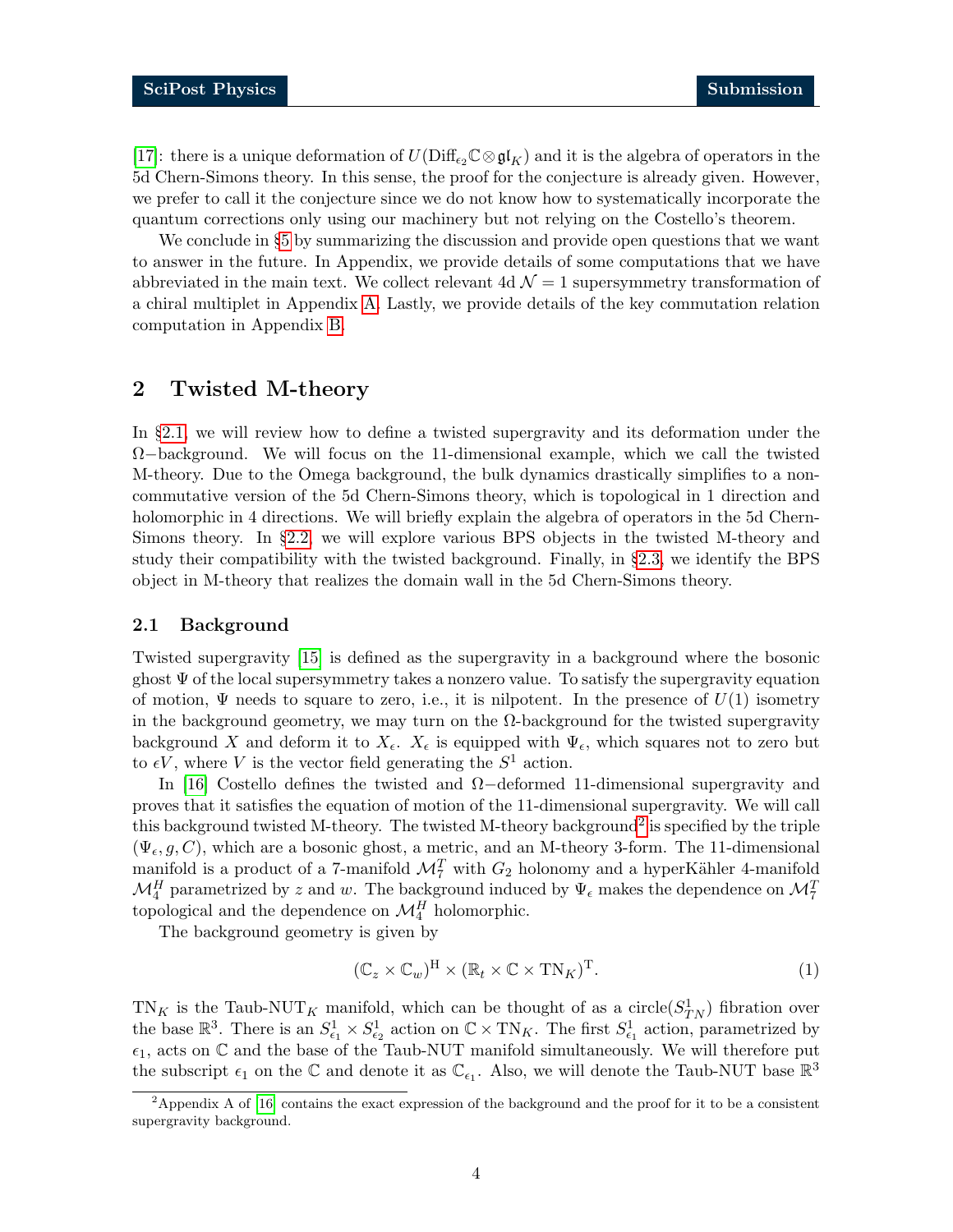as  $\mathbb{R}^3_{TNB}$ . The second  $S^1_{\epsilon_2}$  action, parametrized by  $\epsilon_2$ , acts on the Taub-NUT circle. Finally, the  $S^1 \times S^1$  action preserves the holomorphic volume form of  $\mathbb{C}_{\epsilon_1} \times \text{TN}_K$ .

For a practical computation, it is helpful to reduce along  $S_{TN}^1$  to go to type IIA theory. Note that we do not lose essential information by the circle reduction, since it is a Q-exact operation, as proven in [\[16\]](#page-28-2). Under the reduction, the M-theory geometry produces  $K$  D6 branes. Furthermore, due to the localization effect of the Omega background on  $\mathbb{C}_{\epsilon_1}$ , the 7d maximal SYM of D6 brane worldvolume reduces to the 5d Chern-Simons theory on  $\mathbb{R}_t \times \mathbb{C}_z \times$  $\mathbb{C}_w$ :

$$
\frac{1}{\epsilon_1} \int_{\mathbb{R}_t \times \mathbb{C}_z \times \mathbb{C}_w} dz \wedge dw \wedge \left( AdA + \frac{2}{3} A \wedge_{\epsilon_2} A \wedge_{\epsilon_2} A \right), \tag{2}
$$

where  $\wedge_{\epsilon_2}$  is a combination of a wedge product and a Moyal product  $\star_{\epsilon_2}$ . The Moyal product between two holomorphic functions is defined as

$$
f \star_{\epsilon_2} g = fg + \epsilon_2 \frac{1}{2} \epsilon_{ij} \frac{\partial}{\partial_{z_i}} f \frac{\partial}{\partial_{z_j}} g + \dots
$$
 (3)

Due to the holomorphic top form in the action, the 5d gauge field has only three components.

$$
A = A_t dt + A_{\bar{z}} d\bar{z} + A_{\bar{w}} d\bar{w}.
$$
\n<sup>(4)</sup>

The origin of the non-commutativity that induces the Moyal product is the B-field that descends from the M-theory 3-form C-field

$$
C = dz \wedge dw \wedge V^{\flat}, \tag{5}
$$

where V is a vector field that generates the rotation on  $S_{TN}^1$  and  $V^{\flat}$  is the corresponding dual 1-form, whose component is given by  $V^{\flat}_{\mu} = g_{\mu\nu}^{TN} V^{\nu}$ , where  $g_{\mu\nu}^{TN}$  is the Taub-NUT metric. We reduce along  $S_{TN}^1$  when we pass to the type IIA frame.

The reason that we may entirely focus on the open string part(the D6 brane worldvolume theory) ignoring the closed strings from the geometry is that the B-field combines with the B-model background(holomorphic) on  $\mathbb{C}_z \times \mathbb{C}_w$  and effectively produces the A-model background(topological). As we already have A-model background in the other 6 directions,  $\mathbb{R}_t \times \mathbb{C}_{\epsilon_1} \times \mathbb{R}_{TNB}^3$ , all 10 directions in type IIA are topological. In other words, physical closed string observables in the relevant Q-cohomology have a trivial dependence on spacetime coordinates. Hence, they can be ignored [\[16\]](#page-28-2).

Let us discuss the algebra of operators in the 5d Chern-Simons theory:  $\text{Obs}_{\epsilon_1,\epsilon_2}^{5d}$ . We will first describe the case with  $\epsilon_1 = 0$ ,  $\text{Obs}_{0,\epsilon_2}^{5d}$  and turn on the deformation parameter  $\epsilon_1$ later. Since the equation of motion of the 5d Chern-Simons theory is  $F = 0$ , all operators have a positive ghost number. The ghosts have a trivial dependence on  $t$  and holomorphic dependence on z and w. Due to the non-commutative background on  $\mathbb{C}_z \times \mathbb{C}_w$ ,  $[z, w] = \epsilon_2$ , the operators form a non-commutative algebra of holomorphic functions on  $\mathbb{C}_z \times \mathbb{C}_w$ . Together with the BRST differential  $\delta$ , the algebra of operators of the 5d Chern-Simons theory forms a graded associative algebra isomorphic to

$$
\wedge^* \mathbb{C}[z, w]_{\epsilon_2} \otimes \mathfrak{gl}_K \cong \wedge^* \text{Diff}_{\epsilon_2} \mathbb{C} \otimes \mathfrak{gl}_K, \tag{6}
$$

where  $\text{Diff}_{\epsilon_2}\mathbb{C}$  is the algebra of differential operators on  $\mathbb{C}_z$  with  $[z, \partial_z] = \epsilon_2$ . In other words, the classical algebra  $\text{Obs}_{0,\epsilon_2}^{5d}$  is the Chevalley-Eilenberg algebra  $C^*(\mathfrak{g})$  of cochains on the Lie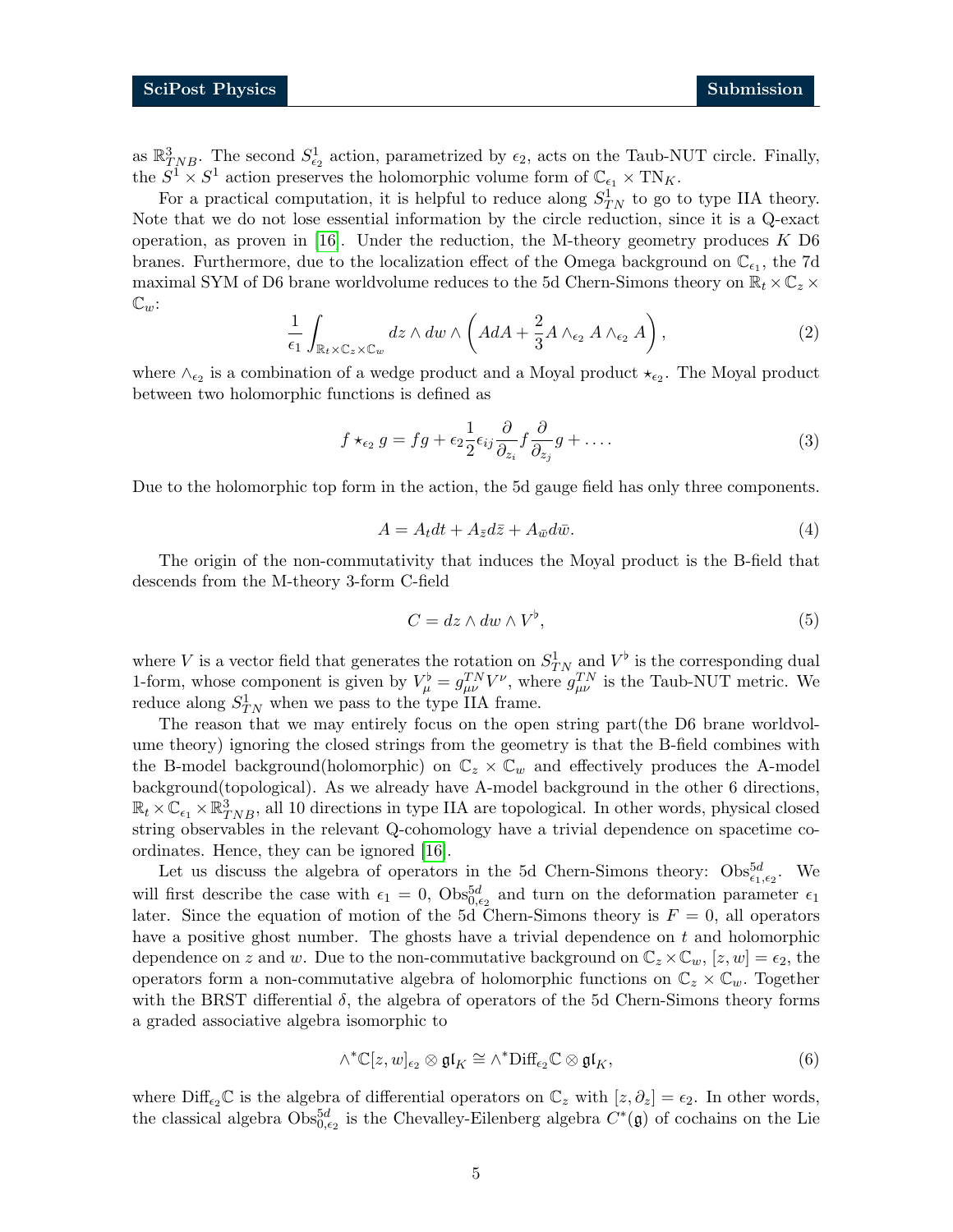algebra  $\mathfrak{g} = \text{Diff}_{\epsilon_2} \mathbb{C} \otimes \mathfrak{gl}_K$ . A Koszul dual algebra of the Lie algebra cochain  $C^*(\mathfrak{g})$  is the universal enveloping algebra  $U(\mathfrak{g})$ .

When  $\epsilon_1 \neq 0$ ,  $\text{Obs}_{0,\epsilon_2}^{5d}$  receives quantum corrections and deforms into an  $A_{\infty}$  algebra<sup>[3](#page-5-1)</sup>  $\text{Obs}_{\epsilon_1,\epsilon_2}^{5d}$  and we denote the Koszul dual of it as  $U_{\epsilon_1}(\mathfrak{g})$ . Costello showed that  $U(\mathfrak{g})$  has a non-trivial(section 9 of [\[17\]](#page-28-3)) and unique(section 15 of [17]) deformation  $U_{\epsilon_1}(\mathfrak{g})$  and identified it with the algebra of operators on  $N$  M2 branes in the large  $N$  limit.

As long as we do not break the supersymmetry and respect the topological holomorphic twist of the twisted supergravity, we can introduce M2 and M5 branes that inherit all twists in the background. They span the following directions in the twisted M-theory.

<span id="page-5-3"></span>M2: 
$$
\mathbb{R}_t \times \mathbb{C}_{\epsilon_1}
$$
,  
M5:  $\{0\} \times \text{TN}_K \times \mathbb{C}_z$ . (7)

Each of the membranes supports an interesting quantum field theory [\[16,](#page-28-2)[17\]](#page-28-3), which is a twisted subsector of 3d  $\mathcal{N} = 4$  ADHM gauge theory and 6d  $\mathcal{N} = (2,0)$  SCFT, respectively. Due to the Omega background applied to each of the worldvolume, the field theories that encode the protected subsector are localized to  $\mathbb{R}_t$  and  $\mathbb{C}_z$ :

> M2: Topological quantum mechanics on  $\mathbb{R}_t$ , (8)

M5: Free fermion vertex operator algebra on  $\mathbb{C}_z$ .

In the limit of a large number of membranes, the algebra of operators on the M2 branes is 1-shifted affine  $gl(1)$  Yangian with one central element eliminated and the algebra of operators on the M5 branes is  $W_{\infty}$  algebra, or affine  $gl(1)$  Yangian.

Note that in some literature,  $\mathbb{C}_{\epsilon_1} \times \text{TN}_K$  part of the twisted M-theory background is replaced with

$$
\mathbb{C}_{\epsilon_1} \times \frac{\mathbb{C}_{\epsilon_2} \times \mathbb{C}_{\epsilon_3}}{\mathbb{Z}_K}, \quad \text{where } \epsilon_1 + \epsilon_2 + \epsilon_3 = 0.
$$
 (9)

This presentation is useful to explain a triality automorphism of the algebra associated with the M2 and M5 branes(see [\[29\]](#page-28-12), for instance). However, we will follow the original presenta-tion [\[16\]](#page-28-2), which did not show  $\epsilon_2$ ,  $\epsilon_3$  subscripts explicitly, since the triality does not play an important role in our discussion.

#### <span id="page-5-0"></span>2.2 Compatibility of M2 and M5 branes in twisted M-theory

Let us comment on the compatibility of the M2 and M5 branes and the 11d topological holomorphic background and explain why these two BPS defects cannot engineer the domain wall-like defect, which is the main object of this paper.

M2 branes are entirely embedded in  $\mathcal{M}_7^T$ . It preserves 3d  $\mathcal{N}=4$  supersymmetry in the presence of the Taub-NUT geometry. There are two types of topological twists available in 3d: Rozansky-Witten twist [\[41\]](#page-29-10) and the mirror version of it. Both twists are compatible with the twisted supergravity background and it is useful to work in either of the two twists to give a complete picture of the algebra of operators on the M2 branes. Clearly, the three-dimensional M2 branes cannot engineer the four-dimensional domain wall.

Next, out of the 6 directions of M5 brane worldvolume, 4 directions lie in  $\mathcal{M}_7^T$  and 2 directions are in  $\mathcal{M}_4^H$  $\mathcal{M}_4^H$  $\mathcal{M}_4^H$ . There are two possible twists available to the 6d  $(2,0)$  theory<sup>4</sup>. First, a

<span id="page-5-1"></span><sup>&</sup>lt;sup>3</sup>For a physical description of  $A_{\infty}$  algebra, see [\[29\]](#page-28-12).

<span id="page-5-2"></span><sup>&</sup>lt;sup>4</sup>We are grateful to Kevin Costello for the discussion on this point.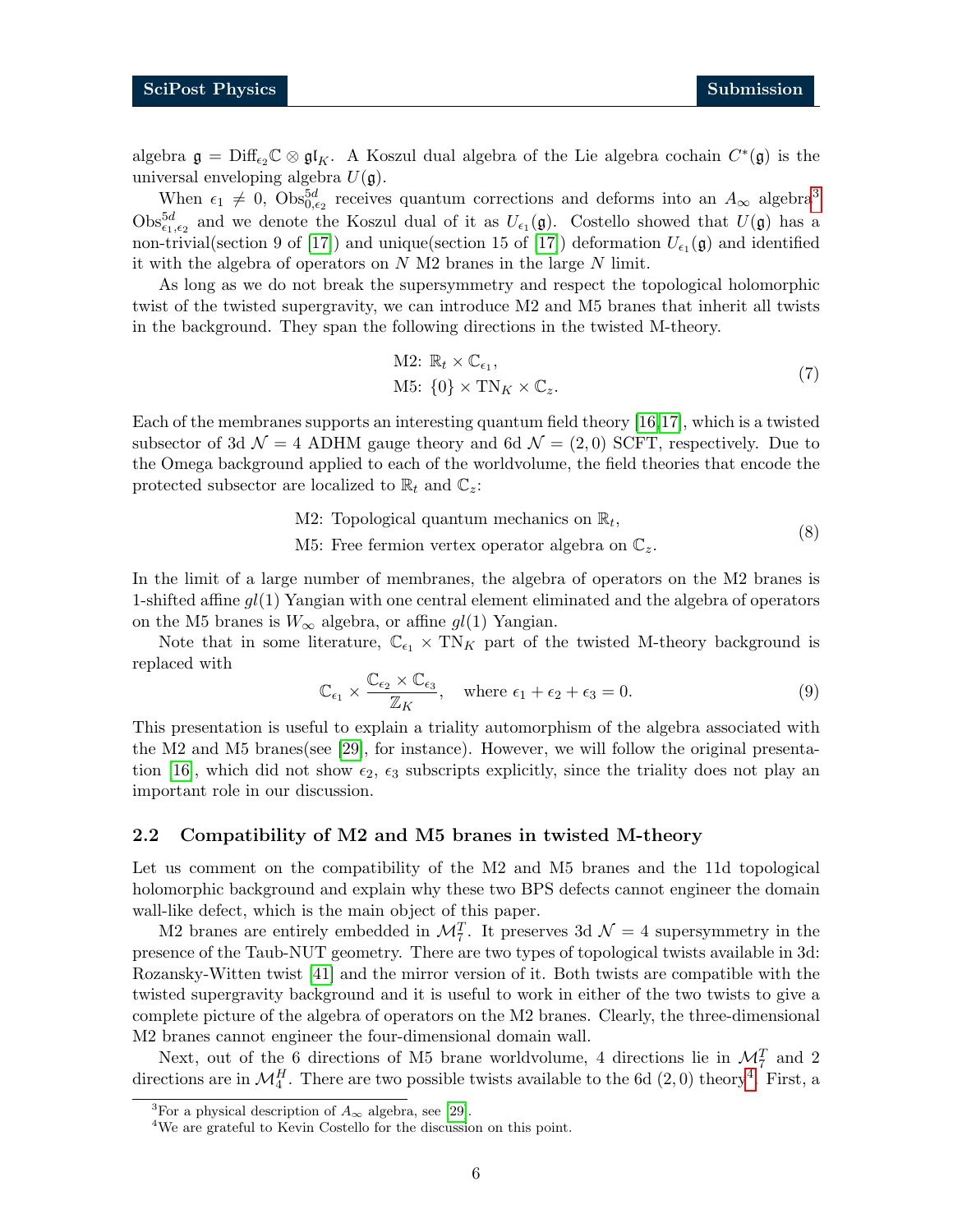topological holomorphic twist that gives 4 topological directions and 2 holomorphic directions. Second, a holomorphic twist that gives all 6 directions holomorphic. Since we only have 4 holomorphic directions in the twisted M-theory background, only the first option is feasible and this background exactly applies to the M5 branes that appear in [\(8\)](#page-5-3). In other words, since the 6d (2,0) theory does not admit a twist generating 2 topological and 4 holomorphic directions, we are not allowed to use M5 branes to engineer the domain wall-like defects in the 5d Chern-Simons theory, which require the M5 branes to wrap  $\mathcal{M}_4^H$ .

There are remaining BPS objects in M-theory: the M9 brane and the KK monopole. The KK monopole wraps different directions to those of the already existing KK monopole, which is equivalent to the Taub-NUT geometry.

#### <span id="page-6-0"></span>2.3 KK monopole, intersecting D6 branes and a domain wall

We would like to engineer a codimension-1 defect in the 5d Chern-Simons theory from the remaining BPS objects. However, the M9 brane only admits a holomorphic twist(on the entire 10 directions) on its worldvolume, so we exclude the M9 brane since it is not compatible with the 7 topological directions. Next, let us consider

New KK monopole: 
$$
\mathbb{C}_z \times \mathbb{C}_w \times \mathbb{R}^3,
$$
 (10)

where  $\mathbb{R}^3 \subset \mathcal{M}_7^T$  (we will specify the  $\mathbb{R}^3$  more precisely later in the IIA frame.) Since the 7d SYM on the worldvolume of the KK monopole admits a topological holomorphic twist that induces 3 topological and 4 holomorphic directions, like the original KK monopole associated with  $TN_K$ , the new KK monopole is compatible with the twisted background.

Let us now argue that the new KK monopole is compatible with the other necessary conditions for twisted M-theory: 1.  $G_2$ -holonomy, 2.  $S^1_{\epsilon_1} \times S^1_{\epsilon_2}$  action.

First, the multi(original plus new) KK monopole configuration corresponds to a singular  $G_2$ -holonomy manifold [\[37,](#page-29-7) [38\]](#page-29-8), if we tune  $\mathbb{R}^3$  to intersect with  $\mathbb{R}_t \times \mathbb{C}_{\epsilon_1}$  at one point. If there are  $N$  new KK monopoles, the singularity of the  $G_2$ -holonomy manifold represents the unfolding of an  $A_{N+K}$  singularity into  $A_N$  and  $A_K$  singularities [\[42\]](#page-29-11). More precisely, it is a cone on a weighted projective space  $\mathbf{WCP}^3_{N,N,K,K}$  [\[37,](#page-29-7) [38\]](#page-29-8). Let us call this new geometry  $\widetilde{\mathcal{M}}_{7}^{T}.$ 

Second, we will argue that  $\widetilde{\mathcal{M}}_7^T$  admits  $S^1_{\epsilon_1} \times S^1_{\epsilon_2}$  isometry. The original Taub-NUT circle  $S_{TN}^1$  is intact by the introduction of new KK monopoles.  $\widetilde{\mathcal{M}}_7^T$  has an  $S_{\epsilon_2}^1$  isometry that rotates  $S_{TN}^1$ . Indeed, when we go to the type IIA frame, we take this circle as the M-theory circle to reduce<sup>[5](#page-6-1)</sup>. Next, it is helpful to go to the type IIA frame to see the presence of  $S_{\epsilon_1}^1$  action. Reducing along  $S_{TN}^1$ , we map two types of KK monopoles in the M-theory to K D6 and N D6' branes in the type IIA frame that wrap the 4 holomorphic directions and 3 topological directions.

D6: 
$$
\mathbb{C}_z \times \mathbb{C}_w \times \mathbb{R}_t \times \mathbb{C}_{\epsilon_1}
$$
,  
D6':  $\mathbb{C}_z \times \mathbb{C}_w \times \mathbb{R}^3$ , (11)

In general, such a D6-D6' configuration does not preserve supersymmetry. However, if we align them to make certain angles, we can preserve 4d  $\mathcal{N} = 1$  supersymmetry on  $\mathbb{C}_z \times \mathbb{C}_w$  [\[39\]](#page-29-9). More precisely, we may split the 6 topological directions  $(\widetilde{\mathcal{M}}_7^T/S_{TN}^1)$  into three 2-planes  $\mathcal{P}_t$ ,

<span id="page-6-1"></span><sup>5</sup>Historically, the brane configuration, which we get after the circle reduction in type IIA, was first discovered [\[39\]](#page-29-9) and M-theory lift was introduced later [\[37,](#page-29-7) [38\]](#page-29-8).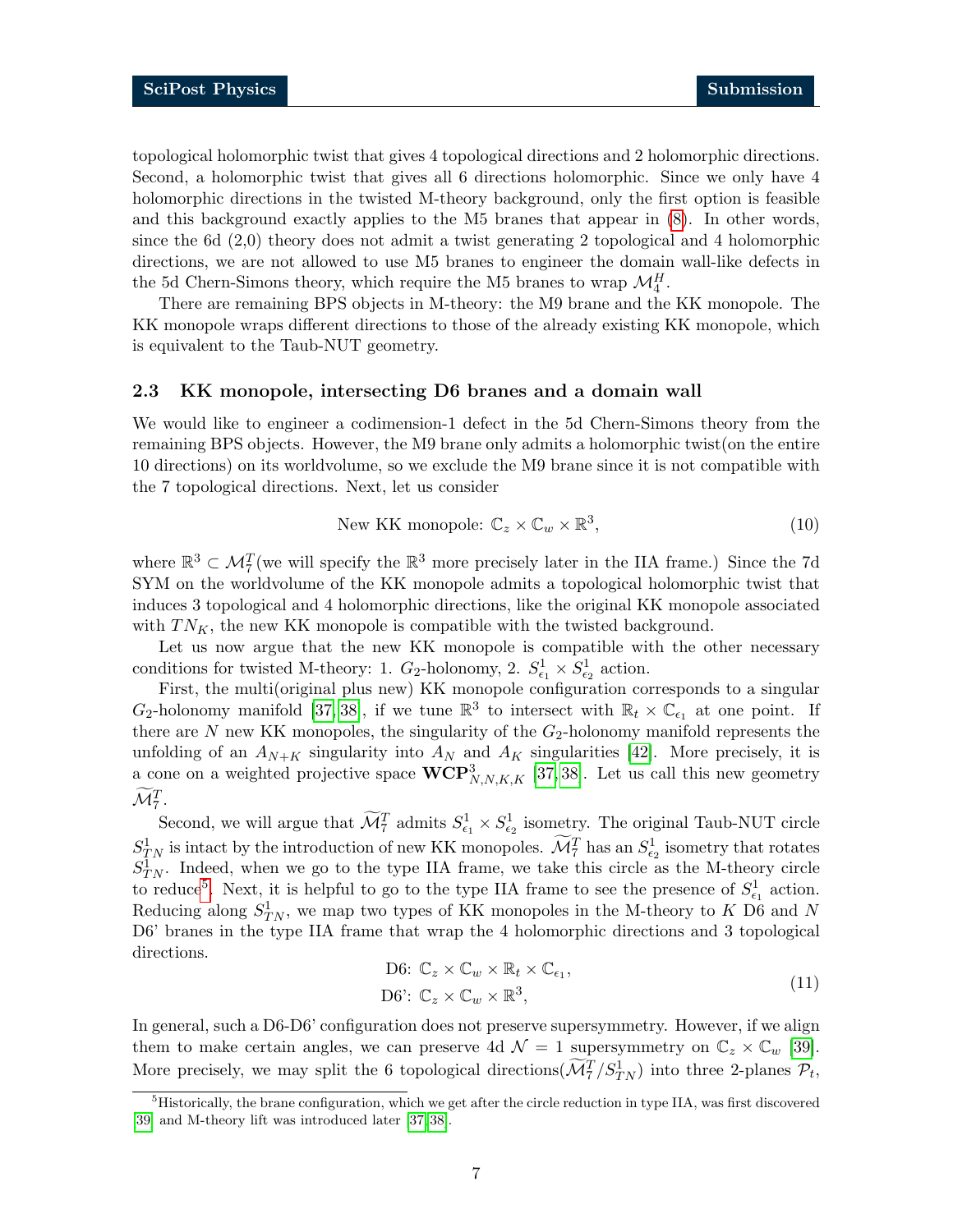$\mathcal{P}_1$ ,  $\mathcal{P}_2$ . Then, we embed each  $\mathbb{R}_i$  of  $\mathbb{R}_t \times \mathbb{C}_{\epsilon_1} = \mathbb{R}_t \times \mathbb{R}_1 \times \mathbb{R}_2$  of D6 branes in  $\mathcal{P}_i$ , respectively. We parametrize  $\mathbb{R}_i$  with  $x_i$  and the orthogonal axis in  $\mathcal{P}_i$  with  $y_i$ . Next, we orient each  $\mathbb{R}'_i$  of  $\mathbb{R}^3 = \mathbb{R}'_t \times \mathbb{R}'_1 \times \mathbb{R}'_2$  of the D6' branes in  $\mathcal{P}_i$  to make an angle  $\varphi_i$  with  $\mathbb{R}_i$  such that [\[39\]](#page-29-9)

<span id="page-7-2"></span>
$$
\varphi_t \pm \varphi_1 \pm \varphi_2 = 0 \text{ mod } 2\pi \tag{12}
$$

for some choice of signs.



Figure 1:  $\mathcal{P}_1$  and  $\mathcal{P}_2$ . Each of them is parametrized by  $(x_1, y_1)$  and  $(x_2, y_2)$  respectively.

Given the supersymmetry, let us check the  $S_{\epsilon_1}^1$  isometry in  $\widetilde{\mathcal{M}}_7^T/S^1 \sim \mathbb{R}_t \times \mathbb{C}_{\epsilon_1} \times \mathbb{R}_{TNB}^3$ . Recall that we took  $TN_K \approx S_{TN}^1 \times \mathbb{R}_{TNB}^3$ . In the present case, it suffices to show that the metric on both D6 and D6' branes is invariant under  $S_{\epsilon_1}^1$  action that simultaneously rotates  $\mathbb{C}_{\epsilon_1} \times \mathbb{R}^2_{thb}$ , where  $\mathbb{R}^2_{thb}$  is a 2-plane embedded in  $\mathbb{R}^3_{TNB}$ .

Let us first consider two independent rotations, parametrized by  $\theta_1$ ,  $\theta_2$ , respectively. They act on the coordinates  $(x_1, x_2)$  of  $\mathbb{C}_{\epsilon_1}$  and  $(y_1, y_2)$  of  $\mathbb{R}^2_{thb}$  as follows

$$
\begin{pmatrix} x_1 \\ x_2 \end{pmatrix} \rightarrow \begin{pmatrix} \cos \theta_1 x_1 - \sin \theta_1 x_2 \\ \sin \theta_1 x_1 + \cos \theta_1 x_2 \end{pmatrix}, \quad \begin{pmatrix} y_1 \\ y_2 \end{pmatrix} \rightarrow \begin{pmatrix} \cos \theta_2 y_1 - \sin \theta_2 y_2 \\ \sin \theta_2 y_1 + \cos \theta_2 y_2 \end{pmatrix}.
$$
 (13)

The relevant part of the metric on the original D6 branes is preserved trivially under the rotation.

<span id="page-7-1"></span><span id="page-7-0"></span>
$$
ds^2 = dx_1^2 + dx_2^2 \rightarrow dx_1^2 + dx_2^2 \tag{14}
$$

If we denote  $a = \tan \varphi_1$ ,  $b = \tan \varphi_2$ , we may write down the relevant part of the metric on the new D6' branes as

$$
ds^{2} = d(x_{1} + ay_{1})d(x_{1} + ay_{1}) + d(x_{2} + by_{2})d(x_{2} + by_{2})
$$
  
=  $dx_{1}^{2} + dx_{2}^{2} + a^{2}dy_{1}^{2} + b^{2}dy_{2}^{2} + a(dx_{1}dy_{1} + dy_{1}dx_{1}) + b(dx_{2}dy_{2} + dy_{2}dx_{2}).$  (15)

For [\(15\)](#page-7-0) to be invariant under [\(13\)](#page-7-1),  $a, b, \theta_1, \theta_2$  need to satisfy the following set of equations.

$$
a^{2} \sin^{2} \theta_{2} + b^{2} \cos^{2} \theta_{2} = b^{2},
$$
  
\n
$$
a^{2} \cos^{2} \theta_{2} + b^{2} \sin^{2} \theta_{2} = a^{2},
$$
  
\n
$$
(a^{2} - b^{2}) \cos \theta_{2} \sin \theta_{2} = 0,
$$
  
\n
$$
a \cos \theta_{1} \cos \theta_{2} + b \sin \theta_{1} \sin \theta_{2} = a,
$$
  
\n
$$
a \sin \theta_{1} \sin \theta_{2} + b \cos \theta_{1} \cos \theta_{2} = b,
$$
  
\n
$$
a \cos \theta_{1} \sin \theta_{2} - b \sin \theta_{1} \cos \theta_{2} = 0,
$$
  
\n
$$
a \sin \theta_{1} \cos \theta_{2} - b \cos \theta_{1} \sin \theta_{2} = 0.
$$
  
\n(16)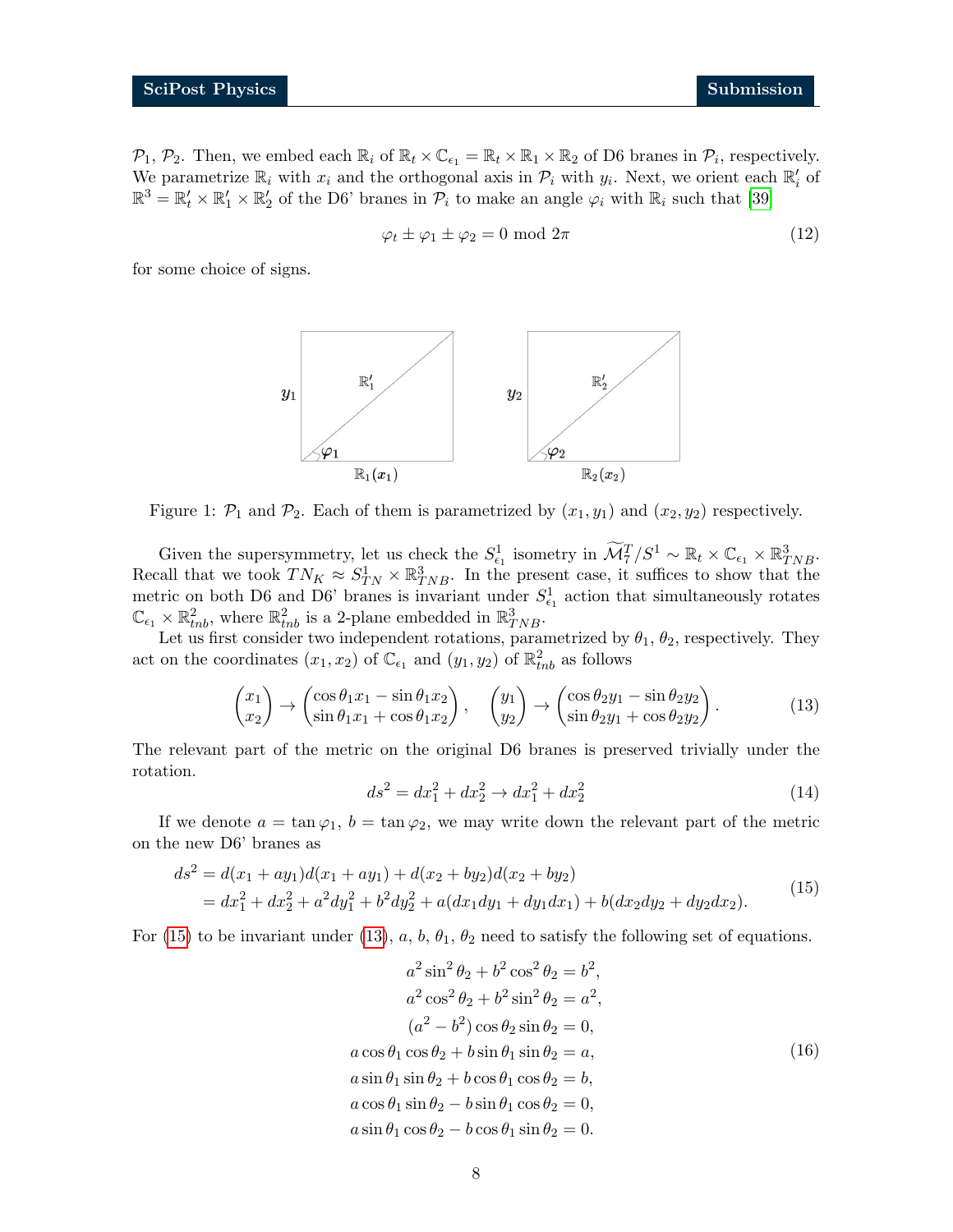There is an obvious solution:

<span id="page-8-2"></span>
$$
a = b \text{ and } \theta_1 = \theta_2. \tag{17}
$$

In principle,  $a = b$  can be anything, but to be consistent with Figure [4,](#page-22-0) let us choose them to be 1. As this condition fixes  $\varphi_1 = \varphi_2 = \pi/4$ , by [\(12\)](#page-7-2), we can also fix  $\varphi_t$ . Since we want to preserve exactly  $\mathcal{N}=1$  supersymmetry on the domain wall,  $\varphi_t$  should not be  $0^6$  $0^6$ , but any value, which satisfies [\(12\)](#page-7-2). The existence of the solution [\(17\)](#page-8-2) guarantees the  $U(1)_{\epsilon_1}$  isometry, which simultaneously  $(\theta_1 = \theta_2)$  rotates  $\mathbb{C}_{\epsilon_1} \times \mathbb{R}^2_{thb}$ .

Now that we have shown the compatibility of the new KK monopoles with the twisted M-theory, let us discuss the degree of freedom that they introduce. It is helpful to stay in the type IIA frame to do so. There are D6-D6' strings localized at the 4d intersection  $\mathbb{C}_z \times \mathbb{C}_w$ . The low energy mode of the quantization of D6-D6' strings corresponds to the 4d  $\mathcal{N} = 1$  massless chiral multiplet [\[39\]](#page-29-9), charged under both Chan-Paton symmetries associated with the D6 and D6' branes. We can also understand this matter content as off-diagonal components in the decomposition of  $A_{N+K}$  singularity into  $A_N$  and  $A_K$  singularities in the Mtheory [\[37,](#page-29-7)[38,](#page-29-8)[42\]](#page-29-11). Since the worldvolume theory of D-branes probing the twisted supergravity background inherits the twist, the D6-D6' string or the 4d  $\mathcal{N}=1$  chiral multiplet on  $\mathcal{M}_{4}^{H}$  =  $\mathbb{C}_z \times \mathbb{C}_w$  is holomorphically twisted.

Finally, as we have seen in §[2.1,](#page-3-1) because of the Omega background on the 2-plane  $\mathbb{R}^2_{thb}$ inside the N D6' branes, the theory on the N D6' branes localizes on another copy of the  $5d U(N)$  CS theory. However, this theory will not play an important role in the following discussion, as we will focus on the 4d intersection.

## <span id="page-8-0"></span>3 4d VOA in the 5d Chern-Simons theory

To construct a set of physical operators on the domain wall, we need to collect all fields, which live on the domain wall. In §[3.1,](#page-9-0) we will describe the first ingredient, the holomorphically twisted 4d  $\mathcal{N} = 1$  chiral multiplet coming from the D6-D6' strings. We can recast the 4d holomorphic field theory in a first-order formalism, called a twisted formalism in [\[44\]](#page-29-12), and find that the 4d Lagrangian resembles that of the 2d  $\beta\gamma$  system. The authors of [\[14\]](#page-28-0) derived the 4d  $\beta\gamma$  system. In §[3.1,](#page-9-0) §[3.2,](#page-11-0) we will translate and explain this mathematical notion in the more familiar language to physicists using holomorphic descent, which is an analog of the topological descent defined in Witten's classical paper [\[1\]](#page-27-1). This is in the line of [\[43–](#page-29-13)[45\]](#page-29-14), where the authors defined the topological holomorphic descent and the product between a local operator and a descent operator, which is called a secondary product. In particular, see the beautiful exposition in the paper [\[45\]](#page-29-14) by Beem, Ben-Zvi, Bullimore, Dimofte, and Neitzke. In §[3.3,](#page-13-0) we identify the second ingredient: the boundary condition of the 5d Chern-Simons gauge field on the domain wall. Combining these ingredients, we construct the physical operators living on the domain wall in §[3.4.](#page-14-0) The 4d  $\beta\gamma$  system on the domain wall, however, is anomalous. The anomaly cancelation condition is a shift of the non-commutativity parameter  $\epsilon_2$  on one side of the domain wall, compared to that on the other side, as we show in §[3.5.](#page-15-0)

<span id="page-8-1"></span><sup>&</sup>lt;sup>6</sup>In this case, the D6 and D6' branes intersect in 5 directions, which is not of our interest. In fact, configuration with  $\varphi_t = 0$  and its M-theory uplift was discussed in [\[37,](#page-29-7)38], but another set of KK monopoles other than the two sets of KK monopoles should be considered in that case.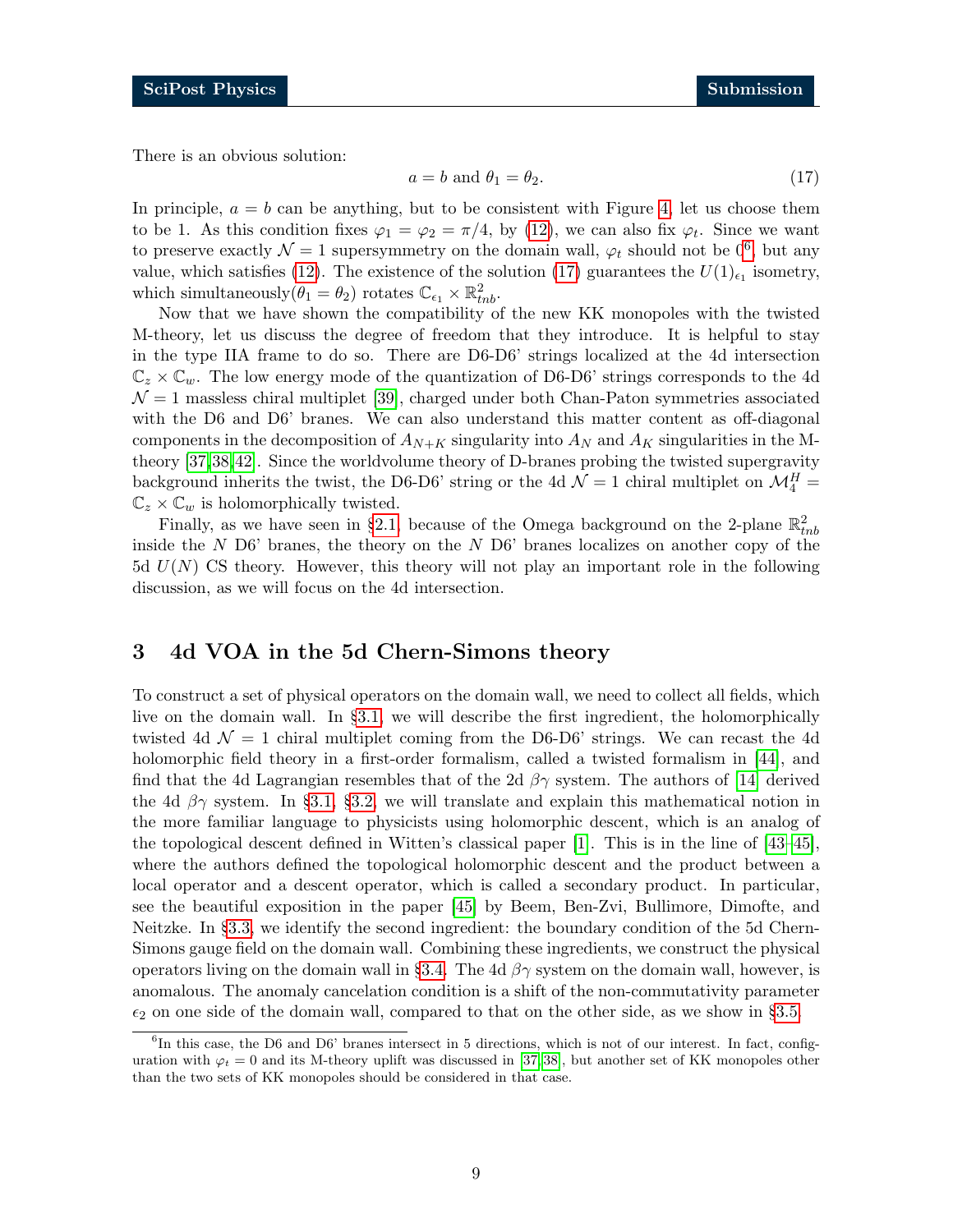#### <span id="page-9-0"></span>3.1 Holomorphic twist of 4d  $\mathcal{N}=1$  theory

Let us study the D6-D6' strings that are localized on the D6, D6' intersection  $\mathbb{C}_z \times \mathbb{C}_w$ . The D6-D6' strings give the 4d  $\mathcal{N} = 1$  chiral multiplet  $\Phi = (\phi, \psi_{\alpha})$  and the D6'-D6 strings give the complex conjugate  $\bar{\Phi} = (\bar{\phi}, \bar{\psi}_{\dot{\alpha}})$ , where  $\alpha$  and  $\dot{\alpha}$  are spinor indices of  $SU(2)_l \times SU(2)_r =$  $SO(4)_{Lorentz}$ . Since branes moving in the twisted supergravity background inherit the twist of the background, we get the holomorphically twisted 4d  $\mathcal{N}=1$  chiral multiplet theory. We will define and study the holomorphic twist of 4d  $\mathcal{N}=1$  theory in this subsection.

4d  $\mathcal{N}=1$  supersymmetry algebra is generated by four supercharges  $Q_{\alpha}$  and  $\bar{Q}_{\dot{\alpha}}$ .

<span id="page-9-3"></span>
$$
[Q_{\alpha}, Q_{\beta}] = [Q_{\dot{\alpha}}, Q_{\dot{\beta}}] = 0,
$$
  

$$
[Q_{\alpha}, Q_{\dot{\beta}}] = \sigma^{\mu}_{\alpha\dot{\beta}} P_{\mu},
$$
\n(18)

where  $\mu$  is the 4d spacetime index,  $\sigma^0 = -Id$ , and  $\sigma^{1,2,3}$  are Pauli matrices. The graded commutator<sup>[7](#page-9-1)</sup> [, ] is defined by  $[a, b] = ab - (-1)^{F(a)F(b)}ba$ , where  $F(a)$  is a fermion number of a.

Under the holomorphic twist, the Lorentz symmetry algebra is redefined in such a way that the supersymmetry generators are reorganized into a scalar Q and a 1-form Q under the new Lorentz symmetry algebra. They satisfy the following relations.

$$
Q^2 = 0,
$$
  
[ $Q, \mathbf{Q}$ ] =  $iP_{\bar{z}}d\bar{z} + iP_{\bar{w}}d\bar{w}.$  (19)

We may solve [\(19\)](#page-9-2) utilizing [\(18\)](#page-9-3) and find the scalar supercharge

<span id="page-9-2"></span>
$$
Q = Q_{-},\tag{20}
$$

which defines the Q-cohomology and the 1-form supercharge  $\bf{Q}$ , which anti-commutes with  $Q$ to produce anti-holomorphic translation generators  $P_{\bar{z}}, P_{\bar{w}}$ .

$$
\mathbf{Q} = \bar{Q}_{\dot{+}} d\bar{z} - \bar{Q}_{\dot{-}} d\bar{w}.\tag{21}
$$

Given a local operator  $\mathcal{O}$ , one may act with **Q** n-times to obtain an n-form operator  $\mathcal{O}^{(n)}$ 

$$
\mathbf{Q}^n \mathcal{O} = \mathcal{O}^{(n)}.\tag{22}
$$

There are two kinds of operators in the Q-cohomology. The first type is a local operator  $\mathcal{O}(z)$ . Examples of the first type operator in 4d  $\mathcal{N}=1$  chiral multiplet theory are

$$
\bar{\phi}, \quad \psi_+, \tag{23}
$$

including all of their holomorphic derivatives with respect to  $\partial_z$  and  $\partial_w$ . See [A](#page-23-0)ppendix A for the derivation. Even though  $\psi_+$  now transforms as  $(2,0)$  form under the new Lorentz symmetry of the twisted theory, we will keep the notation and not explicitly show the differential form in the later discussion for a concise presentation. We will also do so for the other components of the spinor  $\psi_-$  and  $\bar{\psi}_{\dot{\alpha}}$ , which are a scalar and  $(0, 1)$ -form under the new Lorentz symmetry.

<span id="page-9-1"></span><sup>&</sup>lt;sup>7</sup>We unify the convention for the commutator to distinguish it from the secondary product  $\{\ ,\ \}$ , which we will soon introduce.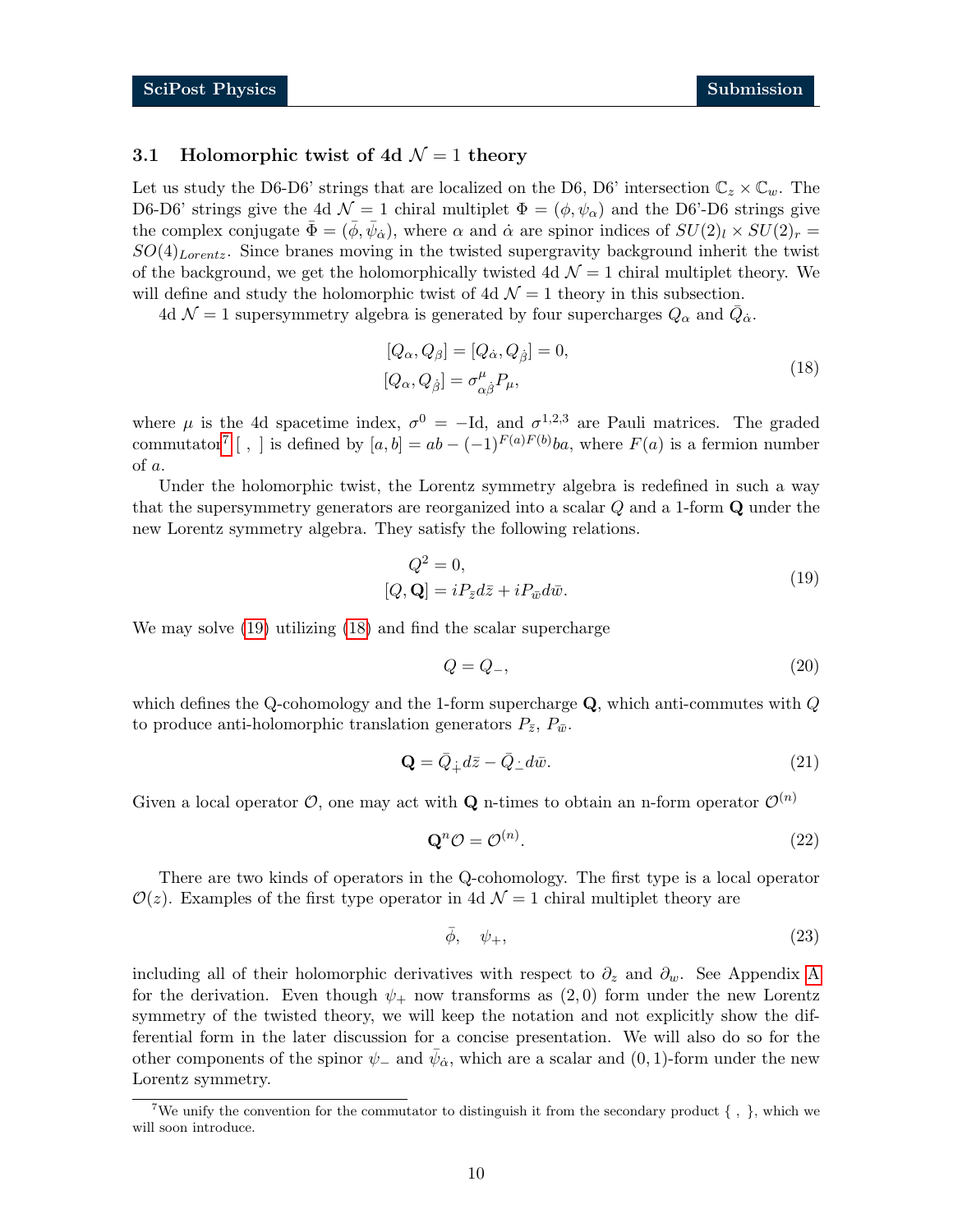The product of two first-type operators

$$
\mathcal{O}_{1,2}(z_1, z_2) = \mathcal{O}_1(z_1)\mathcal{O}_2(z_2) \tag{24}
$$

is again in the Q-cohomology. By Hartog's theorem, in  $d > 2$ -complex dimension, every function on  $U \subset \mathbb{C}^d$  that is holomorphic away from singularities can be uniquely extended to a holomorphic function on the entire  $U$ . Therefore, there cannot be a singular OPE between two local operators. This is in contrast with a complex one-dimension holomorphic theory, which is the usual vertex operator algebra, where one obtains interesting mode algebras of various holomorphic currents due to the singular OPE's between the currents.

The second type of operator in the Q-cohomology is more interesting. We can construct it by first applying the 1-form supercharge to the first-type operator. The resulting  $\mathcal{O}^{(1)}$  is not Q-closed, but we can check

$$
Q\mathcal{O}^{(1)} = \bar{\partial}\mathcal{O}.\tag{25}
$$

If we then wedge  $\mathcal O$  with the holomorphic top form  $\Omega$  of  $\mathbb C^2$ , we get

$$
Q(\Omega \mathcal{O}^{(1)}) = d(\Omega \mathcal{O}).\tag{26}
$$

By integrating both sides along  $S^3$ , which does not have a boundary, we get a Q-closed operator at  $x$ 

$$
Q\left[\int_{S_x^3} \Omega \wedge \mathcal{O}^{(1)}\right] = 0,\tag{27}
$$

where  $S_x^3$  is a 3-sphere centered at x. It may look nonlocal, as it involves the integral over  $S^3$ , but it is a local operator at  $x$  after the integral. We can avoid a potential intersection with other second-type operators centered at different points by shrinking  $S<sup>3</sup>$ 's. For two secondtype operators sharing the same center, there may be a nontrivial algebraic structure. We will describe more the algebra in the next subsection.

Examples of the second-type operator in 4d  $\mathcal{N}=1$  chiral multiplet theory are

$$
\int_{S^3} dzdw \ \bar{\phi}^{(1)} = \int_{S^3} dzdw \ (\bar{\psi}_+ d\bar{z} - \bar{\psi}_- d\bar{w}),
$$
\n
$$
\int_{S^3} dzdw \ \psi_+^{(1)} = \int_{S^3} dzdw \ (\partial_w \phi d\bar{z} - \partial_z \phi d\bar{w}).
$$
\n(28)

We have collected the supersymmetry transformations of the components of the 4d  $\mathcal{N} = 1$ chiral multiplet under Q and Q in Appendix [A.](#page-23-0)

Furthermore, we can define a secondary product between the first-type operator and the second-type operator by wrapping the first-type operator with a 3-sphere that is used to define the second-type operator.

<span id="page-10-0"></span>
$$
\{\mathcal{O}_1, \mathcal{O}_2\}(z_0, w_0) = \int_{S^3_{z_0, w_0}(z, w)} \mathcal{O}_1(z_0, w_0) \mathcal{O}_2^{(1)}(z, w) dz dw, \tag{29}
$$

where  $S_{z_0,w_0}^3(z,w)$  is a 3-sphere centered at  $(z_0,w_0)$  and parametrized by two complex coordinates z, w. Here  $\mathcal{O}_1$  and  $\mathcal{O}_2$  are cochain representatives and the secondary product does not depend on the choice of the representatives, since Q-exact deformation of  $\mathcal{O}_i$  will not change the result.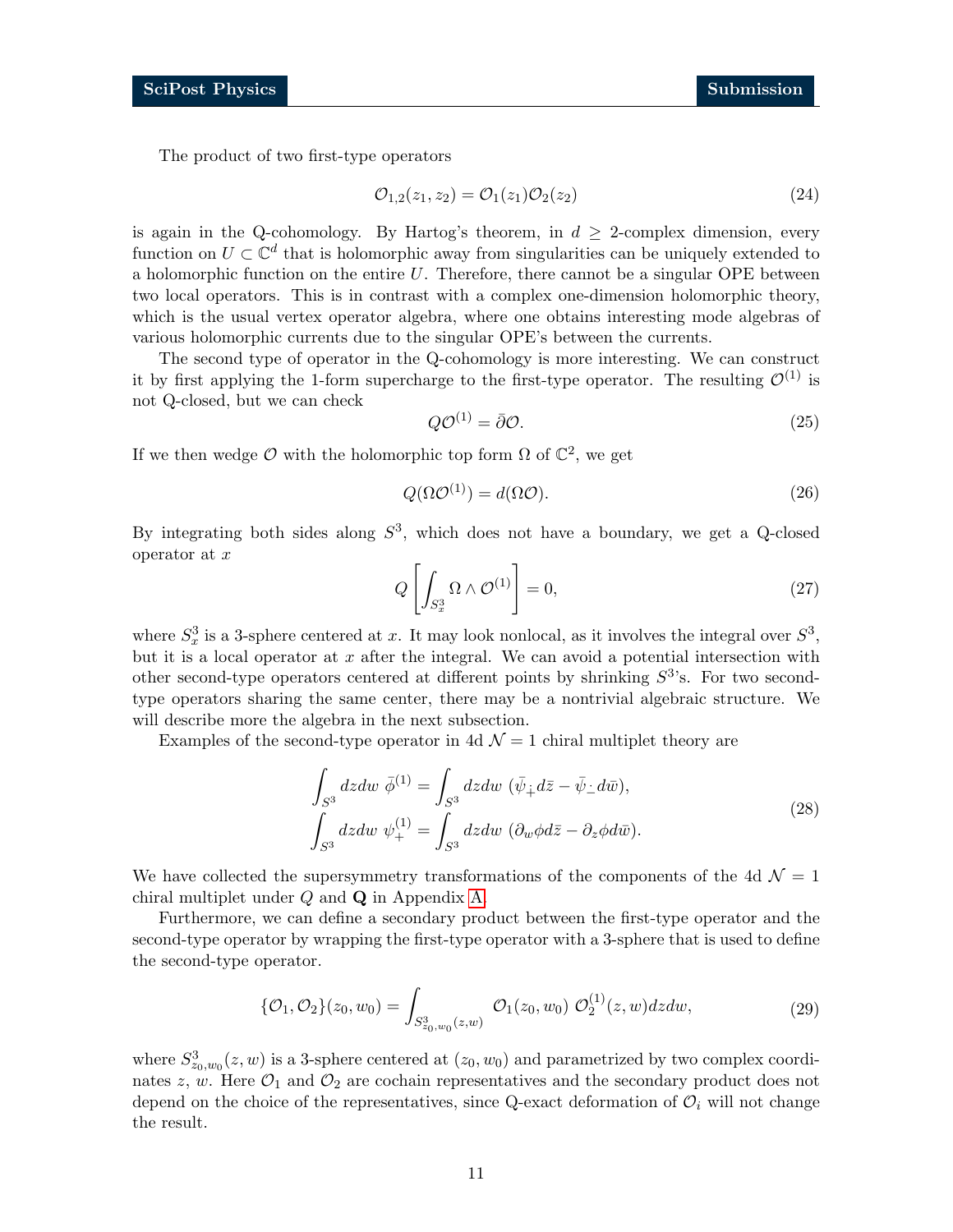

Figure 2: It illustrates a product between the first and second-type operators. We place  $\mathcal{O}_1$ at the origin and wrap it with  $\Omega \mathcal{O}_2^{(1)}$  $2^{(1)}$ , which is supported on the 3-sphere  $S^3$ , parametrized by  $z, w$ .

Again,  $\{\mathcal{O}_1, \mathcal{O}_2\}(z_0, w_0)$  is a local operator in the Q-cohomology, supported at  $(z_0, w_0)$ . To compute the secondary product, we need to make a contraction between  $\mathcal{O}_1$  and  $\mathcal{O}_2^{(1)}$  $2^{(1)}$ . Hence, the result of the secondary product is in general a first-type operator. It is the remaining operator, which is not contracted. More details of the secondary product along with the study of the holomorphic twist of a general 4d  $\mathcal{N}=1$  gauge theory will be discussed in [\[51\]](#page-30-0).

It is helpful to write down the Lagrangian for the 4d  $\mathcal{N}=1$  chiral multiplet to extract the propagators used in the contraction.

<span id="page-11-2"></span>
$$
\int_{\mathbb{C}_z \times \mathbb{C}_w} \partial \phi \bar{\partial} \bar{\phi} + \psi_+ \partial_{\bar{z}} \bar{\psi}_- + \psi_+ \partial_{\bar{w}} \bar{\psi}_+ + \dots \tag{30}
$$

From the kinetic terms, we read off the nonvanishing propagators that involve the first-type operators in the Q-cohomology.

<span id="page-11-1"></span>
$$
\langle \bar{\phi}\partial\phi \rangle \sim \langle \psi_+ \bar{\psi} \rangle \sim \frac{\omega_{BM}}{dzdw},\tag{31}
$$

where  $\omega_{BM}$  is Bochner-Martinelli kernel

$$
\omega_{BM} = dzdw \frac{\bar{z}d\bar{w} - \bar{w}d\bar{z}}{|z|^2 + |w|^2}.
$$
\n(32)

The Bochner-Martinelli kernel is a four-dimensional analog of the  $S<sup>1</sup>$  residue integral measure  $dz$  $\frac{dz}{z}$ , used in 2d VOA mode algebra computation. It has the following nice property that will play an important role in the next subsection.

$$
\int_{S^3_{z_0,w_0}} \omega_{BM} f(z, w) = f(z_0, w_0).
$$
\n(33)

#### <span id="page-11-0"></span>3.2 Higher vertex operator algebra

Before we discuss the 4d VOA, let us recall the familiar example of the OPE and residue pairing in a simple 2d VOA; we will find the analogous properties in the 4d soon. Consider 2d  $\beta\gamma$  system, which has the following OPE:

$$
\beta(z) \cdot \gamma(0) \sim \frac{1}{z} + \dots,\tag{34}
$$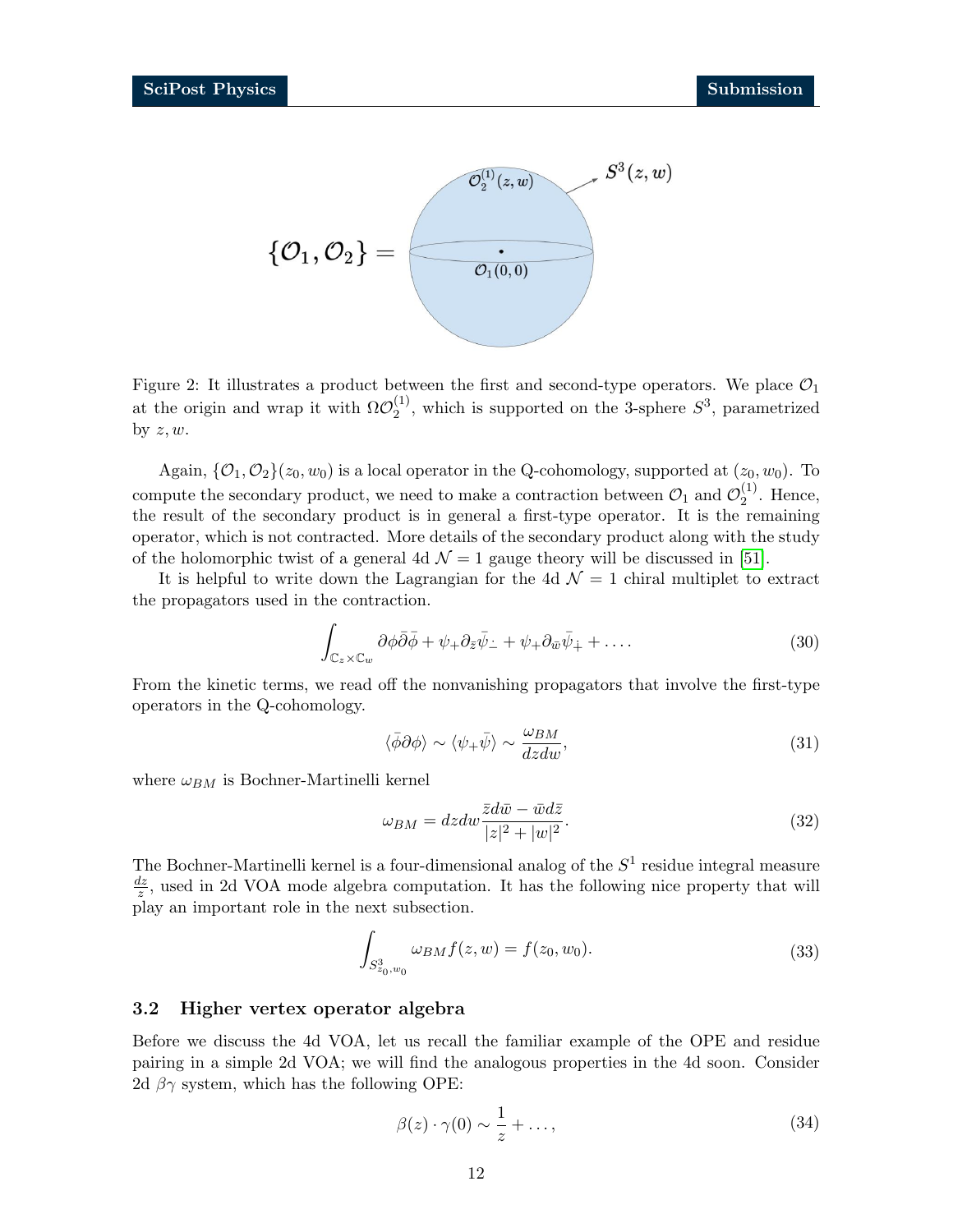where  $\dots$  are regular terms. Then, we may compute the following integral

$$
\int_{S_0^1} dz(\beta(z) \cdot \gamma(0)) = \int_{S_0^1} \frac{dz}{z} = 1,
$$
\n(35)

by using the familiar residue formula.

Similar to 2d, in 4d VOA we form an "OPE" between the first-type and second-type operators

$$
\mathcal{O}_1(z_0, w_0) \cdot \mathcal{O}_2^{(1)}(z, w). \tag{36}
$$

Note that a more general OPE in holomorphically twisted field theory was discussed in [\[11\]](#page-27-9).

Next, we can compute the  $S<sup>3</sup>$  residue integral, using the nontrivial propagators defined in [\(31\)](#page-11-1).

$$
\int_{S^3_{z_0,w_0}} dz dw \; \mathcal{O}_1(z_0,w_0) \cdot \mathcal{O}_2^{(1)}(z,w).
$$
 (37)

This is precisely the secondary product  $\{\mathcal{O}_1, \mathcal{O}_2\}$ , which we defined in [\(29\)](#page-10-0).

Specializing to the 4d  $\mathcal{N} = 1$  theory of a chiral multiplet, we can compute a simple secondary product:

$$
\{\bar{\phi}, \psi_+\} = \int_{S_0^3} dz \wedge dw \wedge \bar{\phi} \cdot \psi_+^{(1)} = \int_{S_0^3} \omega_{BM} = 1.
$$
 (38)

We will soon analyze a product involving two second-type operators as well.

We can make the analogy more concrete by rewriting the Lagrangian in the descent field utilizing the BV Lagrangian [\[14\]](#page-28-0). The physical Lagrangian [\(30\)](#page-11-2) admits a compact representation in terms of the following twisted superfields

$$
\gamma = (\bar{\phi}, \bar{\phi}^{(1)}, \bar{\phi}^{(2)}), \n\beta = (\psi_+, \psi_+^{(1)}, \psi_+^{(2)}).
$$
\n(39)

By multiplying  $\beta$ ,  $\gamma$  so that the form degree of the integrand sums up to (2, 2), we can rewrite [\(30\)](#page-11-2) as a part of the bigger BV Lagrangian that follows

$$
\int_{\mathbb{C}_z \times \mathbb{C}_w} dz dw \beta \bar{\partial} \gamma.
$$
\n(40)

This free field Lagrangian resembles 2d VOA  $\beta\gamma$  system. As our main intention to present this expression is to show the resemblance of the higher VOA to the usual 2d VOA, we will not try to give details on the BV formalism. The reader who is interested in this may refer to [\[14,](#page-28-0) [44\]](#page-29-12).

Let us now define a higher current that generates a higher VOA, which is an analog of the affine current operator in the 2d VOA. Rather than giving an abstract definition, we will explain using the 4d  $\mathcal{N} = 1$  chiral multiplet example, as it will be our main interest. We define a precurrent J

$$
J = \bar{\phi}\psi_+ \tag{41}
$$

and consider its first descendant  $J^{(1)}$ :

$$
J^{(1)} = (-\bar{\psi}_+ d\bar{w} + \bar{\psi}_- d\bar{z})\psi_+ + \bar{\phi}(\partial_w \phi d\bar{z} - \partial_z \phi d\bar{w}).\tag{42}
$$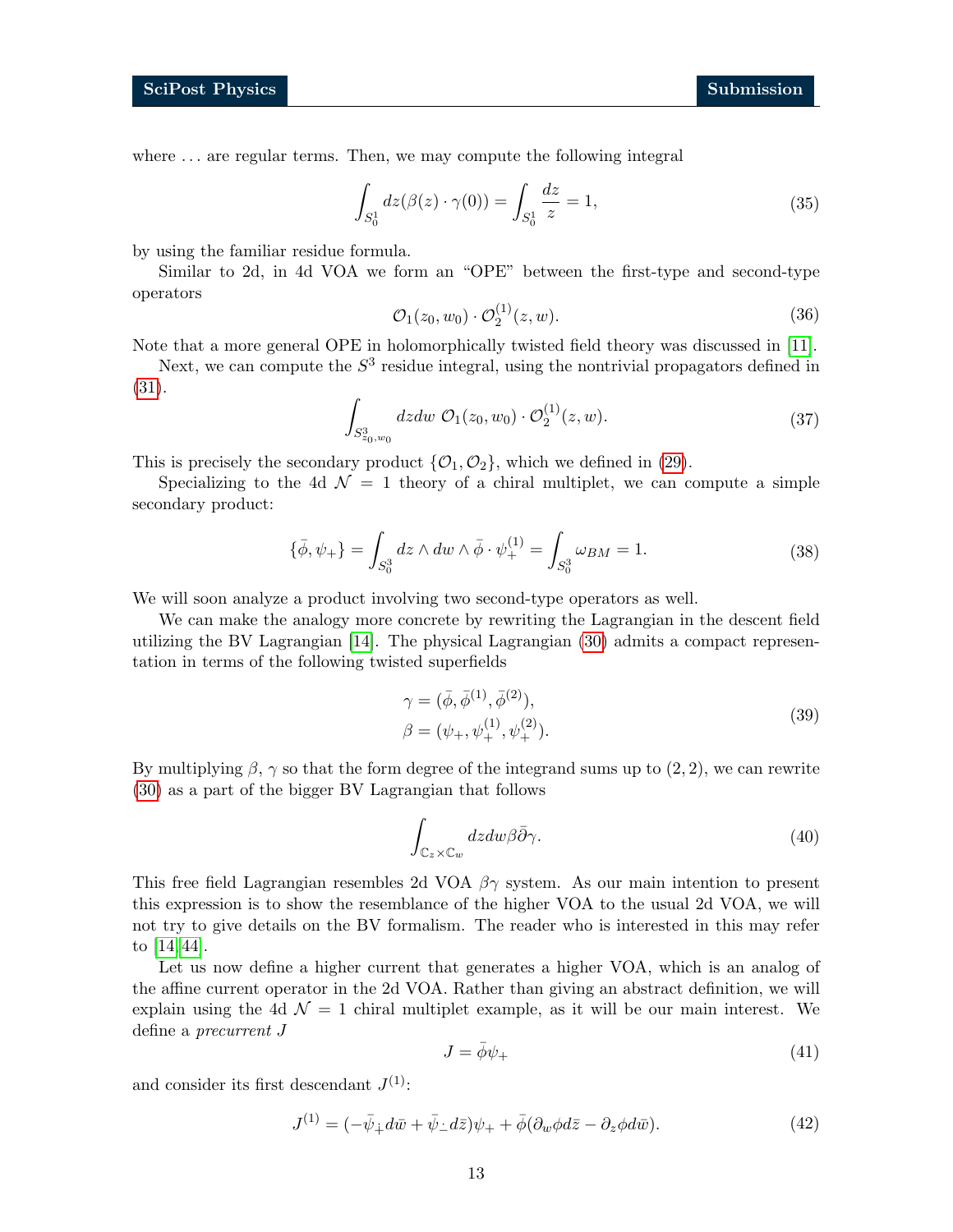This is not in Q-cohomology by the general discussion above, but we can obtain a nontrivial Q-cohomology class by combining it with the holomorphic top form on  $\mathbb{C}^2$  and integrating the wedged product over  $S^3$ :

<span id="page-13-1"></span>
$$
\int_{S^3} dz \wedge dw \wedge J^{(1)}.
$$
\n(43)

We call  $dz \wedge dw \wedge J^{(1)}$  a higher current. Notice that  $J^{(1)}$  captures some components of the flavor current operator in the 4d  $\mathcal{N} = 1$  theory of a free chiral multiplet. In this sense, the expression [\(43\)](#page-13-1) is a charge  $Q$  of a conserved global symmetry current  $j$ , which is defined as

$$
Q = \int_{S^{2n-1}} \star j \tag{44}
$$

in the 2n−dimensional spacetime, where  $\star$  is the Hodge star of the spacetime geometry. The higher current can be compared with  $\star j$  in [\(43\)](#page-13-1). Indeed, it satisfies the conservation law up to a Q-exact term<sup>[8](#page-13-2)</sup>, which we can treat as zero

$$
d(dzdwJ^{(1)}) = Q(dzdwJ^{(1)}) \equiv 0.
$$
\n(45)

In principle, one can think about the multiplication operation by a monomial  $z^m w^n$  in the integrand of  $(43)$  and obtain a double graded associative algebra of modes<sup>[9](#page-13-3)</sup>, which is a generalization of the single-graded algebra of modes of the 2d VOA. Therefore, we can think [\(43\)](#page-13-1) as a zero mode $(m = n = 0)$  of the higher current. This observation will be useful when we construct the algebra of operators on the domain wall by combining all ingredients.

We have studied the holomorphically twisted 4d  $\mathcal{N}=1$  chiral multiplet, which comes from the D6-D6' string. Since the domain wall separates the 5d Chern-Simons theory, we also need to take care of the boundary condition of the 5d gauge field on the domain wall to construct the algebra of operators on the domain wall. It will be the second ingredient.

#### <span id="page-13-0"></span>3.3 The boundary condition of the 5d gauge field

Before considering the boundary condition of the 5d gauge field  $A_{5d}$ , we first notice that we can interpret the boundary condition of the 5d gauge field as the background gauge field for the flavor symmetry  $U(K)$  of the 4d  $\beta\gamma$  system. The induced non-dynamical coupling modifies the free kinetic term of the 4d  $\beta\gamma$  system in the following way,

$$
\int_{\mathbb{C}_z \times \mathbb{C}_w} dzdw \wedge \beta \left(\bar{\partial} + A_{5d}|\partial\right) \gamma.
$$
\n(46)

Here, the anti-holomorphic derivative is replaced by the gauge covariant derivative with respect to the 5d gauge field  $A_{5d}$  at the boundary  $t = 0$ ,  $A_{5d}$ . The form of this minimal interaction indicates that the 5d gauge field  $A_{5d} = A_t dt + A_{\bar{z}} d\bar{z} + A_{\bar{w}} d\bar{w}$  loses its t-component  $A_t$  when it approaches to the boundary.

Next, we will follow the standard approach used to study the boundary condition of the 3d Chern-Simons theory. We will turn off the non-commutativity parameter temporarily as it

<span id="page-13-2"></span><sup>8</sup>See also the relevant discussion in Section 3.5 of [\[43\]](#page-29-13). We thank Junya Yagi for useful discussion on this point.

<span id="page-13-3"></span><sup>&</sup>lt;sup>9</sup>One should distinguish a higher VOA from a toroidal Lie algebra [\[46\]](#page-30-1), since the former is related to  $(\mathbb{C}^2)^{\times} \sim S^3$  rather than  $(\mathbb{C}^{\times})^2 \sim T^2$  by construction [\(43\)](#page-13-1). Indeed, the original reference of the higher VOA [\[12\]](#page-27-10) called it the sphere algebra.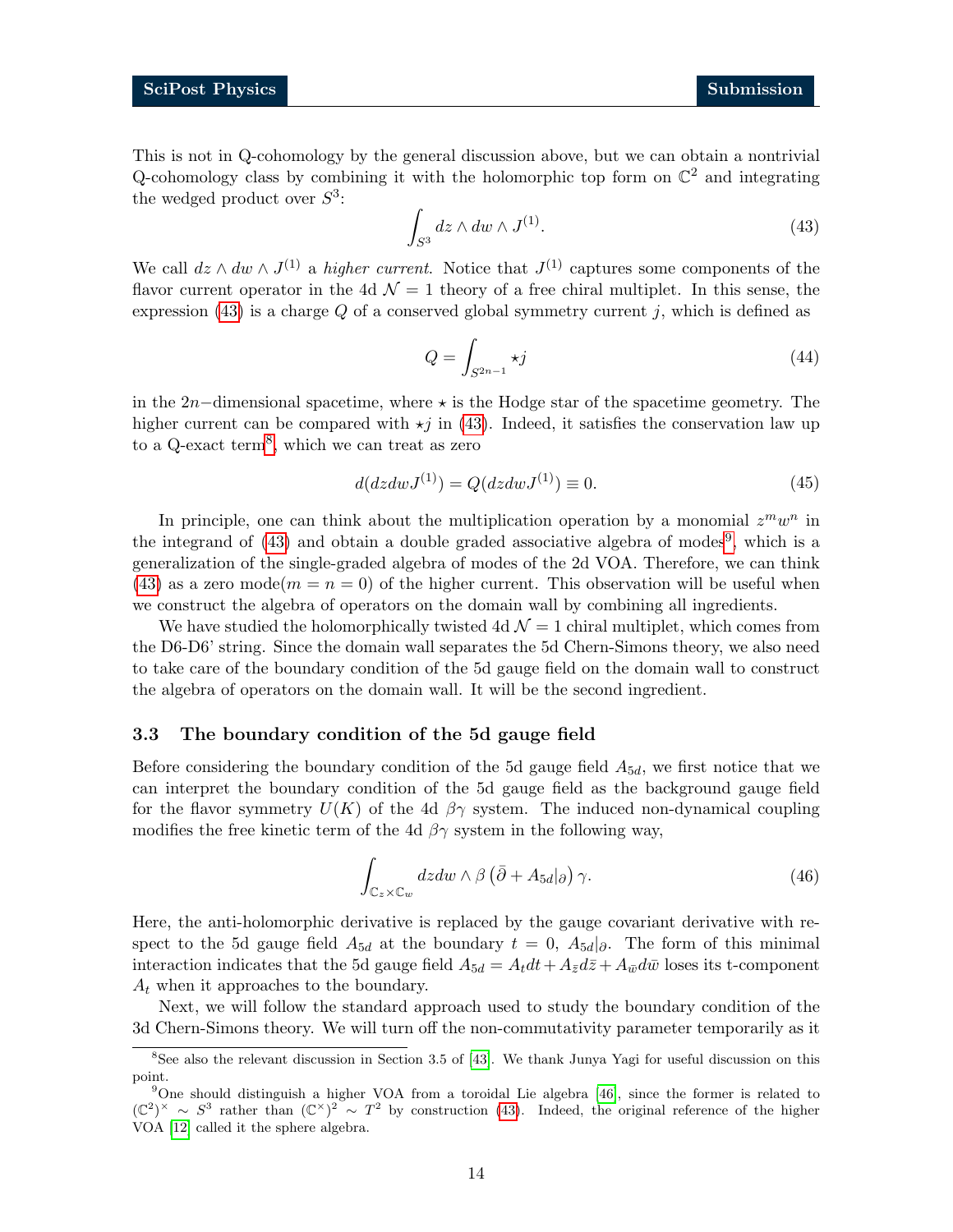does not affect the following analysis. We need to make sure of the locality of the 5d Chern-Simons theory near the boundary  $t = 0$ . To show that, let us vary the action, obtaining

$$
\delta S_{5d \; CS} = \int_{\mathbb{R}_t \times \mathbb{C}_z \times \mathbb{C}_w} dz \wedge dw \wedge \text{Tr} \left( \delta A \wedge dA + d(\delta A \wedge A) \right). \tag{47}
$$

Using Stokes theorem, we may rewrite the second term as

<span id="page-14-1"></span>
$$
\int_{\mathbb{C}_z \times \mathbb{C}_w} dz \wedge dw \wedge \delta A \wedge A. \tag{48}
$$

From this, we see two types of equivalently allowed boundary conditions

$$
A_{\bar{z}} = 0 \quad \text{or} \quad A_{\bar{w}} = 0,\tag{49}
$$

which makes the boundary variations [\(48\)](#page-14-1) zero. This resembles the familiar holomorphic Dirichlet boundary condition of the 3d Chern-Simons theory. We will choose to work with the second one  $A_{\bar{w}} = 0$ .

By the equation of motion of the 5d Chern-Simons theory,

$$
(d_t + \bar{\partial}_{\mathbb{C}_z \times \mathbb{C}_w})A_{5d} = 0,\t\t(50)
$$

and the boundary condition that we have just fixed, we conclude the boundary condition of the 5d gauge field at the domain wall is a holomorphic function in  $z$  and  $w$ , valued in the Lie algebra  $\mathfrak{gl}_K$ :

$$
A_{5d}|\partial = A_{\bar{z}}(z,m) \in \mathbb{C}[z,w] \otimes \mathfrak{gl}_K.
$$
\n
$$
(51)
$$

#### <span id="page-14-0"></span>3.4 Physical observables on the domain wall

So far, we have collected the ingredients that live at the domain wall in the 5d Chern-Simons theory. Those are the holomorphic twist of 4d  $\mathcal{N}=1$  chiral multiplet and the boundary condition of the 5d Chern-Simons theory. We will combine those degrees of freedom and construct the gauge invariant physical operators living on the domain wall. The relevant gauge symmetry is  $U(N)$ , where N is the number of D6' branes. On the other hand, we treat  $U(K)$  as a flavor symmetry<sup>[10](#page-14-2)</sup>, where K is the number of D6 branes.

We have already seen a candidate for the gauge invariant algebra of operators in §[3.2](#page-11-0)

<span id="page-14-4"></span>
$$
\mathcal{C}[1] = \int_{S_0^3(z,w)} dz \wedge dw \wedge J^{(1)}.\tag{52}
$$

We will shortly clarify the notation used in the LHS of [\(52\)](#page-14-3). Restoring all indices of the precurrent J, we have

<span id="page-14-3"></span>
$$
J_j^i(z, w) = \bar{\phi}_a^i \psi_+^a,
$$
\n<sup>(53)</sup>

where a is the  $U(N)$  gauge symmetry and i, j are the  $U(K)$  flavor symmetry index. Note that we treat  $J_j^i(z, w)$  as a composite operator, which is a holomorphic function; there is no UV

<span id="page-14-2"></span><sup>&</sup>lt;sup>10</sup>Since both D6 and D6' branes are non-compact, one may think both  $U(N)$  and  $U(K)$  groups to be nondynamical. However, D6 is related to the bulk dynamics and D6' is related to the boundary dynamics. Since we are now studying the boundary dynamics on D6', we may treat D6 heavy and only freeze the associated gauge field. [\[16,](#page-28-2) [40\]](#page-29-15) also discussed such an assignment of the flavor and gauge symmetry in an analogous intersecting D4-D6 brane system.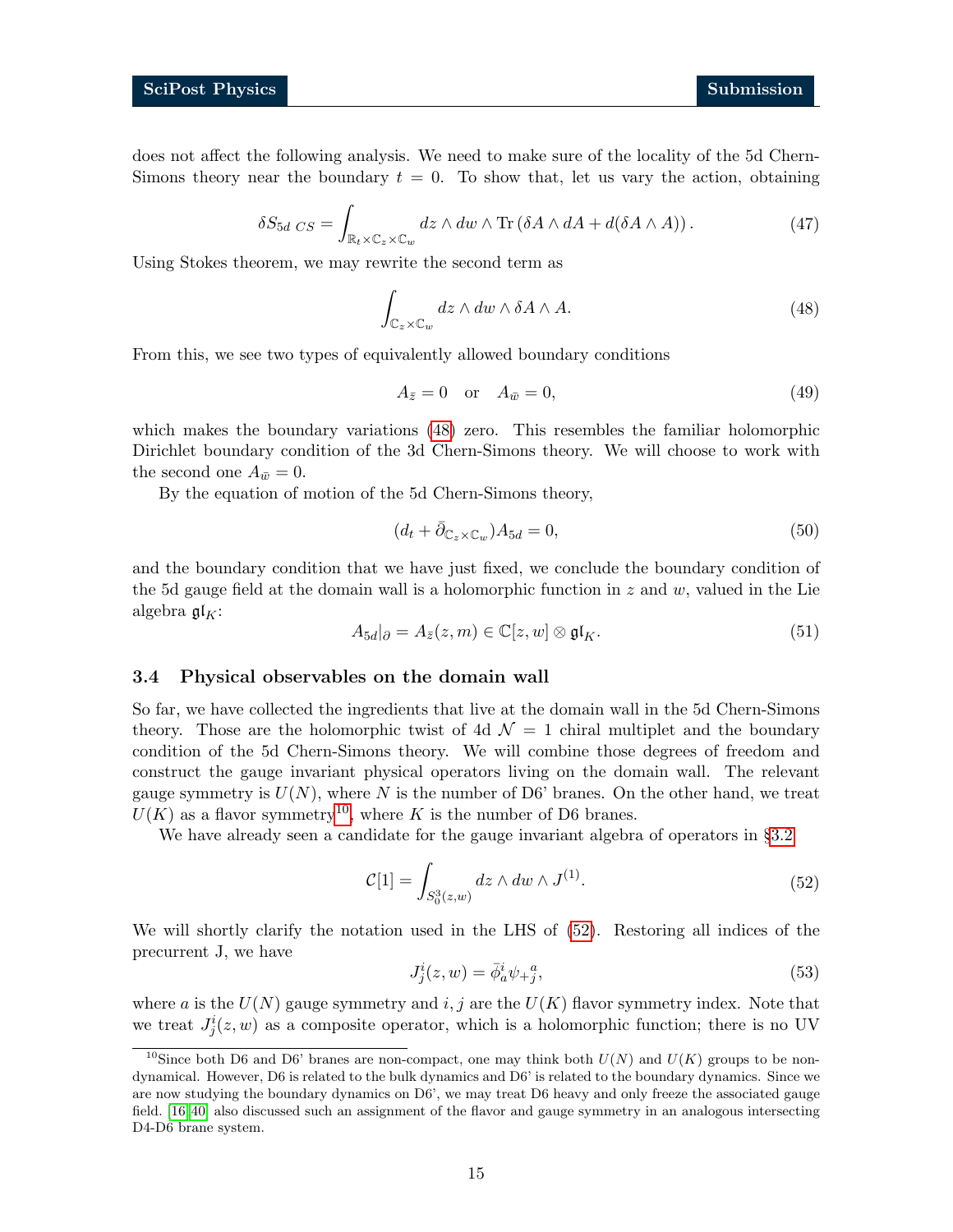divergence in forming such an operator out of  $\bar{\phi}$  and  $\psi_{+}$ , since there is no non-trivial OPE between a boson and a fermion. As we have remarked in §[3.2,](#page-11-0) we can multiply a holomorphic function to the integrand of [\(52\)](#page-14-3), the result is again well-defined. Now, recall from §[3.3](#page-13-0) that the boundary condition of the 5d gauge field is precisely a holomorphic function in  $z$  and  $w$ , valued in the Lie algebra  $\mathfrak{gl}_K$ . Therefore, we can combine [\(52\)](#page-14-3) and

$$
A_{5d}|\partial \in \mathbb{C}[z,w] \otimes \mathfrak{gl}_K \tag{54}
$$

to form a generating set of the algebra of operators on the domain wall.

<span id="page-15-2"></span>Consequently, we propose that the generators of the algebra of operators on the domain wall are

$$
\mathcal{C}[z^m w^n T^A] = \int_{S_0^3(z,w)} dz dw \ z^m w^n T^A \ J^{(1)}.
$$
 (55)

m, n are non-negative integers and  $T^A \in \mathfrak{gl}_K$ , where  $A \in \{1, ..., K^2\}$ . A few remarks are in order.

First, if there is a 4d gauge field localized at the domain wall, we need to introduce b, c ghosts that would modify the precurrent J and the higher current  $J^{(1)}$ , as well. However, the gauge field is a 7d field that lives in the 7d worldvolume of the N D6' branes. Unless we compactify the three transverse directions normal to the domain wall, this cannot be treated as the 4d gauge field. Hence, we do not have to introduce the ghosts for the 7d gauge field. Moreover, we do not introduce ghosts for constant gauge transformations. Therefore, all we need to do is to take a trace in  $\mathfrak{gl}_N$ , which we have already done in [\(53\)](#page-14-4).<sup>[11](#page-15-1)</sup> Second, notice that [\(55\)](#page-15-2) is not a secondary product, defined in [\(29\)](#page-10-0), between  $\mathcal{C}[1]$  and  $A_{5d}|_{\partial}$ . Even though the secondary product involves a second-type operator, the result of the product is a first-type operator, which is not expected to generate a nontrivial algebra. We will see why such an operator does not form a nontrivial algebra in §[4.](#page-17-0)

This generator is a four-dimensional version of the two-dimensional observable considered in Proposition 15.3.1 of [\[16\]](#page-28-2), which discussed the twisted holography of  $N$  M5 branes,

<span id="page-15-3"></span>
$$
\mathcal{C}_{2d} \left[ A_{5d} \middle| \mathbb{C}_z = z^m \partial_z^n T^A \right] = \int_{S_0^1(z)} dz \ z^m \partial_z^n T^A \ J. \tag{56}
$$

In this case, the stack of M5 branes forms a surface defect supported on  $\mathbb{C}_z$  in the 5d CS theory.  $A_{5d}|_{\mathbb{C}_z}$  is a  $\bar{z}$  component of the 5d gauge field on  $\mathbb{C}_z$ . J is a fermion bilinear  $\psi\bar{\psi}$  and it is a local operator, which does not involve any descent. The pair of fermions is a quantization of D6-D4 strings. The D4 branes, which are avatars of the M5 branes in type IIA frame, intersect with the D6 branes along  $\mathbb{C}_z$ . The author of [\[16\]](#page-28-2) proved the isomorphism between the algebra of operators on N D4 branes, generated by [\(56\)](#page-15-3), and the  $W_{K+\infty}$  algebra in the large N limit. Note that we may also write w in [\(55\)](#page-15-2) as  $\partial_z$ , due to the non-commutative background on  $\mathbb{C}_z \times \mathbb{C}_w$ , which induces a non-trivial commutator between z and w

$$
[z, w] = \epsilon_2 \quad \text{or} \quad [z, \partial_z] = \epsilon_2. \tag{57}
$$

#### <span id="page-15-0"></span>3.5 5d/4d system and anomaly cancellation

Before we close the section, we would like to point out a subtle modification of the 5d Chern-Simons theory on one side of the domain wall compared to another side of the wall, due

<span id="page-15-1"></span><sup>&</sup>lt;sup>11</sup>We are thankful to Kevin Costello, who patiently explained the relevant part of his paper  $[16]$ .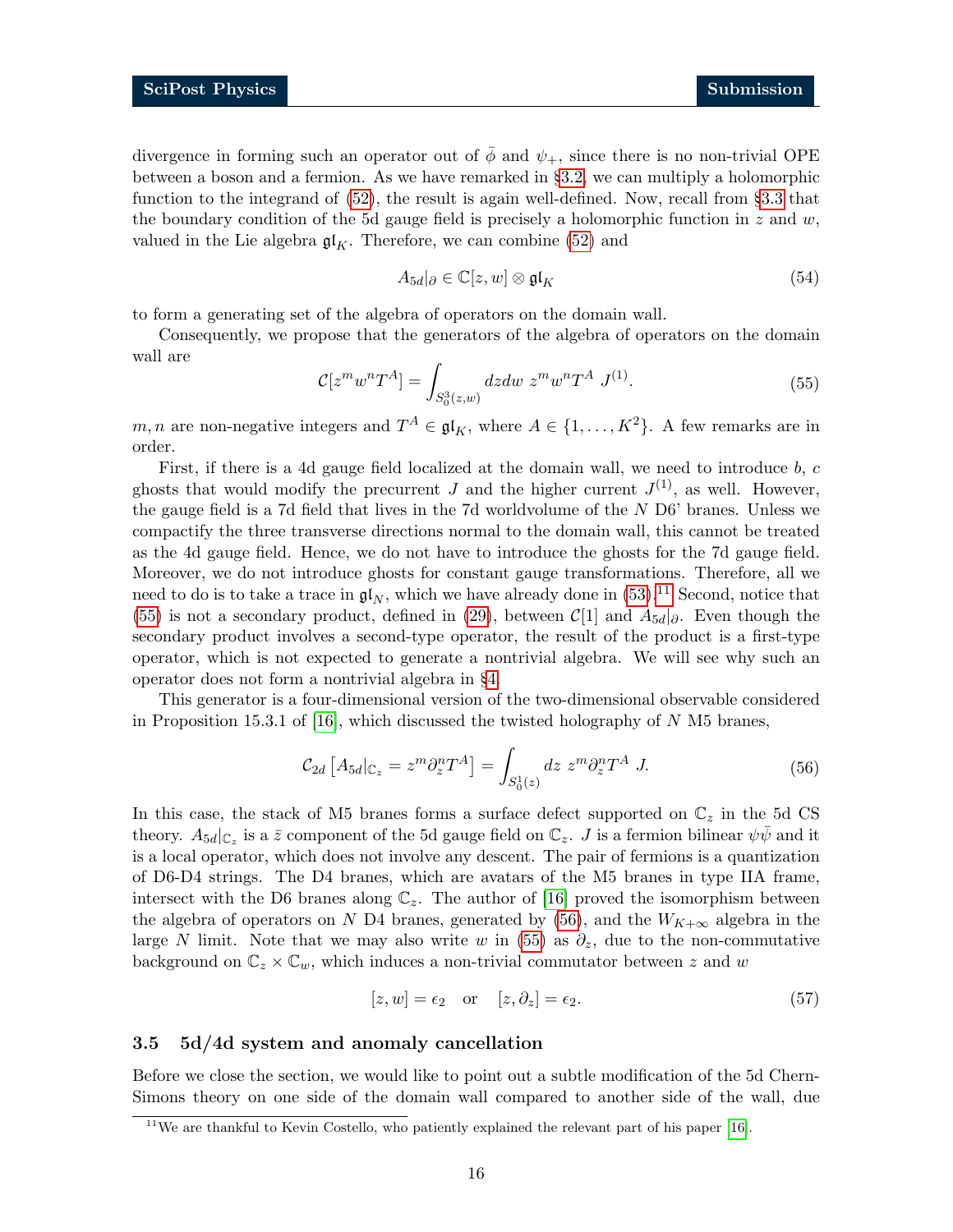to the anomaly coming from the domain wall. After the modification, the 5d/4d system is anomaly-free. Although we have treated the  $U(K)$  gauge field as a background field when we studied the boundary dynamics, we still need to cancel the  $U(K)$  gauge anomaly for the bulk 5d  $U(K)$  gauge theory to make sense.

The Lagrangian of the 5d-4d coupled system is

$$
\int_{\{0\}\times\mathbb{C}_z\times\mathbb{C}_w} \beta \bar{\partial}_A \gamma + \frac{1}{\epsilon_1} \int_{\mathbb{R}_t\times\mathbb{C}_z\times\mathbb{C}_w} dz dw \text{Tr}\left( A dA + \frac{2}{3} A^3 + 2\epsilon_2 A \{A, A\} \right) + \dots \tag{58}
$$

Recall that in the presence of the gauge field A, the partition function of the  $\beta\gamma$  system is a local section of a determinant line bundle  $\mathcal{L}_{\text{det}}$  on the moduli space of connections of the base manifold (here is  $\mathbb{C}_{zw}^2$ ). In order to quantize A, we need to have a well-defined partition function in the first place and the local anomaly is the curvature of the determinant line bundle  $F_{\text{det}}$ , which is determined by the following formula [\[47,](#page-30-2) Theorem 10.35]

$$
\int_{D} F_{\det} = n \int_{\mathbb{C}_z \times \mathbb{C}_w \times D} \text{Tr}(F_A^3),\tag{59}
$$

where  $D$  is an arbitrary 2 dimensional region in the moduli of connections,  $n$  is some constant independent of D, and  $F_A = dA + A \wedge A$  is the curvature form of A. To trivialize  $\mathcal{L}_{\text{det}}$ , we start from the partition function at  $A = 0$ , find a path L connecting 0 and A, and define the partition function at A to be the parallel transport of  $Z_{A=0}$  along L. If we perturb L to L' connecting 0 and A, then the difference between parallel transports along L and L' is  $\int_D F_{\rm det}$ , where  $D$  is a disk bounded by  $L$  and  $L'$ . Using Stokes formula, we can write it as

$$
n\int_{L\times\mathbb{C}_z\times\mathbb{C}_w} \text{CS}_{5d}(A) - n\int_{L'\times\mathbb{C}_z\times\mathbb{C}_w} \text{CS}_{5d}(A),\tag{60}
$$

where  $CS_{5d}(A)$  is the ordinary 5d Chern-Simons form

$$
CS_{5d}(A) = \text{Tr}\left(A \wedge dA \wedge dA + \frac{3}{2}A^3 \wedge dA + \frac{3}{5}A^5\right). \tag{61}
$$

Since A only has anti-holomorphic components along  $\mathbb{C}_z \times \mathbb{C}_w$ , we can rewrite  $A \wedge dA \wedge dA$ as  $A \wedge \partial A \wedge \partial A$ , and all other parts of  $CS_{5d}(A)$  vanish, and we see that the action functional

$$
\int_{\{0\}\times\mathbb{C}_z\times\mathbb{C}_w} \beta \bar{\partial}_A \gamma - n \int_{\mathbb{R}_{t\geq 0}\times\mathbb{C}_z\times\mathbb{C}_w} \text{Tr}\left(A \wedge \partial A \wedge \partial A\right) \tag{62}
$$

is free of gauge anomaly, where we put the boundary condition that  $A \to 0$  when  $t \to \infty$ .

On the other hand, separating out the 5d holomorphic Chern-Simons action into two domains, we get

$$
\int_{\{0\}\times\mathbb{C}_z\times\mathbb{C}_w} \beta\bar{\partial}\gamma + \frac{1}{\epsilon_1} \int_{\mathbb{R}_t^-\times\mathbb{C}_z\times\mathbb{C}_w} dzdw \text{Tr}\left(AdA + \frac{2}{3}A^3 + 2\epsilon_2 A\{A, A\}\right) + \frac{1}{\epsilon_1} \int_{\mathbb{R}_t^+\times\mathbb{C}_z\times\mathbb{C}_w} dzdw \text{Tr}\left(AdA + \frac{2}{3}A^3 + 2\epsilon_2 A\{A, A\}\right),
$$
(63)

which can be rewritten as

$$
\frac{1}{\epsilon_1} \int_{\mathbb{R}_t \times \mathbb{C}_z \times \mathbb{C}_w} dzdw \text{Tr}\left( AdA + \frac{2}{3}A^3 + 2\epsilon_2 A\{A, A\} \right) + \int_{\{0\} \times \mathbb{C}_z \times \mathbb{C}_w} \beta \bar{\partial}_A \gamma \n- \frac{\epsilon_2' - \epsilon_2}{\epsilon_1} \int_{\mathbb{R}_t^+ \times \mathbb{C}_z \times \mathbb{C}_w} \text{Tr}\left( A \wedge \partial A \wedge \partial A \right).
$$
\n(64)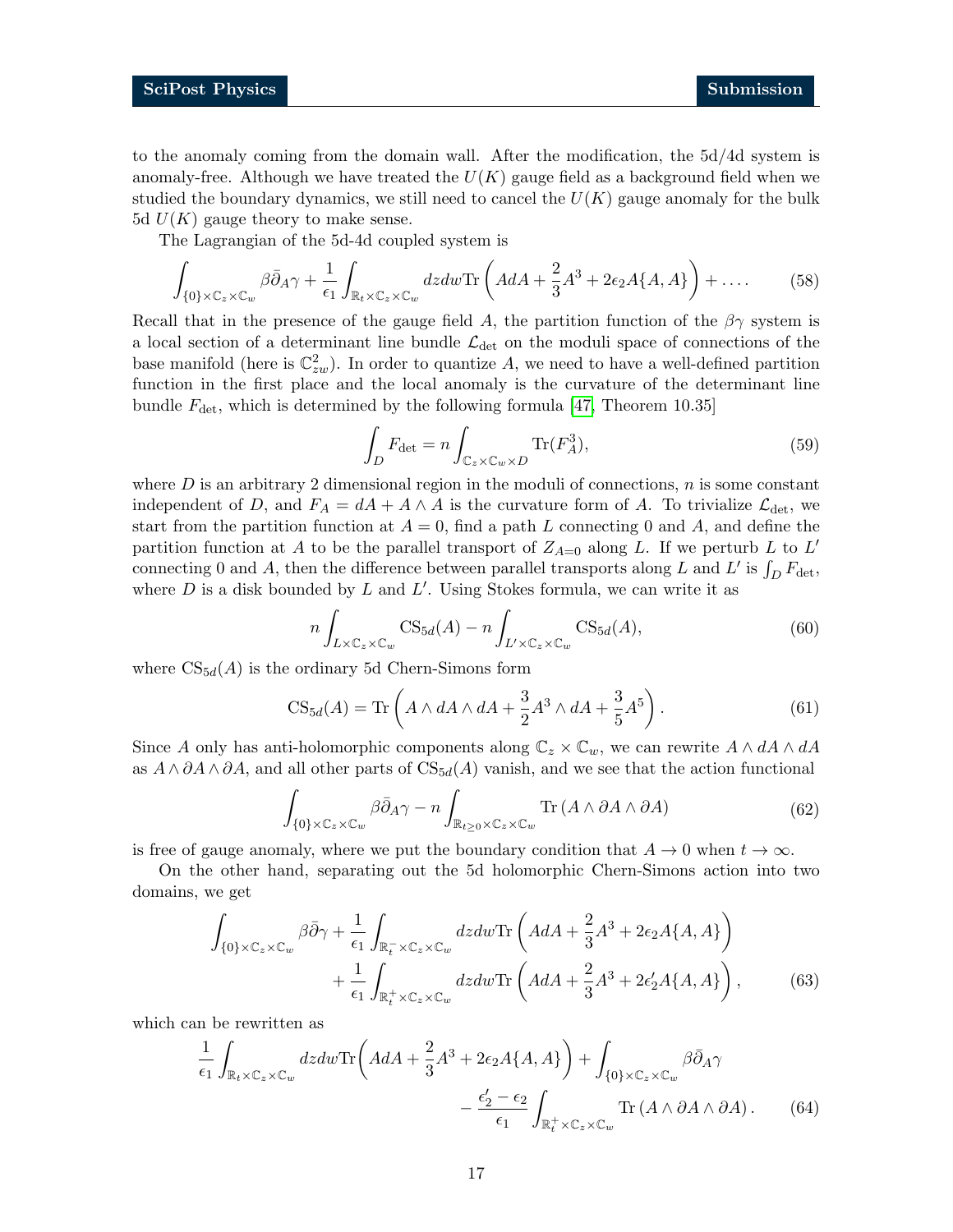Therefore, we can cancel the anomaly of the domain wall by imposing the non-commutativity parameter  $\epsilon_2$  on the one side of the wall jumps to a different non-commutativity parameter  $\epsilon_2'$  on the other side of the wall:

$$
\epsilon_2' = \epsilon_2 + n\epsilon_1. \tag{65}
$$

Note that  $n \sim N$  up to a proportionality constant since the source of the anomaly, which we have just canceled, is the fermions in the N 4d  $\mathcal{N}=1$  chiral multiplets.

## <span id="page-17-0"></span>4 Algebra of operators on the domain wall

In this section, we will compute the commutation relation of two generic elements of the algebra of physical operators on the domain wall. In §[4.1,](#page-17-1) we prove that the algebra is a deformation of the universal enveloping algebra of  $\text{Diff}_{\epsilon_2}\mathbb{C}\otimes\mathfrak{gl}_K$ . For a concise presentation, we simply summarize the idea here. The reader who is interested in the detail of the calculation may refer to Appendix [B.](#page-23-1) The computation is only valid in a careful large N limit and this is implicitly assumed in  $\S 4.1$ . We explain how we took the large N limit in some detail in  $\S 4.2$ . Finally, we conjecture the universal enveloping algebra that we discovered is the classical part of its unique deformation  $U_{\epsilon_1}(\text{Diff}_{\epsilon_2}\mathbb{C}\otimes\mathfrak{gl}_K)$ , which coincides with the tree-level part of the bulk algebra in §[4.3,](#page-19-1)

#### <span id="page-17-1"></span>4.1 The commutation relation

Now, we can compute the commutator of the physical observables. We will prove that the mode algebra is the universal enveloping algebra of  $U(\text{Diff}_{\epsilon_2}\mathbb{C}\otimes\mathfrak{gl}_K)$ . Consider

$$
\left[\mathcal{C}(z^m w^n T^A), \mathcal{C}(z^r w^s T^B)\right] = \left[\int_{S_0^3(z_1, w_1)} dz_1 dw_1 J_1^{(1)}\left(z_1^m w_1^n T^A\right), \int_{S_0^3(z_2, w_2)} dz_2 dw_2 J_2^{(1)}\left(z_2^r w_2^s T^B\right)\right].
$$
\n(66)

We can compute the commutator<sup>[12](#page-17-2)</sup> by contracting pairs of free fields that give nonzero values. The nonzero propagators that appear in the computation are

<span id="page-17-6"></span><span id="page-17-5"></span>
$$
\langle \partial \phi \bar{\phi} \rangle, \quad \langle \psi_+ \bar{\psi}_+ \rangle, \quad \langle \psi_+ \bar{\psi}_- \rangle. \tag{67}
$$

There are two sorts of terms in the RHS: terms from a single contraction and terms from double contractions. As shown in detail in the first part of Appendix [B,](#page-23-1) the single contracted terms reorganize into

$$
\mathcal{C}\left([z^m w^n T_A, z^r w^s T_B]\right),\tag{68}
$$

where we used the  $S<sup>3</sup>$  residue integral in the computation

<span id="page-17-4"></span>
$$
\int_{S^3_{z_0,w_0}(z_1,w_1)} \omega_{BM}(z_1-z_0,w_1-w_0) f(z_1,w_1) = f(z_0,w_0). \tag{69}
$$

A few remarks follow. One may wonder why there is no gauge coupling g dependence<sup>[13](#page-17-3)</sup> in [\(68\)](#page-17-4), since there can be gauge boson loop corrections to the propagators [\(67\)](#page-17-5) that we use in

<span id="page-17-2"></span><sup>&</sup>lt;sup>12</sup>Note that the product used in the above commutator is not a secondary product, since the one we are discussing is the product between two descent operators.

<span id="page-17-3"></span><sup>&</sup>lt;sup>13</sup>We are thankful to Christopher Beem and Kevin Costello for discussion on this point.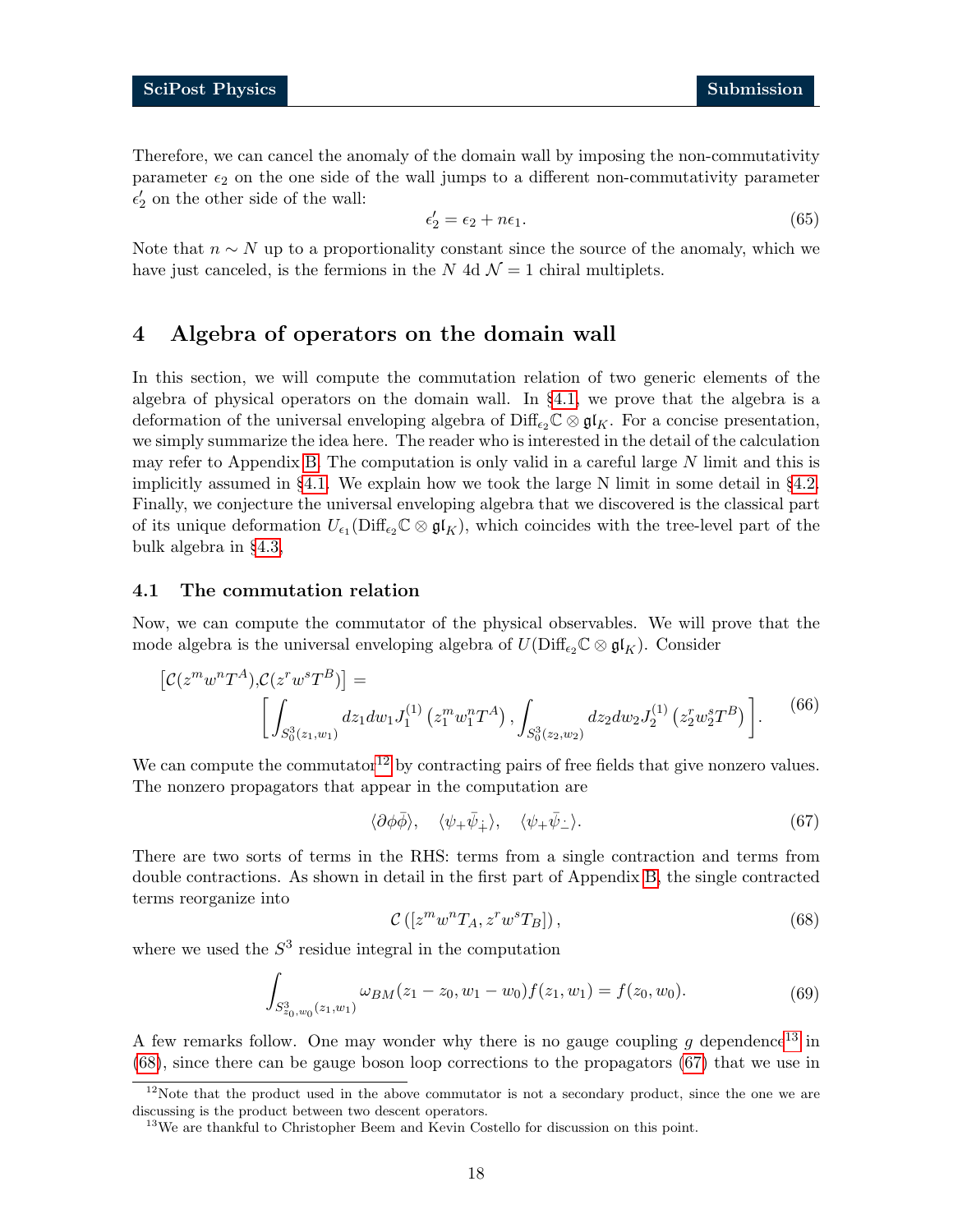<span id="page-18-2"></span>(71)

the computation. The reason that we do not see such corrections is that the Yang-Mills terms that provide the gauge coupling are Q-exact<sup>[14](#page-18-0)</sup> in our set-up. Therefore, all g-dependence is Q-exact.

To compute the double contraction, it is useful to rewrite the integral contour, appealing to the usual 2d CFT  $S^1$  contour rearrangement used in the computation of mode algebra in the affine Kac-Moody VOA. We perform the following change of  $S<sup>3</sup>$  contours

$$
\[S_{z_0}^3(z_1)\] \,[S_{z_0}^3(z_2)] - [S_{z_0}^3(z_2)][S_{z_0}^3(z_3)] = [S_{z_0}^3(z_2)][S_{z_2}^3(z_1')].\tag{70}
$$



Figure 3: The  $S^3$  contour rearrangement.  $S^3(z_i)$  is a 3-sphere embedded in  $\mathbb{C}_z \times \mathbb{C}_w$  and parametrized by  $z_i$  and  $w_i$ .

Using this contour and performing the double contractions in [\(66\)](#page-17-6), we end up with

$$
\int_{S_0^3(z_2,w_2)} \int_{S_{z_2,w_2}^3(z_1,w_1)} \omega_{BM}(z_1-z_2,w_1-w_2) (\bar{w}_{12} d\bar{z}_2 - \bar{z}_{12} d\bar{w}_2) z_1^m w_1^n z_2^r w_2^s \text{ tr } T^A T^B
$$
\n
$$
= \int_{S_0^3(z_2)} (0) z_2^{m+r} w_2^{n+s} \text{ tr } T^A T^B
$$
\n
$$
= 0.
$$

We wrote down the details of the double contractions in the second part of Appendix [B.](#page-23-1) Therefore, we get

<span id="page-18-1"></span>
$$
[\mathcal{C}(z^m w^n T^A), \mathcal{C}(z^r w^s T^B)] = \mathcal{C}([z^m w^n T^A, z^r w^s T^B]),\tag{72}
$$

where the commutator in the argument of  $\mathcal{C}(\bullet)$  in the RHS is that of  $\mathfrak{gl}_K \otimes \mathrm{Diff}_{\epsilon_2}\mathbb{C}$ . From this, we see that the domain wall algebra of operators satisfies the commutation relations of the algebra  $U(\mathfrak{gl}_K \otimes \mathrm{Diff}_{\epsilon_2}\mathbb{C}).$ 

Before closing this subsection, we would like to point out that Johansen derived the 2d W−algebra, using second-type operators in 4d  $\mathcal{N}=1$  holomorphic field theory on  $\mathcal{M}_{4}^{H}$  =  $\Sigma_z \times \mathbb{C}_w^{\times}$  in [\[9\]](#page-27-11). Here  $\Sigma_z$  is a Riemann surface parametrized by z and  $\mathbb{C}_w^{\times}$  is a punctured complex plane parametrized by  $w$ . The second-type operator that Johansen used is "2-dimensional",

<span id="page-18-0"></span><sup>&</sup>lt;sup>14</sup>Here, the relevant  $Q$  is the supercharge that defines the topological holomorphic sector of the 7d SYM on the worldvolume of the  $N$  D6' branes.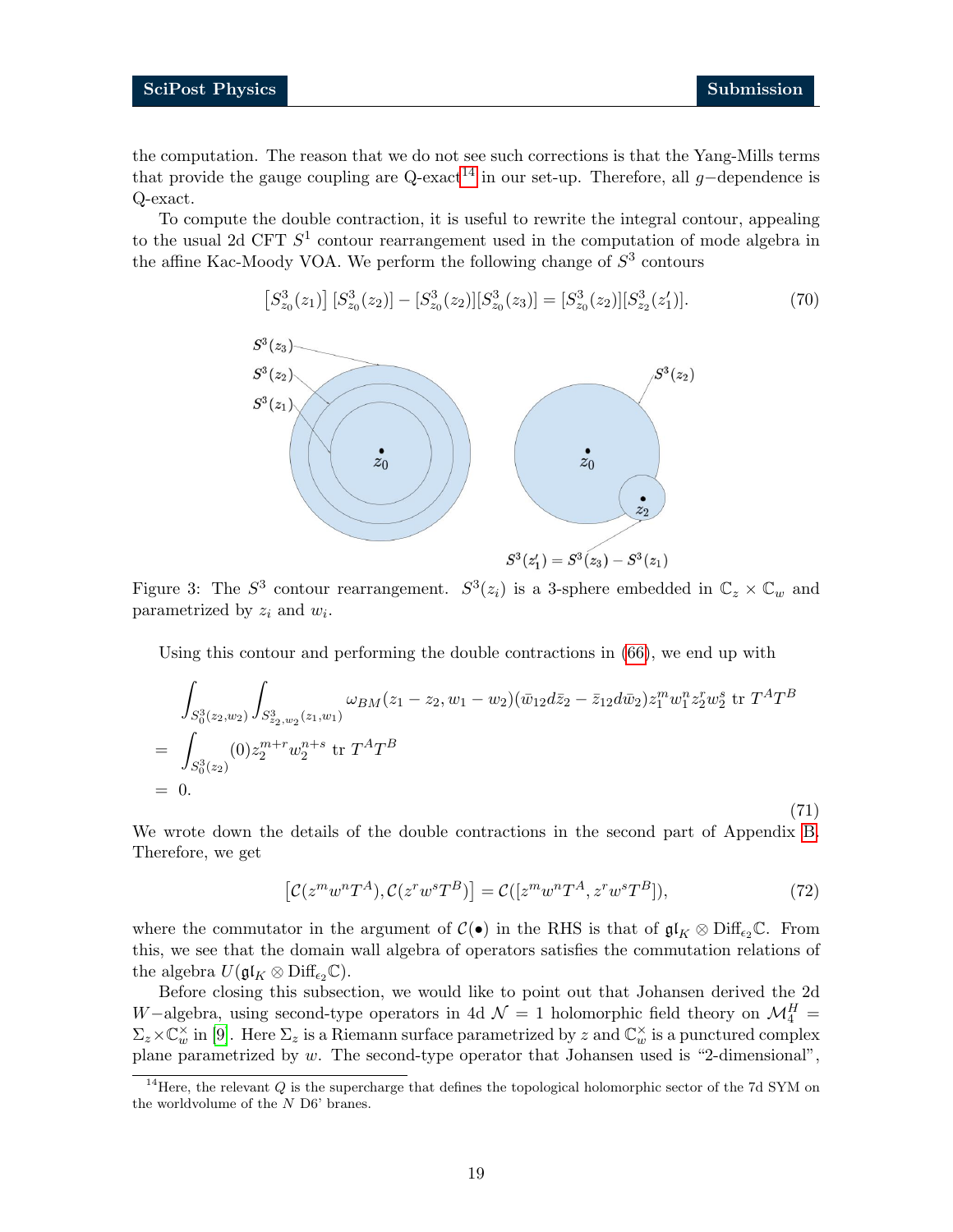different from our "3-dimensional" second-type operator, as he integrated the first descent operator over the Riemann surface  $\Sigma_z$  by wedging it with a holomorphic top form dz of  $\Sigma_z$ :

$$
\int_{\Sigma_z \times \{w\}} dz \wedge \mathbf{Q} \mathcal{O}.\tag{73}
$$

Since this operator is a point on  $\mathbb{C}_w^{\times}$  and "wraps"  $\Sigma_z$ , when two such operators approach in  $\mathbb{C}_w^{\times}$ , we can expect the meromorphic structure in the OPE. By effectively<sup>[15](#page-19-2)</sup> reducing the spacetime dimension to 2d via the second-type operator, Johansen avoided Hartog's theorem in 4d.

We can see a hint of the 2d  $W_{K+\infty}$  algebra from a bare form of our universal enveloping algebra. Taking  $\mathcal{M}_4^H = \Sigma \times \mathbb{C}^\times = \mathbb{C} \times \mathbb{C}^\times$ , and inserting it into our universal enveloping algebra  $U(\mathfrak{gl}_K \otimes \mathcal{O}_{\epsilon_2}(\mathcal{M}_4^T))$ , we obtain  $U(\mathfrak{gl}_K \otimes \mathbb{C}_{\epsilon_2}[z,w,w^{-1}])$ . Setting  $\epsilon_2 = 1$ , we almost get the universal enveloping algebra, which is one of the definition of the  $W_{K+\infty}$  algebra [\[16\]](#page-28-2). However, importantly, we do not reproduce the central extension of  $\mathcal{W}_{K+\infty}$  in this way, since our commutation relation lacks the central extension due to the vanishing double contraction. It would be interesting to clarify the relation between Johansen's algebra and our algebra.

#### <span id="page-19-0"></span>4.2 The large N limit

Trying to avoid potential confusion, we have not discussed the large  $N$  limit yet. Let us describe how to take the large N limit and explain the implicit assumption that we make in the previous subsection. We will mostly follow [\[16\]](#page-28-2), where the author explained how to take the large  $N$  limit of the algebra of operators living on  $N$  M5 branes. The difference is that we do not need supergroups to proceed.

Let us denote by  $Obs_{\epsilon_2}^{4d}(N)$  the algebra of gauge invariant operators on the domain wall coming from a stack of N D6' branes. For  $N' \geq N$ , there is a natural block diagonal embedding  $\mathfrak{gl}_N \hookrightarrow \mathfrak{gl}_{N'}$ , which gives rise to a map between algebras

$$
\rho_N^{N'}: Obs_{\epsilon_2}^{4d}(N') \to Obs_{\epsilon_2}^{4d}(N). \tag{74}
$$

It maps the generator  $C(z^rw^sT^A)$  to its restriction to  $\mathfrak{gl}_N$  fields. Note that  $\rho_N^{N'}$  is a homomorphism of algebras since the computation of commutation relations in the last section holds for all N.  $\rho_N^{N'}$  is also surjective as generators are mapped to generators. Therefore, we see that the map defined in the last section  $U(\text{Diff}_{\epsilon_2}\mathbb{C}\otimes\mathfrak{gl}_K) \to Obs_{\epsilon_2}^{4d}(N)$  is compatible with the transition map  $\rho_N^{N'}$ . The only relations are trace relations and by sending  $N \to \infty$  all trace relations are gone. Hence, the map  $U(\text{Diff}_{\epsilon_2}\mathbb{C}\otimes\mathfrak{gl}_K)\to Obs_{\epsilon_2}^{4d}(N)$  becomes an isomorphism in the large N limit.

#### <span id="page-19-1"></span>4.3 Conjecture

Let us discuss the implication of the result that we obtained. We proved that the algebra of operators living on the domain wall is the universal enveloping algebra of  $\text{Diff}_{\epsilon_2}\mathbb{C} \times \mathfrak{gl}_K$ . It is important to notice that this algebra has no  $\epsilon_1$  parameter. Classically, since both the 4d VOA and the boundary condition of the 5d gauge field that were used to construct the set of generators of the enveloping algebra do not depend on  $\epsilon_1$ , the resulting algebra constructed

<span id="page-19-2"></span><sup>&</sup>lt;sup>15</sup>See also [\[48–](#page-30-3)[50\]](#page-30-4) for another example, where the meromorphic structure naturally arises in 4d  $\mathcal{N}=2$ superconformal field theory without relying on the second-type operators.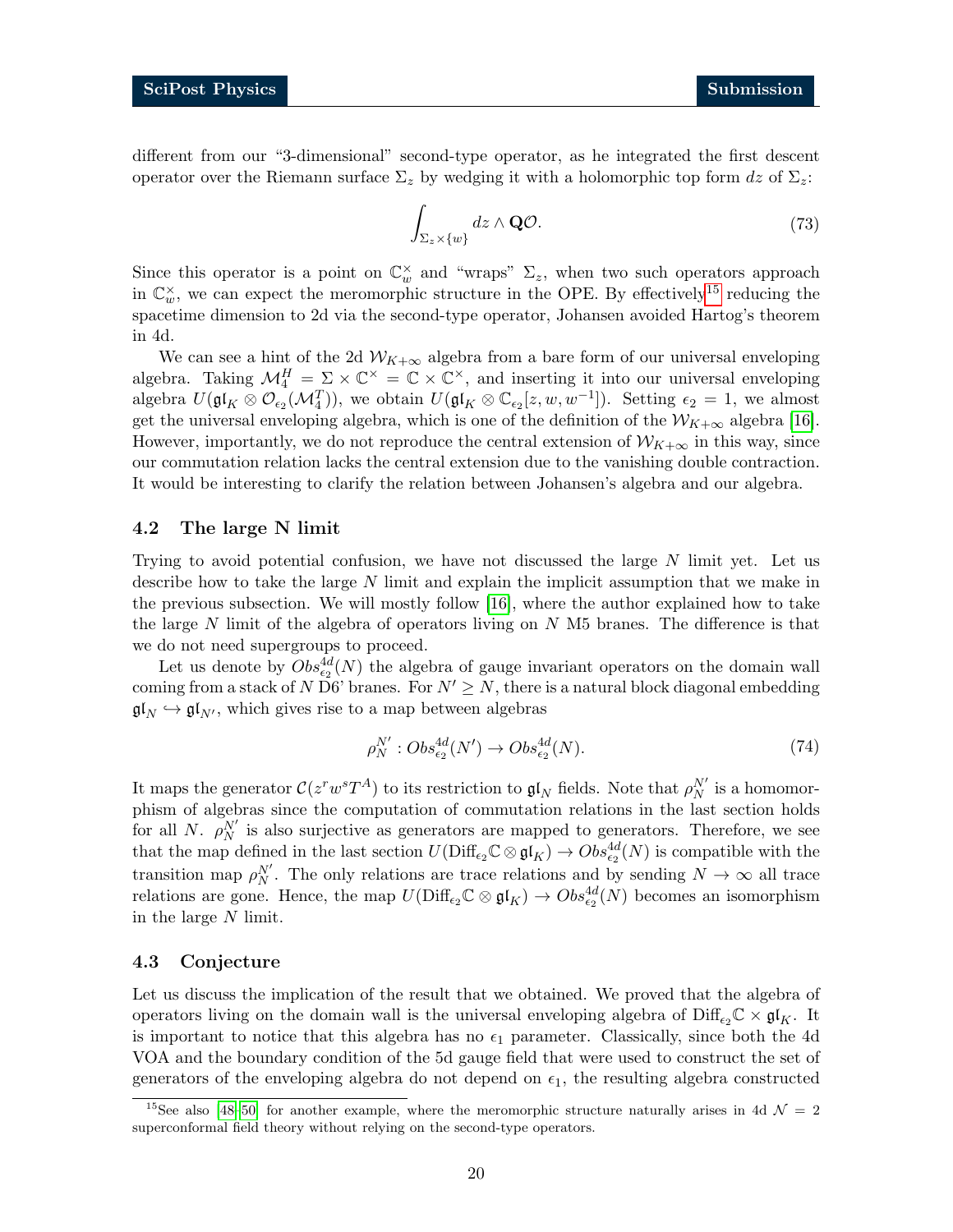out of these ingredients should not depend on  $\epsilon_1$ . Still, there can be potential quantum corrections that depend on  $\epsilon_1$  at the level of both generators and relations, similar to the M5 brane example [\[16\]](#page-28-2). The quantum correction is reflected in the change of the original structure constants of the algebra  $U(\text{Diff}_{\epsilon_2}\mathbb{C}\otimes \mathfrak{gl}_K)[\![\epsilon_1]\!]$  to a new one, i.e. this is a flat deformation of  $U(\text{Diff}_{\epsilon_2}\mathbb{C}\otimes \mathfrak{gl}_K)$  over the base ring  $\mathbb{C}[\![\epsilon_1]\!]$ . Let us denote this deformed algebra as  $\mathcal{A}_{\epsilon_1}^{KK}$ . Then, what is this algebra?

It is in general a hard question to characterize a deformation of the universal enveloping algebra of a certain Lie algebra, but this particular case of interest was explicitly worked out in the  $N$  M2 brane twisted holography [\[17\]](#page-28-3). One important result of [17] is the uniqueness of the deformation of  $U(\text{Diff}_{\epsilon_2}\mathbb{C}\otimes \mathfrak{gl}_K)^{16}$  $U(\text{Diff}_{\epsilon_2}\mathbb{C}\otimes \mathfrak{gl}_K)^{16}$  $U(\text{Diff}_{\epsilon_2}\mathbb{C}\otimes \mathfrak{gl}_K)^{16}$ . Now, recall from §[2.1](#page-3-1) that  $Obs_{\epsilon_1,\epsilon_2}^{5d}$  cs the algebra of operators in the 5d Chern-Simons theory is Koszul dual of  $U_{\epsilon_1}(\text{Diff}_{\epsilon_2}\mathbb{C} \otimes \mathfrak{gl}_K)$ . Since  $U_{\epsilon_1}(\text{Diff}_{\epsilon_2}\mathbb{C}\otimes\mathfrak{gl}_K)$  is the unique deformation of  $U(\text{Diff}_{\epsilon_2}\mathbb{C}\otimes\mathfrak{gl}_K)$ ,  $\mathcal{A}_{\epsilon_1}^{KK}$  must be isomorphic to  $U_{\epsilon_1}(\text{Diff}_{\epsilon_2}\mathbb{C}\otimes\mathfrak{gl}_K)$ . This leads us to conjecture<sup>[17](#page-20-2)</sup> that the quantum deformation of our classical result is Koszul dual to  $Obs_{\epsilon_1,\epsilon_2}^{5d\;CS}$  up to a coordinate change  $\epsilon_1 \to \epsilon_1 + f_2(\kappa)\epsilon_1^2 + f_3(\kappa)\epsilon_1^3 + \cdots$ , where  $f_i(\kappa) \in \mathbb{C}[\kappa]$  are polynomials of  $\kappa$ , establishing the conjectural twisted holography for the domain wall example.

Let us give more details about the unique deformation of the enveloping algebra. Even though the deformation of the algebra is uniquely fixed, we cannot immediately deduce the algebraic relations of the deformed algebra. This algebra actually appeared in another example of twisted M-theory. In [\[17\]](#page-28-3), the author considered  $N$  M2 branes in the twisted M-theory background. Similar to our case, the twisted M-theory background localizes to the 5d Chern-Simons theory, whose algebra of operators is again  $Obs_{\epsilon_1,\epsilon_2}^{5d\;\;CS}$ . The worldvolume theory of the N M2 branes is the 3d  $\mathcal{N} = 4$  G =  $U(N)$  gauge theory with K fundamental hypermultiplets and an adjoint hypermultiplet with Rozansky-Witten twist and  $\Omega$ -deformation applied to two directions out of the 3d worldvolume. The author computed  $\mathcal{A}_{\epsilon_1,\epsilon_2}$  the algebra of operators on the N M2 branes and drew an isomorphism between  $\mathcal{A}_{\epsilon_1,\epsilon_2}$  and the Koszul dual algebra of  $Obs_{\epsilon_1,\epsilon_2}^{5d\;CS}$ . Hence, we can equally understand  $U_{\epsilon_1}(\text{Diff}_{\epsilon_2}\otimes \mathfrak{gl}_K)$  as  $\mathcal{A}_{\epsilon_1,\epsilon_2}$ . The generators and relations of this algebra can be found in [\[23,](#page-28-13) [24\]](#page-28-7).

The conjectural isomorphism between the quantum deformation of the algebra of operators on the domain wall  $U_{\epsilon_1}(\text{Diff}_{\epsilon_2}\mathbb{C}\otimes\mathfrak{gl}_K)$  and the Koszul dual of  $Obs_{\epsilon_1,\epsilon_2}^{5d\;CS}$  leads to the statement of the twisted holography of the domain wall in twisted M-theory. It is rather surprising that the domain wall algebra is related to the M2 brane algebra  $A_{\epsilon_1,\epsilon_2}$ , since there is no obvious structural similarity between the two quantum field theories on the M2 brane and the KK monopole intersection. It would be interesting to figure out a more clear physical reason.

### <span id="page-20-0"></span>5 Conclusion and open questions

In this paper, we study the last available BPS defect in the twisted M-theory, a domain walllike defect, building on the already established line and surface-like defects in the literature. We identified the algebra of physical operators on the domain wall and establish the isomorphism between the boundary algebra and the bulk operator algebra, which is the algebra of

<span id="page-20-1"></span><sup>&</sup>lt;sup>16</sup>More precisely, the deformation space of  $U(\text{Diff}_{\epsilon_2}\mathbb{C}\otimes\mathfrak{gl}_{K+R|R})$  for all R in a compatible way is isomorphic to  $\mathbb{C}[\kappa]$ , where  $\kappa$  is the central element  $1 \otimes \mathrm{Id}_{K+R|R}$ .

<span id="page-20-2"></span><sup>&</sup>lt;sup>17</sup>As we have said in the introduction, we believe this conjecture is true a priori. However, since we do not know how to compute the quantum corrections using the defining properties of the higher VOA, not relying on Costello's theorem, we modestly call it as a conjecture.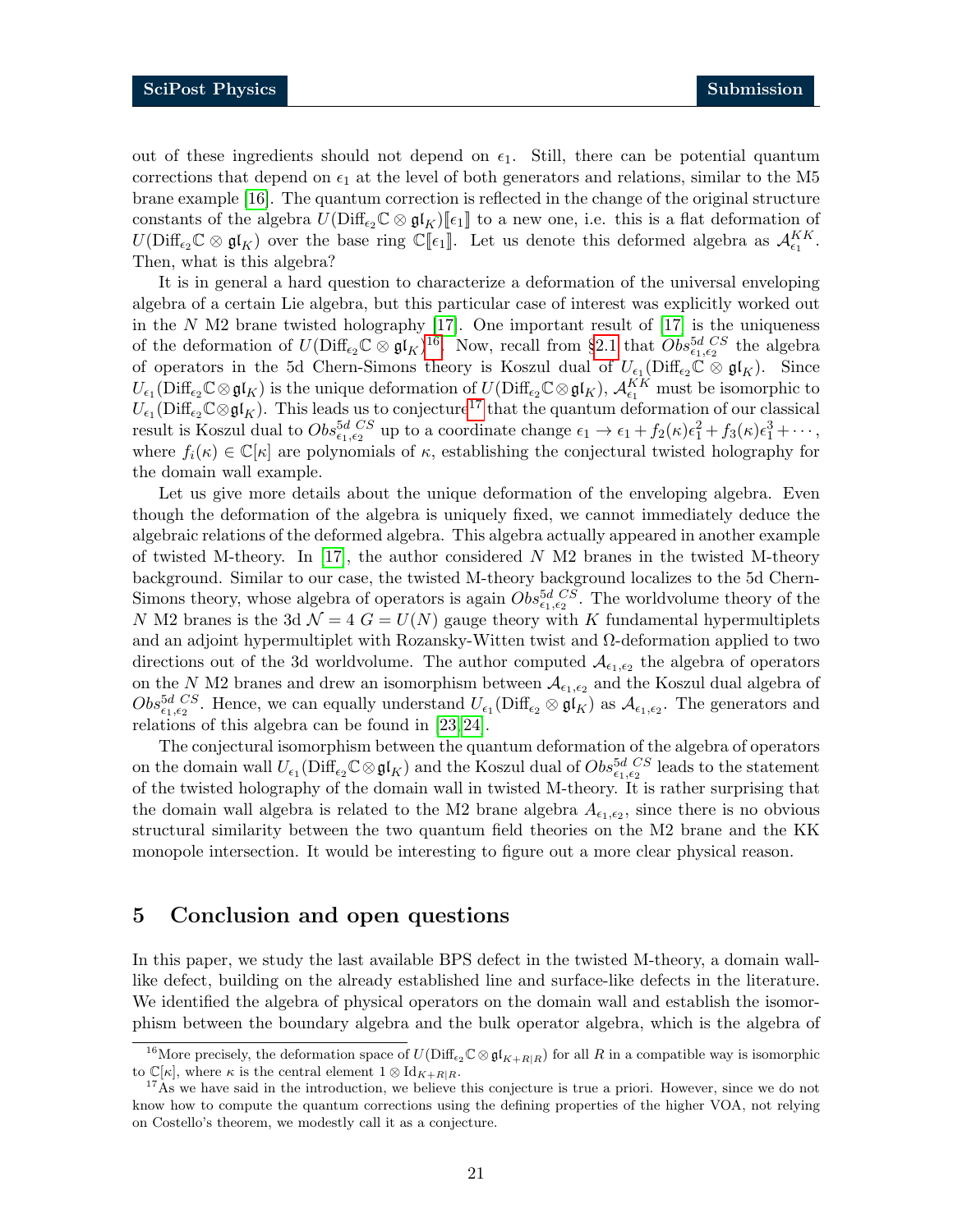operators of the 5d Chern-Simons theory. The higher vertex operator algebra, which is the algebraic structure under the holomorphically twisted 4d  $\mathcal{N} = 1$  theory, plays a key role in the derivation.

We engineered a domain wall-like defect in the 5d Chern-Simons theory by introducing a new KK monopole in the twisted M-theory. The new KK monopole along with the already existing Taub-NUT geometry forms a new  $G_2$ -holonomy 7-manifold, which is topologically twisted. In the type IIA frame, the singular  $G_2$ -holonomy manifold is mapped to an intersecting D6-D6' brane configuration. The D6-D6' strings are localized at the 4d intersection, where the holomorphic twist is applied. The intrinsic degree of freedom living on the wall is the 4d  $\mathcal{N} = 1$  bi-fundamental chiral multiplet. After passing to the Q-cohomology, specified by the holomorphic twist, one gets a higher version of the vertex operator algebra, which has a concise presentation as the 4d  $\beta\gamma$  system. The algebra of operators in the 4d  $\beta\gamma$  system is generated by the integrated higher current. Combining it with the boundary condition of the 5d gauge field on the domain wall, we form a set of generators of the physical operators living on the domain wall. We prove that this algebra is the universal enveloping algebra of  $\text{Diff}_{\epsilon_2}\mathbb{C}\otimes\mathfrak{gl}_K$  and conjecture an isomorphism with the Koszul dual of the bulk algebra using the uniqueness of deformation of  $U(\text{Diff}_{\epsilon_2}\mathbb{C}\otimes\mathfrak{gl}_K)$ .

We can summarize the operator algebras on M2, M5, and the new KK monopole in the twisted M-theory on  $\mathbb{R}_t \times \mathbb{C}_z \times \mathbb{C}_w \times \mathbb{C}_{\epsilon_1} \times \mathrm{TN}_K$  in the following table.

| BPS defect | Field theory I            | Twist       | $\vert$ Field theory II                | Algebra                                                                                         |
|------------|---------------------------|-------------|----------------------------------------|-------------------------------------------------------------------------------------------------|
| $\rm M2$   | 3d $\mathcal{N}=4$ ADHM   | 3T          | 1d TQM                                 | $U_{\epsilon_1}(\text{Diff}_{\epsilon_2}\mathbb{C}\otimes \mathfrak{gl}_K)$                     |
| M5         | 6d $\mathcal{N} = (2,0)$  | $4T$ , $2H$ | 2d fermions                            | $U_{c=N}(\mathcal{O}_{\epsilon_2}(\mathbb{C}\times\mathbb{C}^{\times})\otimes \mathfrak{gl}_K)$ |
| KKM        | 4d $\mathcal{N}=1$ chiral |             | 3T, 4H $\vert$ 4d $\beta\gamma$ system | $U_{\epsilon_1}(\text{Diff}_{\epsilon_2}\mathbb{C}\otimes\mathfrak{gl}_K)$                      |

Table 1: Summary of BPS defects, associated field theory, twists, protected subsectors of the field theory, and algebras. ADHM means the  $G = U(N)$  gauge theory with 1 adjoint hypermultiplet and K fundamental hypermultiplets. T and H stand for topological and holomorphic twists. Field theories I and II are the original theories of the relevant branes and their protected subsectors. TQM is an abbreviation of topological quantum mechanics.

There is a notable difference between the last example and the first two examples. Although the first two examples have an algebra of operators constructed solely from the firsttype operators, in other words, local operators in the Q-cohomology, the algebra of operators of the last example involves the second-type operators, in other words, Q−descendant operators.

On the other hand, there is a similarity shared by all three examples: the effective codimension of the elements of algebras is one. Let us explain more about what we mean by the effective codimension. First, in 1d TQM we easily see that the codimension of a local operator is 1. Second, in 2d VOA, when one computes the mode algebra, one extracts a mode from a current operator by using  $S^1$  residue integral. The codimension of the associated  $S^1$  in 2d spacetime is 1. Lastly, for higher VOA, when we derive the mode algebra on the domain wall, we used  $S<sup>3</sup>$  contour to extract elements of the algebra. The non-commutative structure comes from the codimension-1 property of  $S<sup>3</sup>$  in 4d spacetime.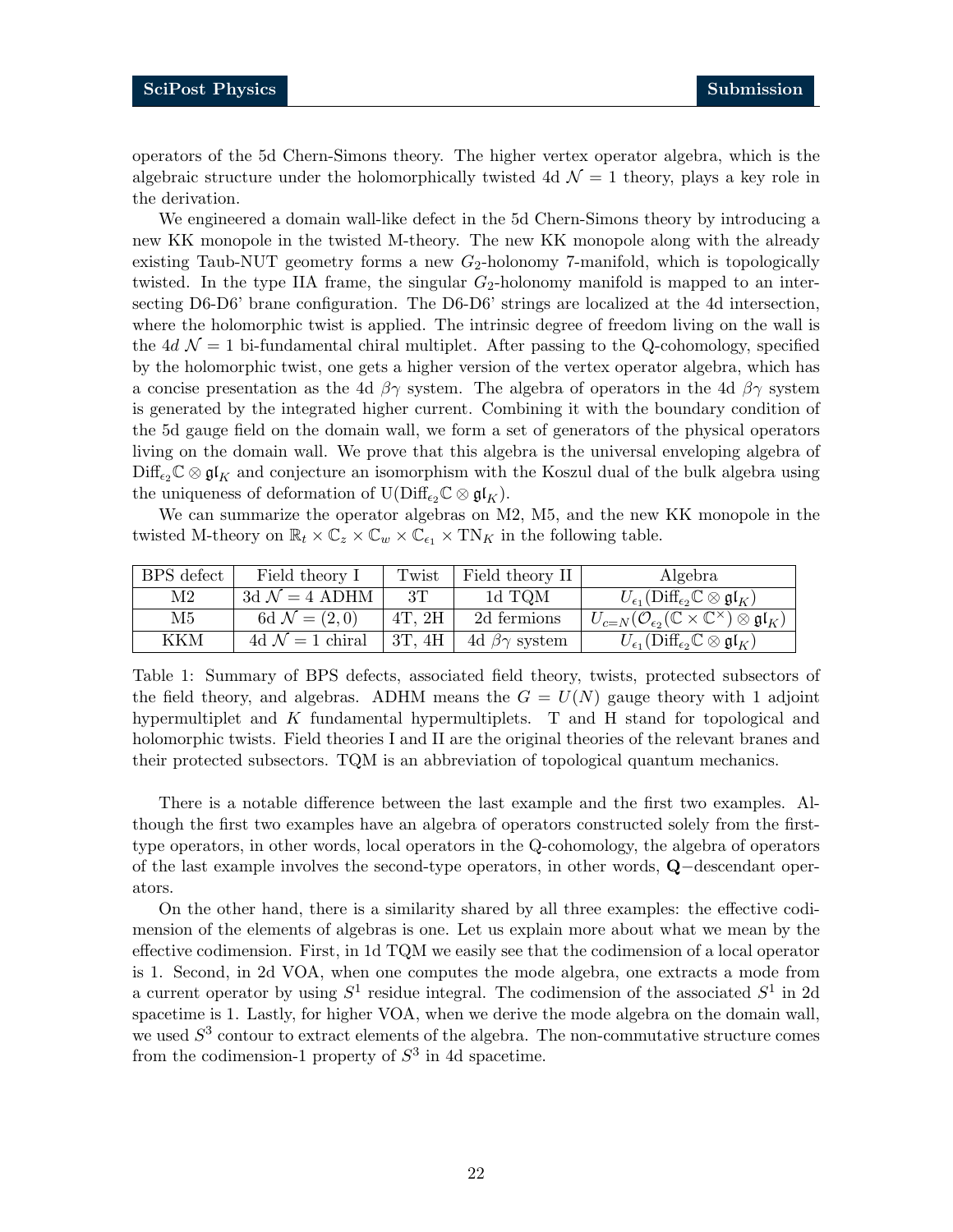<span id="page-22-0"></span>

Figure 4: From left to right, 1d TQM, 2d VOA, and 4d VOA operators, depicted by the circles. The thick straight lines are the transverse directions of the operators, showing the codimension-1 nature of the algebra of operators in each case.

Let us now list some open questions that we hope to answer in the future.

- What would be the canonical Koszul-dual pair interaction between the 5d gauge theory and 4d holomorphic field theory at the level of modes? Can we derive a deformed version of the commutation relation [\(72\)](#page-18-1) by imposing the BRST invariance of a certain set of Feynman diagrams, like [\[17\]](#page-28-3)? It is not clear to us how to define a local interaction between a ghost and a second-type operator. Once it is identified, the computation will be as straightforward as that of [\[17,](#page-28-3) [24\]](#page-28-7).
- Can we identify a supersymmetric or at least stable configuration of the combined system of domain wall, line, and surface defects? [\[30,](#page-29-0) [31\]](#page-29-1) studied the network of M2 and M5 branes and identified the relevant fusion algebra using free field realization of the M2 and M5 brane algebras and Feynman diagram computation in 5d Chern-Simons theory. Incorporating the domain wall defect in this line of analysis seems to be a very natural direction to pursue.
- In [\[52\]](#page-30-5), Li and Yamazaki gave a complete answer for algebras acting on BPS partition functions that count D6-D2-D0 bound states on toric Calabi-Yau 3-folds. We wonder if there is a connection between the algebra associated to our 5d/4d/5d system and a potential BPS partition function that counts M2 branes wrapping associative 3-cycles in the  $G_2$  manifold.

# Acknowledgements

We thank Christopher Beem, Kevin Costello, and Junya Yagi for illuminating discussions. We especially thank Kevin Costello for his insightful comments on our draft. Finally, we are grateful to two anonymous SciPost referees who gave us valuable remarks on various parts of the first version of this paper.

Funding information Research of JO was supported by ERC Grants 682608 and 864828. Research at the Perimeter Institute is supported by the Government of Canada through Industry Canada and by the Province of Ontario through the Ministry of Economic Development & Innovation.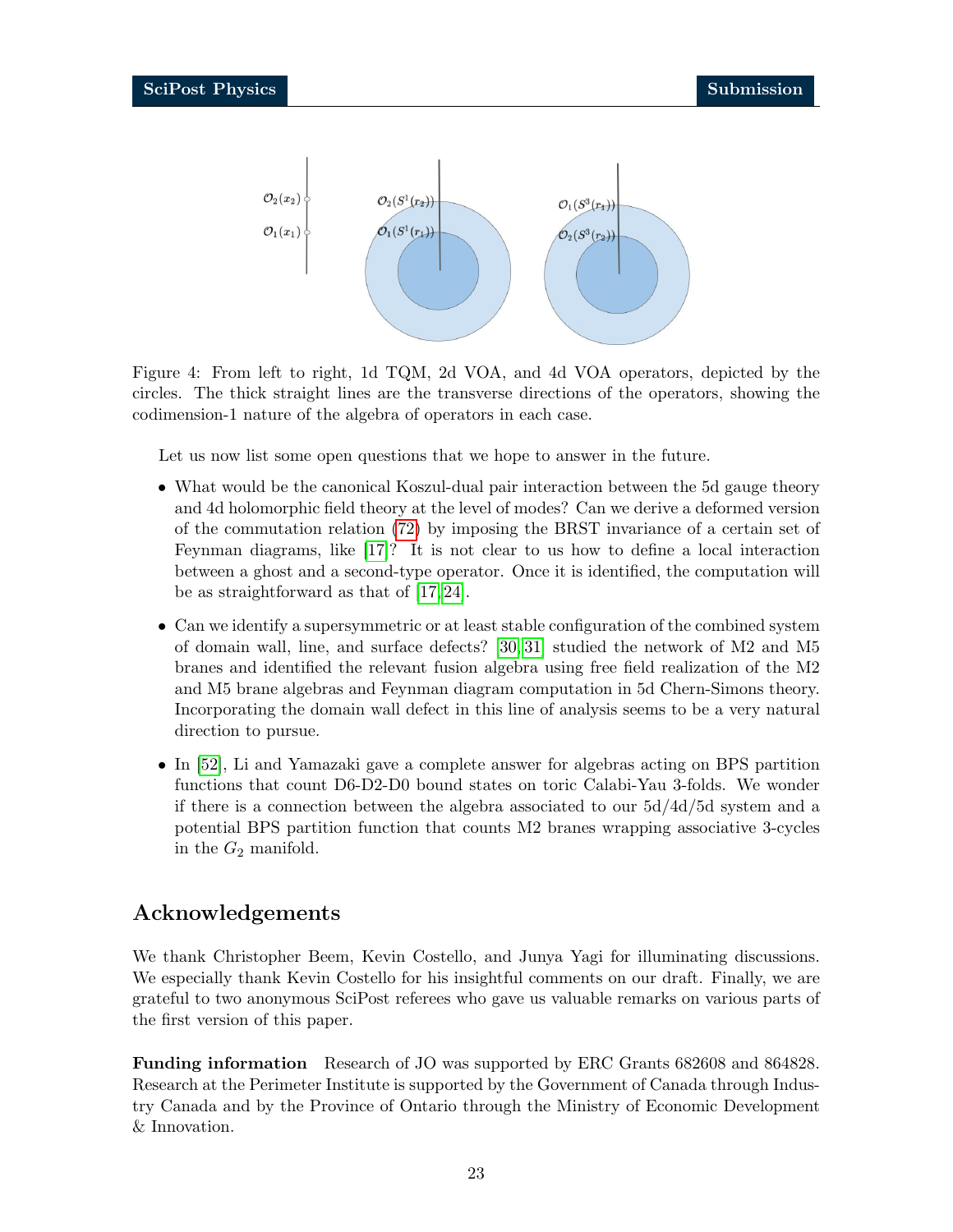# <span id="page-23-0"></span>A 4d  $\mathcal{N} = 1$  SUSY transformation of a chiral multiplet

In this appendix, we summarize the supersymmetry transformation of the 4d  $\mathcal{N}=1$  chiral multiplet  $\Phi = (\phi, \psi_\alpha, F)$  and its conjugate  $\bar{\Phi} = (\bar{\phi}, \bar{\psi}_\alpha, \bar{F})$ . In particular, we only record the transformations, generated by the scalar Q, which we used to define the Q-cohomology, and the 1-form supercharge  $Q$ , which we used to define the second-type operators in the Q-cohomology.

$$
Q\phi = \psi_-,
$$
  
\n
$$
Q\psi_+ = -F,
$$
  
\n
$$
Q\psi_- = 0,
$$
  
\n
$$
Q\bar{F} = 0,
$$
  
\n
$$
Q\bar{\psi}_+ = -i\partial_{\bar{z}}\bar{\phi},
$$
  
\n
$$
Q\bar{\psi}_- = i\partial_{\bar{w}}\bar{\phi},
$$
  
\n
$$
Q\bar{F} = i\partial_{\bar{w}}\bar{\psi}_+ + i\partial_{\bar{z}}\bar{\psi}_-.
$$
\n(75)

Up to on-shell condition, there are three Q-closed operators:

$$
\psi_+,\quad \psi_-,\quad \bar{\phi}\tag{76}
$$

Since  $\psi$ <sub>-</sub> is Q-exact by the first equation, the operators in the Q-cohomology are

<span id="page-23-2"></span>
$$
\bar{\phi}, \quad \psi_+ \tag{77}
$$

and their holomorphic derivatives with respect to  $\partial_z$ ,  $\partial_w$ .

Next, we record the action of 1-form supercharge on the on-shell chiral multiplet fields.

$$
\begin{aligned}\n\mathbf{Q}\phi &= 0, \\
\mathbf{Q}\psi_{+} &= d\bar{z}\partial_{w}\phi - d\bar{w}\partial_{z}\phi, \\
\mathbf{Q}\psi_{-} &= d\bar{z}\partial_{\bar{z}}\phi + d\bar{w}\partial_{\bar{w}}\phi, \\
\mathbf{Q}\bar{\phi} &= id\bar{z}\bar{\psi}_{\dot{+}} - id\bar{w}\bar{\psi}_{\dot{-}}, \\
\mathbf{Q}\bar{\psi}_{+} &= -id\bar{w}\bar{F}, \\
\mathbf{Q}\bar{\psi}_{-} &= -id\bar{z}\bar{F}.\n\end{aligned}
$$
\n(78)

Since we only use the action of 1-form supercharge on [\(77\)](#page-23-2), only second and fourth lines are meaningful in the main text of this paper.

# <span id="page-23-1"></span>B Mode algebra computation

<span id="page-23-3"></span>In this appendix, we will provide the details on the commutator computation summarized in §[4.1.](#page-17-1)

$$
\left[\mathcal{C}(z^m w^n T^A), \mathcal{C}(z^r w^s T^B)\right] = \mathcal{C}\left(\left[z^m w^n T^A, z^r w^s T^B\right]\right) + 0,\tag{79}
$$

where

$$
\mathcal{C}(z^m w^n T^A) = \int_{S_0^3(z_1, w_1)} dz_1 dw_1 J_1^{(1)}(z_1^m w_1^n T^A),
$$
  

$$
\mathcal{C}(z^r w^s T^B) = \int_{S_0^3(z_2, w_2)} dz_2 dw_2 J_2^{(1)}(z_2^r w_2^s T^B).
$$
 (80)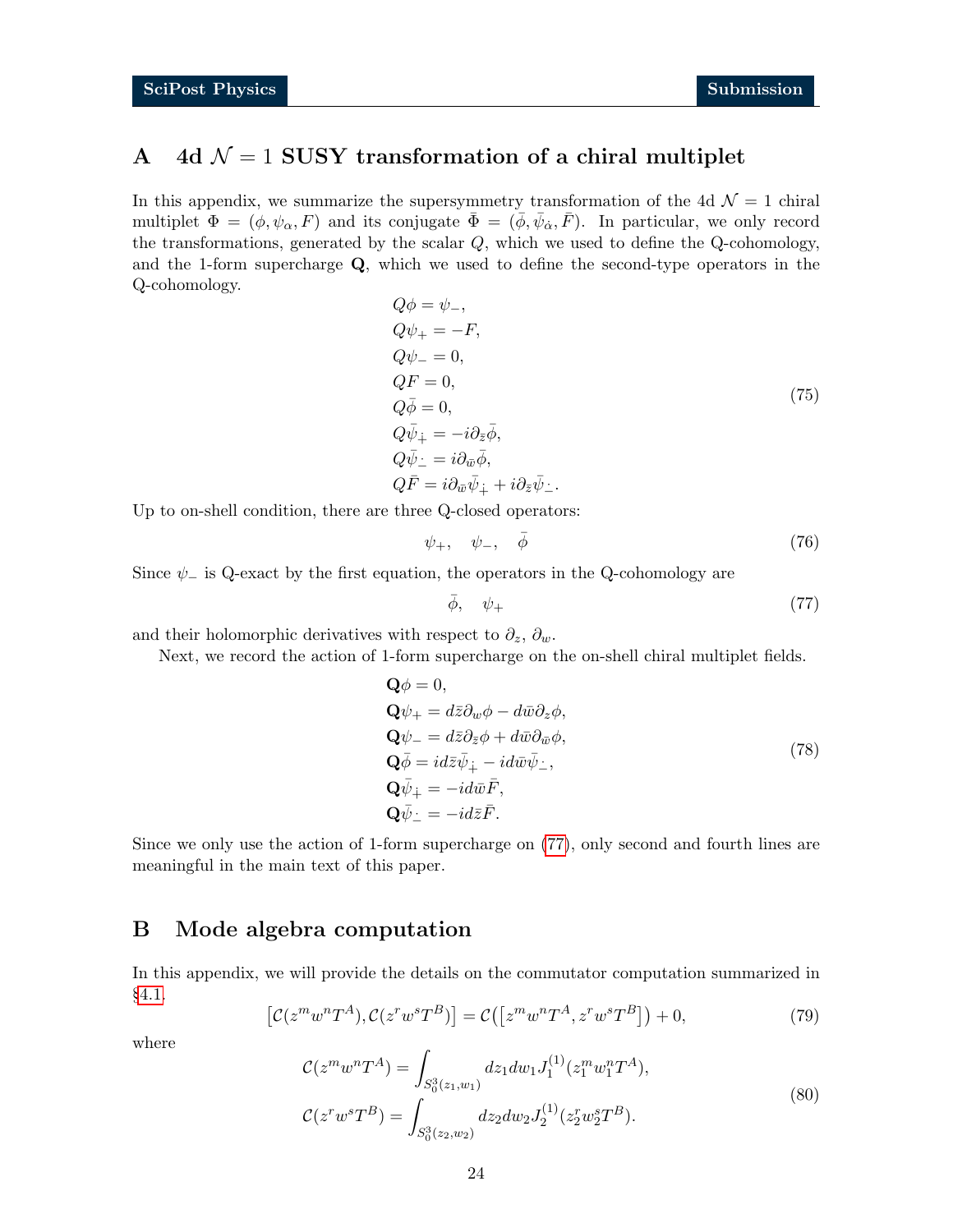We will first focus on expanding  $J_1^{(1)}$  $J_1^{(1)}$  and  $J_2^{(1)}$  $2^{(1)}$  and identify the nonzero propagators that we will contract later.

$$
J_1^{(1)}J_2^{(1)} = \left[ (\bar{\psi}_\perp d\bar{z}_1 - \bar{\psi}_\perp d\bar{w}_1) \psi_+ + \bar{\phi} (\partial_{w_1} \phi d\bar{z}_1 - \partial_{z_1} \phi d\bar{w}_1) \right]_1 \cdot \left[ (\bar{\psi}_\perp d\bar{z}_2 - \bar{\psi}_\perp d\bar{w}_2) \psi_+ + \bar{\phi} (\partial_{w_2} \phi d\bar{z}_2 - \partial_{z_2} \phi d\bar{w}_2) \right]_2
$$
\n(81)

Out of 16 terms in the expansion, 8 terms can host nonzero contractions. Those are

$$
d\bar{z}_{1}d\bar{z}_{2}\left[ (\bar{\psi}_{-}\psi_{+})_{1}(\bar{\psi}_{-}\psi_{+})_{2} + (\bar{\phi}\partial_{w_{1}}\phi)_{1}(\bar{\phi}\partial_{w_{2}}\phi)_{2}\right] + d\bar{w}_{1}d\bar{w}_{2}\left[ (-\bar{\psi}_{+}\psi_{+})_{1}(-\bar{\psi}_{+}\psi_{+})_{2} + (-\bar{\phi}\partial_{z_{1}}\phi)_{1}(-\bar{\phi}\partial_{z_{2}}\phi)_{2}\right] + d\bar{z}_{1}d\bar{w}_{2}\left[ (\bar{\psi}_{-}\psi_{+})_{1}(-\bar{\psi}_{+}\psi_{+})_{2} + (\bar{\phi}\partial_{w_{1}}\phi)_{1}(-\bar{\phi}\partial_{z_{2}}\phi)_{2}\right] + d\bar{w}_{1}d\bar{z}_{2}\left[ (-\bar{\psi}_{+}\psi_{+})_{1}(\bar{\psi}_{-}\psi_{+})_{2} + (-\bar{\phi}\partial_{z_{1}}\phi)_{1}(\bar{\phi}\partial_{w_{2}}\phi)_{2}\right]
$$
(82)

Now, we will use

$$
\langle \partial_{z_i} \phi_i(z_i, w_i) \bar{\phi}_j(z_j, w_j) \rangle = \frac{\bar{z}_{ij}}{d_{ij}^2}, \quad \langle \partial_{w_i} \phi_i(z_i, w_i) \bar{\phi}_j(z_j, w_j) \rangle = \frac{\bar{w}_{ij}}{d_{ij}^2},
$$
  

$$
\langle \bar{\psi}_{+,i}(z_i, w_i) \psi_{+,j}(z_j, w_j) \rangle = \frac{\bar{z}_{ij}}{d_{ij}^2}, \quad \langle \bar{\psi}_{-,i}(z_i, w_i) \psi_{+,j}(z_j, w_j) \rangle = \frac{\bar{w}_{ij}}{d_{ij}^2},
$$
\n(83)

where

<span id="page-24-0"></span>
$$
d_{ij}^2 = |z_{ij}|^2 + |w_{ij}|^2,\t\t(84)
$$

in the following.

# Single contraction

For each term in [\(82\)](#page-24-0) that looks

$$
(AB)_1 (AB)_2,\t\t(85)
$$

we may contract either  $\langle A_1B_2 \rangle$  or  $\langle B_1A_2 \rangle$ . Summing up all possible single contractions, we get

$$
\frac{1}{d_{12}^{2}} \left( d\bar{z}_{1} d\bar{z}_{2} \bar{w}_{12} (\psi_{+,1} \bar{\psi}_{-,2} + \bar{\psi}_{-,1} \psi_{+,2} + \partial_{w_{1}} \phi_{1} \bar{\phi}_{2} + \bar{\phi}_{1} \partial_{w_{2}} \phi_{2}) \right.\n+ d\bar{w}_{1} d\bar{w}_{2} \bar{z}_{12} (\psi_{+,1} \bar{\psi}_{+,2} + \bar{\psi}_{+,1} \psi_{+,2} + \partial_{z_{1}} \phi_{1} \bar{\phi}_{2} + \bar{\phi}_{1} \partial_{z_{2}} \phi_{2})\n- d\bar{z}_{1} d\bar{w}_{2} (\bar{w}_{12} \psi_{+,1} \bar{\psi}_{+,2} + \bar{z}_{12} \bar{\psi}_{-,1} \psi_{+,2} + \bar{z}_{12} \partial_{w_{1}} \phi_{1} \bar{\phi}_{2} + \bar{w}_{12} \bar{\phi}_{1} \partial_{z_{2}} \phi_{2})\n- d\bar{w}_{1} d\bar{z}_{2} (\bar{z}_{12} \psi_{+,1} \bar{\psi}_{-,2} + \bar{w}_{12} \bar{\psi}_{+,1} \psi_{+,2} + \bar{w}_{12} \partial_{z_{1}} \phi_{1} \bar{\phi}_{2} + \bar{z}_{12} \bar{\phi}_{1} \partial_{w_{2}} \phi_{2}) \right)
$$
\n(86)

Next, rearrange the above so that we can find the following  $S<sup>3</sup>$  integral kernel

$$
\omega_{BM}(z,w) = \frac{\bar{w}d\bar{z} - \bar{z}d\bar{w}}{(|z|^2 + |w|^2)^2}
$$
\n(87)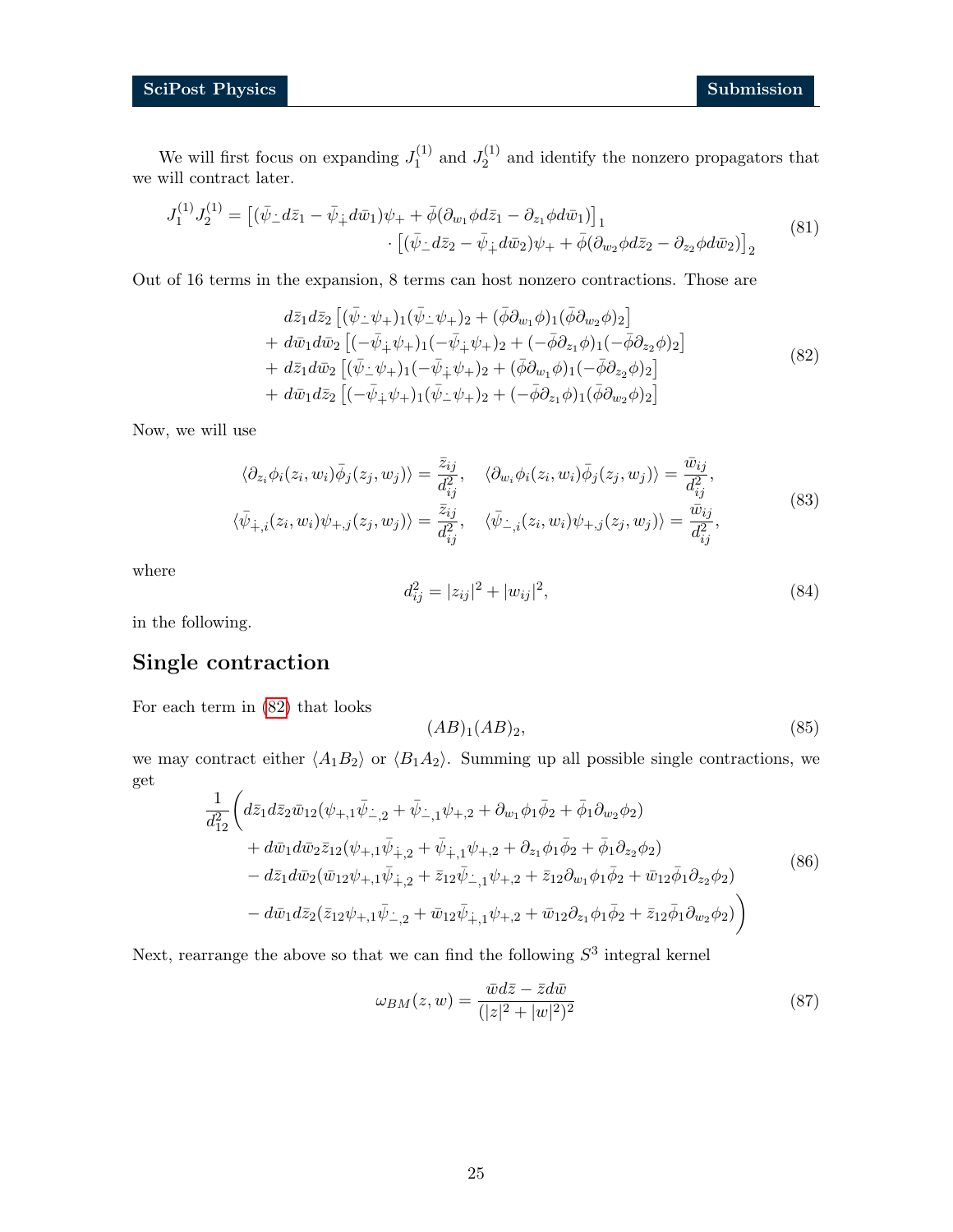manifestly.

<span id="page-25-0"></span>
$$
d\bar{z}_{1} \frac{\bar{w}_{12}d\bar{z}_{2} - \bar{z}_{12}d\bar{w}_{2}}{d_{12}^{2}} \bar{\psi}_{-,1}\psi_{+,2} + d\bar{w}_{1} \frac{\bar{z}_{12}d\bar{w}_{2} - \bar{w}_{12}d\bar{z}_{2}}{d_{12}^{2}} \bar{\psi}_{+,1}\psi_{+,2} + d\bar{z}_{1} \frac{\bar{w}_{12}d\bar{z}_{2} - \bar{z}_{12}d\bar{w}_{2}}{d_{12}^{2}} \partial_{w_{1}}\phi_{1}\bar{\phi}_{2} + d\bar{w}_{1} \frac{\bar{z}_{12}d\bar{w}_{2} - \bar{w}_{12}d\bar{z}_{2}}{d_{12}^{2}} \partial_{z_{1}}\phi_{1}\bar{\phi}_{2} + d\bar{z}_{2} \frac{\bar{w}_{12}d\bar{z}_{1} - \bar{z}_{12}d\bar{w}_{1}}{d_{12}^{2}} \psi_{+,1}\bar{\psi}_{-,2} + d\bar{w}_{2} \frac{\bar{z}_{12}d\bar{w}_{1} - \bar{w}_{12}d\bar{z}_{1}}{d_{12}^{2}} \psi_{+,1}\bar{\psi}_{+,2} + d\bar{z}_{2} \frac{\bar{w}_{12}d\bar{z}_{1} - \bar{z}_{12}d\bar{w}_{1}}{d_{12}^{2}} \bar{\phi}_{1}\partial_{w_{2}}\phi_{2} + d\bar{w}_{2} \frac{\bar{z}_{12}d\bar{w}_{1} - \bar{w}_{12}d\bar{z}_{1}}{d_{12}^{2}} \bar{\phi}_{1}\partial_{z_{2}}\phi_{2}
$$
\n
$$
(88)
$$

Then, make the following change of variables

<span id="page-25-3"></span>
$$
(z_2, w_2) \to (\tilde{z}_2, \tilde{w}_2) = (z_2 - z_1, w_2 - w_1)
$$
\n(89)

in the first two lines of [\(88\)](#page-25-0) to get  $\omega_{BM}(\tilde{z}_2, \tilde{w}_2)$  and make the following change of variables

$$
(z_1, w_1) \to (\tilde{z}_1, \tilde{w}_1) = (z_1 - z_2, w_1 - w_2)
$$
\n(90)

<span id="page-25-1"></span>in the last two lines of [\(88\)](#page-25-0) to get  $\omega_{BM}(\tilde{z}_1, \tilde{w}_1)$ . We have expanded  $J_1^{(1)}$  $J_1^{(1)} \cdot J_2^{(1)}$  $2^{(1)}$ . Let us plug this back in

<span id="page-25-5"></span><span id="page-25-4"></span><span id="page-25-2"></span>
$$
\mathcal{C}(z^m w^n T^A) \cdot \mathcal{C}(z^r w^s T^B). \tag{91}
$$

We will omit the elements of  $\mathbb{C}[z,w] \otimes \mathfrak{gl}_K$  and restore those at the end.

Then, we can rearrange [\(91\)](#page-25-1) into

$$
\int_{S_0^3} \omega_{BM}(\tilde{z}_2, \tilde{w}_2) \int_{S_0^3} dz_1 dw_1 \left( (\bar{\psi}_{-,1} d\bar{z}_1 - \bar{\psi}_{+,1} d\bar{w}_1) \psi_{+,2} + \bar{\phi}_2 (\partial_{w_1} \phi_1 d\bar{z}_1 - \partial_{z_1} \phi_1 d\bar{w}_1) \right) + \int_{S_0^3} \omega_{BM}(\tilde{z}_1, \tilde{w}_1) \int_{S_0^3} dz_2 dw_2 \left( (\bar{\psi}_{-,2} d\bar{z}_2 - \bar{\psi}_{+,2} d\bar{w}_2) \psi_{+,1} + \bar{\phi}_1 (\partial_{w_2} \phi_2 d\bar{z}_2 - \partial_{z_2} \phi_2 d\bar{w}_2) \right),
$$
\n(92)

where  $S_0^3$  is a 3-sphere centered at the origin of  $\mathbb{C}_z \times \mathbb{C}_w$ . Note that  $\psi_{+,2}$  and  $\bar{\phi}_2$  in the first line of [\(92\)](#page-25-2) are functions of  $\tilde{z}_2 + z_1$  and  $\tilde{w}_2 + w_1$  due to [\(89\)](#page-25-3). Similarly,  $\psi_{+,1}$  and  $\bar{\phi}_1$  are functions of  $\tilde{z}_1 + z_2$  and  $\tilde{w}_1 + w_2$  due to [\(90\)](#page-25-4). Therefore, so far, the integrands are bi-local functions on two sets of variables. Evaluating the first  $S<sup>3</sup>$  residue integrals in each line of [\(92\)](#page-25-2), we get

$$
\int_{S_0^3} dz_1 dw_1 \left( (\bar{\psi}_{-,1} d\bar{z}_1 - \bar{\psi}_{+,1} d\bar{w}_1) \psi_{+,1} + \bar{\phi}_1 (\partial_{w_1} \phi_1 d\bar{z}_1 - \partial_{z_1} \phi_1 d\bar{w}_1) \right) + \int_{S_0^3} dz_2 dw_2 \left( (\bar{\psi}_{-,2} d\bar{z}_2 - \bar{\psi}_{+,2} d\bar{w}_2) \psi_{+,2} + \bar{\phi}_2 (\partial_{w_2} \phi_2 d\bar{z}_2 - \partial_{z_2} \phi_2 d\bar{w}_2) \right).
$$
\n(93)

Due to the residue integrals, all fields with subscript  $i$  now depend on a single set of variables  $(z_i, w_i)$ , so there is no bilocal behavior anymore. Therefore, we observe that each integrand corresponds to  $J_i^{(1)}$  $i^{(1)}$  and rewrite [\(93\)](#page-25-5) as

<span id="page-25-6"></span>
$$
\int_{S^3} dz_1 dw_1 J_1^{(1)} + \int_{S^3} dz_2 dw_2 J_2^{(1)} \tag{94}
$$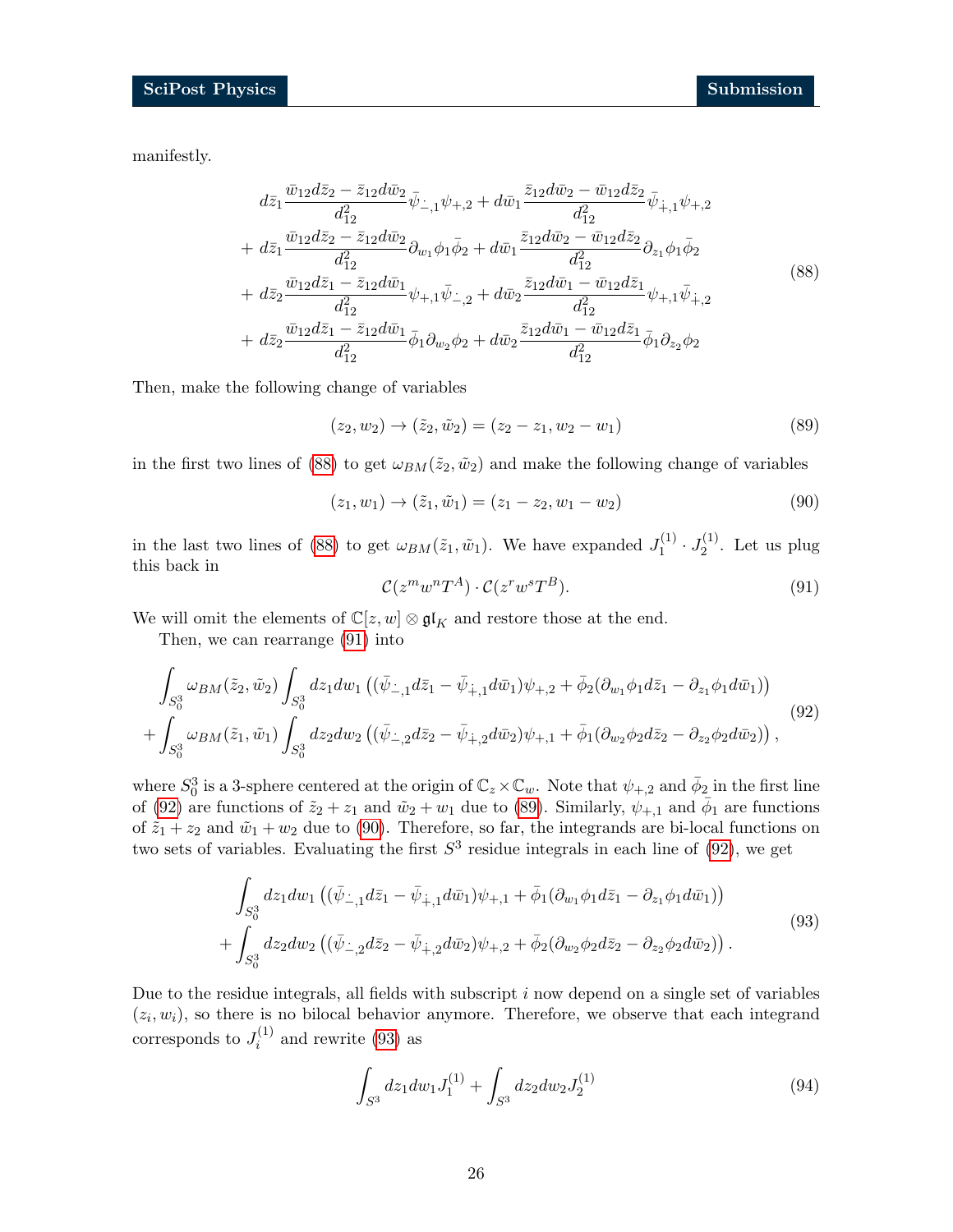Since the subscripts are now dummy variables, we can unify [\(94\)](#page-25-6) as one term. After restoring the omitted elements of  $\mathbb{C}[z,w]\otimes\mathfrak{gl}_K,$  we get

<span id="page-26-0"></span>
$$
\int_{S^3} dz dw J^{(1)} \left( z^m w^n T^A \right) \left( z^r w^s T^B \right). \tag{95}
$$

This is the result of the single contractions of a product of two algebra generators [\(91\)](#page-25-1). To get the commutator, we permute two elements of  $\mathbb{C}[z, w] \otimes \mathfrak{gl}_K$  in [\(95\)](#page-26-0) and subtract the resulting term from [\(95\)](#page-26-0). We get

<span id="page-26-3"></span>
$$
\int_{S^3} dz dw J^{(1)} \left[ z^m w^n T^A, z^r w^s T^B \right] =: \mathcal{C} \left( \left[ z^m w^n T^A, z^r w^s T^B \right] \right). \tag{96}
$$

It reproduces the first term in the RHS of [\(79\)](#page-23-3).

# Double contractions

<span id="page-26-1"></span>Let us start from the single-contracted expression  $(88)$  and perform another contractions.

$$
\frac{1}{d_{12}^{4}} \bigg( d\bar{z}_{1} (\bar{w}_{12} d\bar{z}_{2} - \bar{z}_{12} d\bar{w}_{2}) \bar{w}_{12} + d\bar{w}_{1} (\bar{z}_{12} d\bar{w}_{12} - \bar{w}_{12} d\bar{z}_{12}) \bar{z}_{12} \n+ d\bar{z}_{1} (\bar{w}_{2} d\bar{z}_{12} - \bar{z}_{12} d\bar{w}_{2}) \bar{w}_{12} + d\bar{w}_{1} (\bar{z}_{12} d\bar{w}_{2} - \bar{w}_{12} d\bar{z}_{2}) \bar{z}_{12} \n+ d\bar{z}_{2} (\bar{w}_{12} d\bar{z}_{1} - \bar{z}_{12} d\bar{w}_{1}) \bar{w}_{12} + d\bar{w}_{2} (\bar{z}_{12} d\bar{w}_{1} - \bar{w}_{12} d\bar{z}_{1}) \bar{z}_{12} \n+ d\bar{z}_{2} (\bar{w}_{12} d\bar{z}_{1} - \bar{z}_{12} d\bar{w}_{1}) (-\bar{w}_{12}) + d\bar{w}_{12} (\bar{z}_{12} d\bar{w}_{1} - \bar{w}_{12} d\bar{z}_{1}) (-\bar{z}_{12}) \bigg), \tag{97}
$$

where in the third and fourth line we used

$$
\langle \psi_{+,1}\bar{\psi}_{-,2}\rangle = -\langle \bar{\psi}_{-,2}\psi_{+,1}\rangle = \langle \bar{\psi}_{-,1}\psi_{+,2}\rangle, \quad \langle \psi_{+,1}\bar{\psi}_{+,2}\rangle = -\langle \bar{\psi}_{+,2}\psi_{+,1}\rangle = \langle \bar{\psi}_{+,1}\psi_{+,2}\rangle, \n\langle \bar{\phi}_1 \partial_{w_2} \phi_2 \rangle = \langle \partial_{w_2} \phi_2 \bar{\phi}_1 \rangle = -\langle \partial_{w_1} \phi_1 \bar{\phi}_2 \rangle, \quad \langle \bar{\phi}_1 \partial_{z_2} \phi_2 \rangle = \langle \partial_{z_2} \phi_2 \bar{\phi}_1 \rangle = -\langle \partial_{z_1} \phi_1 \bar{\phi}_2 \rangle.
$$
\n(98)

We can simplify [\(97\)](#page-26-1) into

<span id="page-26-2"></span>
$$
2(\bar{w}_{12}d\bar{z}_2 - \bar{z}_{12}d\bar{w}_2)\frac{\bar{w}_{12}d\bar{z}_1 - \bar{z}_{12}d\bar{w}_1}{d_{12}^4}.
$$
\n(99)

By integrating [\(99\)](#page-26-2) along the modified contour depicted in Figure [3,](#page-18-2) we can finish the computation for the double contracted term of [\(79\)](#page-23-3).

$$
2\int_{S_0^3(z_2,w_2)} \int_{S_{z_2,w_2}^3(z_1,w_1)} \frac{\bar{w}_{12}d\bar{z}_1 - \bar{z}_{12}d\bar{w}_1}{d_{12}^4} (\bar{w}_{12}d\bar{z}_2 - \bar{z}_{12}d\bar{w}_2)(z_1^m w_1^n z_2^r w_2^s \text{ tr } T^A T^B)
$$
  
\n
$$
= 2\int_{S_0^3(z_2,w_2)} \int_{S_{z_2,w_2}^3(z_1,w_1)} \omega_{BM}(z_1 - z_2, w_1 - w_2)(\bar{w}_{12}d\bar{z}_2 - \bar{z}_{12}d\bar{w}_2)(z_1^m w_1^n z_2^r w_2^s \text{ tr } T^A T^B)
$$
  
\n
$$
= 2\int_{S_0^3(z_1,w_1)} (0)(z_2^m w_2^n z_2^r w_2^s \text{ tr } T^A T^B)
$$
  
\n
$$
= 0,
$$

where  $S^3_{z_i,w_j}(z_j,w_j)$  is a 3-sphere centered at  $(z_i,w_i)$  and parametrized by  $(z_j,w_j)$ . In the first equality, we used the fact that  $d_{12}^4 = d_{12}^2$  on  $S_{z_1,w_1}^3(z_2, w_2)$ , assuming the radius of the

(100)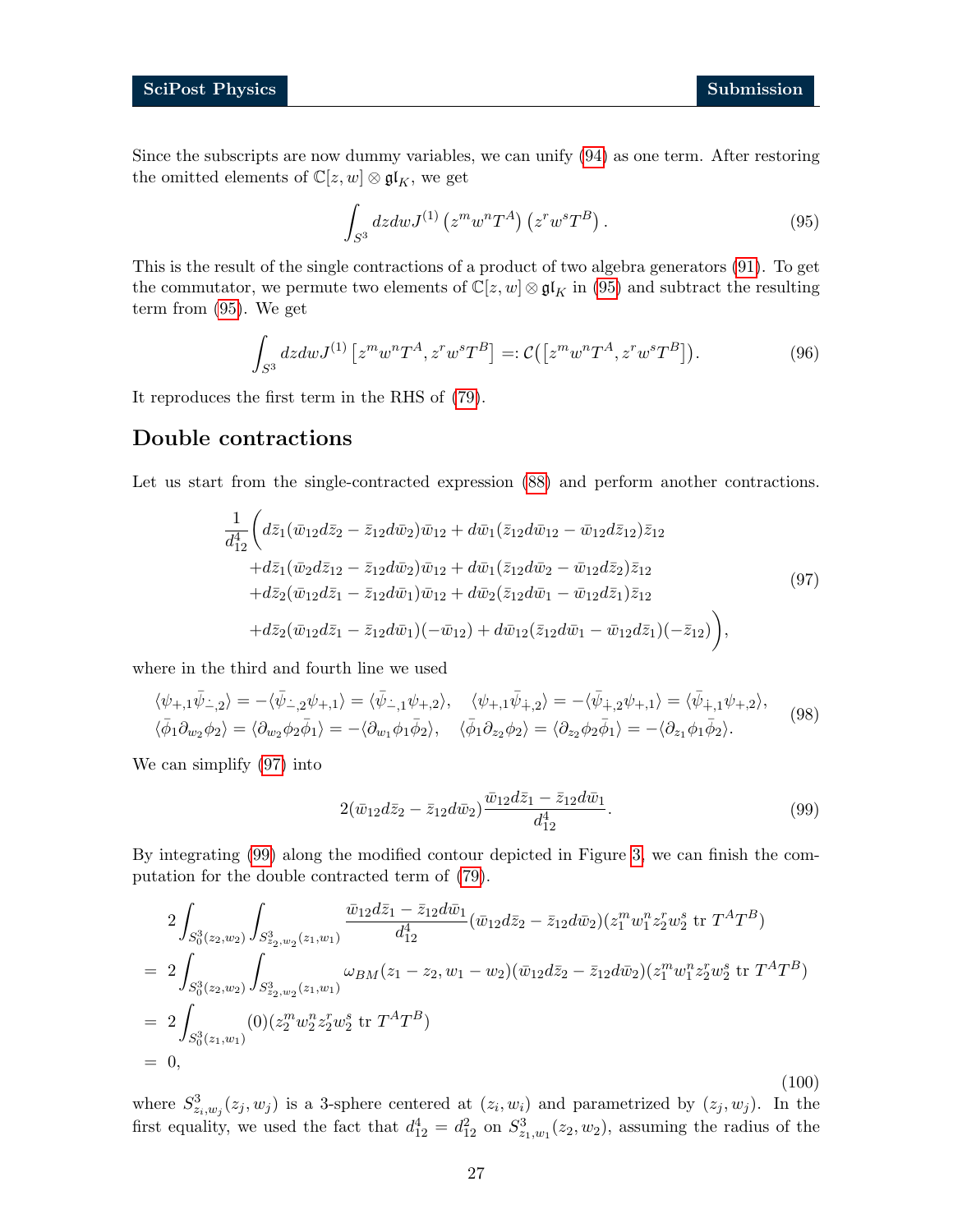3-sphere is 1. The result is independent on the radius, as it should. We conclude that there is no central element in the commutation relation.

Therefore, combining with [\(96\)](#page-26-3), we recover [\(79\)](#page-23-3)

<span id="page-27-0"></span>
$$
\left[\mathcal{C}(z^m w^n T^A), \mathcal{C}(z^r w^s T^B)\right] = \mathcal{C}\left(\left[z^m w^n T^A, z^r w^s T^B\right]\right). \tag{101}
$$

# References

- <span id="page-27-1"></span>[1] E. Witten, "Topological Quantum Field Theory," Commun. Math. Phys. 117, 353 (1988) doi:10.1007/BF01223371
- <span id="page-27-2"></span>[2] E. Witten, "Topological Sigma Models," Commun. Math. Phys. 118, 411 (1988) doi:10.1007/BF01466725
- <span id="page-27-3"></span>[3] N. A. Nekrasov, "Seiberg-Witten prepotential from instanton counting," Adv. Theor. Math. Phys. 7, no. 5, 831 (2003) doi:10.4310/ATMP.2003.v7.n5.a4 [arXiv:hep-th/0206161 [hep-th]].
- <span id="page-27-4"></span>[4] N. A. Nekrasov and S. L. Shatashvili, "Quantization of Integrable Systems and Four Dimensional Gauge Theories," doi:10.1142/9789814304634 0015 [arXiv:0908.4052 [hep-th]].
- <span id="page-27-5"></span>[5] E. Witten, "Two-dimensional models with (0,2) supersymmetry: Perturbative aspects," Adv. Theor. Math. Phys. 11, no.1, 1-63 (2007) [arXiv:hep-th/0504078 [hep-th]].
- [6] A. Kapustin, "Chiral de Rham complex and the half-twisted sigma-model,"  $[\text{arXiv:hep-th}/0504074$   $[\text{hep-th}]]$ .
- <span id="page-27-6"></span>[7] J. Yagi, "Chiral algebras of (0, 2) models," Adv. Theor. Math. Phys. 16, no.1, 1-37 (2012) [arXiv:1001.0118 [hep-th]].
- <span id="page-27-7"></span>[8] E. Witten, "Supersymmetric Yang-Mills theory on a four manifold," J. Math. Phys. 35, 5101-5135 (1994) doi:10.1063/1.530745 [arXiv:hep-th/9403195 [hep-th]].
- <span id="page-27-11"></span>[9] A. Johansen, "Infinite conformal algebras in supersymmetric theories on four manifolds," Nucl. Phys. B 436, 291-341 (1995) doi:10.1016/0550-3213(94)00408-7 [arXiv:hep-th/9407109 [hep-th]].
- <span id="page-27-8"></span>[10] K. Costello and C. Scheimbauer, "Lectures on Mathematical Aspects of (twisted) Supersymmetric Gauge Theories," doi:10.1007/978-3-319-09949-1 3 [arXiv:1401.2676 [math.QA]].
- <span id="page-27-9"></span>[11] K. Costello and O. Gwilliam, "Factorization algebras in quantum field theory Volume II"
- <span id="page-27-10"></span>[12] O. Gwilliam and B. R. Williams, "Higher Kac-Moody algebras and symmetries of holomorphic field theories," [arXiv:1810.06534 [math.QA]].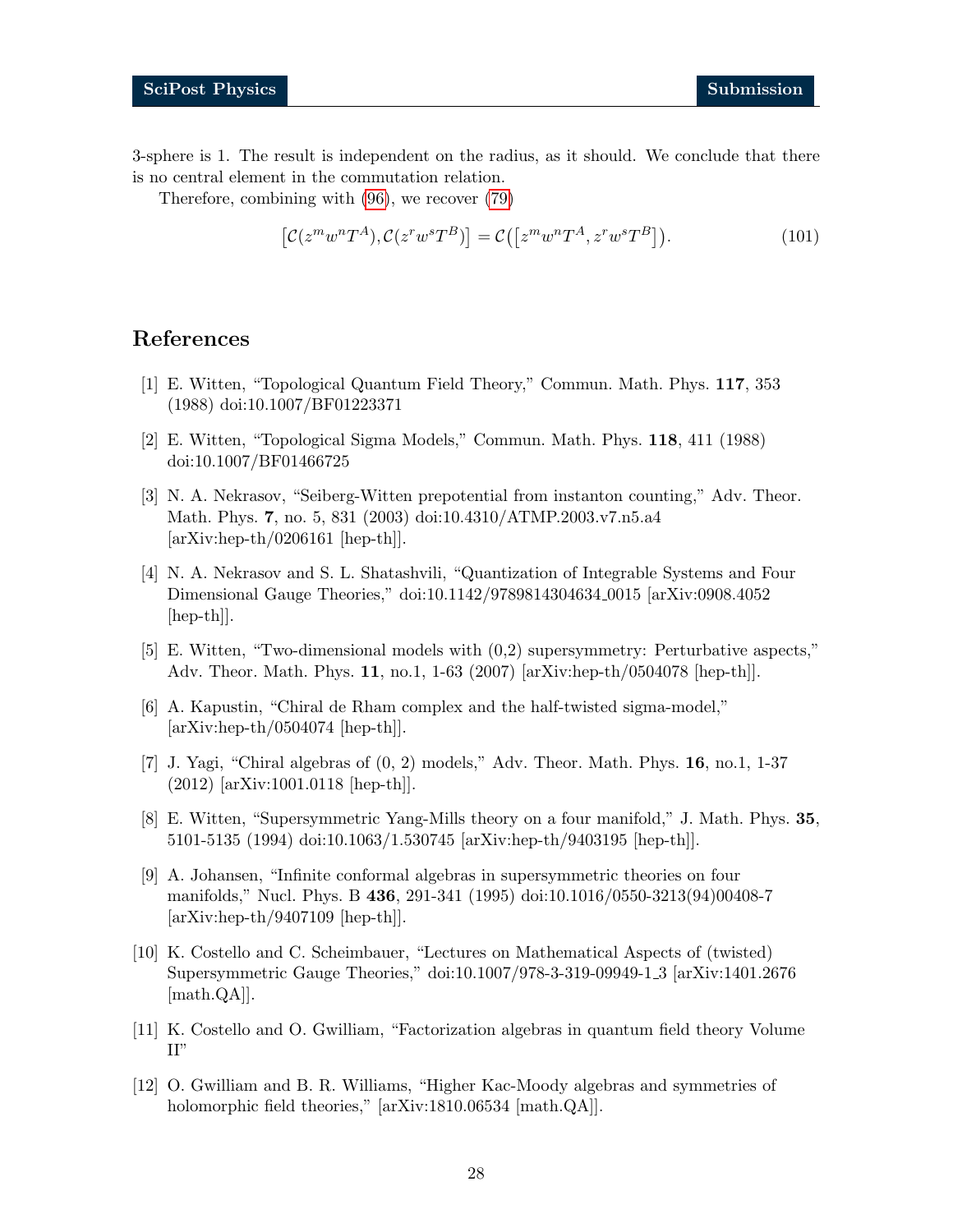- [13] G. Faonte, B. Hennion, and M. Kapranov, "Higher Kac-Moody algebras and moduli spaces of G-bundles," Advances in Mathematics, 346, 389-466 (2019)
- <span id="page-28-0"></span>[14] I. Saberi and B. R. Williams, "Twisted characters and holomorphic symmetries," doi:10.1007/s11005-020-01319-4 [arXiv:1906.04221 [math-ph]].
- <span id="page-28-1"></span>[15] K. Costello and S. Li, "Twisted supergravity and its quantization," arXiv:1606.00365 [hep-th].
- <span id="page-28-2"></span>[16] K. Costello, "M-theory in the Omega-background and 5-dimensional non-commutative gauge theory," arXiv:1610.04144 [hep-th].
- <span id="page-28-3"></span> $[17]$  K. Costello, "Holography and Koszul duality: the example of the  $M2$  brane," arXiv:1705.02500 [hep-th].
- <span id="page-28-4"></span>[18] A. Tsymbaliuk, "The affine Yangian of  $\mathfrak{gl}_1$  revisited," Adv. Math. **304**, 583 (2017) doi:10.1016/j.aim.2016.08.041 [arXiv:1404.5240 [math.RT]].
- <span id="page-28-5"></span>[19] T. Procházka, "W -symmetry, topological vertex and affine Yangian," JHEP 10, 077 (2016) doi:10.1007/JHEP10(2016)077 [arXiv:1512.07178 [hep-th]].
- <span id="page-28-6"></span>[20] N. Guay and Y. Yang, "On deformed double current algebras for simple Lie algebras," [arXiv:1608.02900].
- [21] P. Etingof, D. Kalinov, and E. Rains, "New realizations of deformed double current algebras and Deligne categories," [arXiv:2005.13604].
- [22] R. Kodera and H. Nakajima, "Quantized Coulomb branches of Jordan quiver gauge theories and cyclotomic rational Cherednik algebras," Proc. Symp. Pure Math. 98, 49 (2018) [arXiv:1608.00875 [math.RT]].
- <span id="page-28-13"></span>[23] D. Gaiotto and J. Abajian, "Twisted M2 brane holography and sphere correlation functions," [arXiv:2004.13810 [hep-th]].
- <span id="page-28-7"></span>[24] J. Oh and Y. Zhou, "Feynman diagrams and  $\Omega$ -deformed M-theory," SciPost Phys. 10, no.2, 029 (2021) doi:10.21468/SciPostPhys.10.2.029 [arXiv:2002.07343 [hep-th]].
- <span id="page-28-10"></span>[25] M. Bullimore, T. Dimofte, D. Gaiotto and J. Hilburn, "Boundaries, Mirror Symmetry, and Symplectic Duality in 3d  $\mathcal{N} = 4$  Gauge Theory," JHEP 10, 108 (2016) doi:10.1007/JHEP10(2016)108 [arXiv:1603.08382 [hep-th]].
- <span id="page-28-11"></span>[26] T. Dimofte, "Koszul duality patterns in physics," String Math 2017.
- <span id="page-28-8"></span>[27] O. Aharony, O. Bergman, D. L. Jafferis and J. Maldacena, "N=6 superconformal Chern-Simons-matter theories, M2-branes and their gravity duals," JHEP 10, 091  $(2008)$  doi:10.1088/1126-6708/2008/10/091 [arXiv:0806.1218 [hep-th]].
- <span id="page-28-9"></span>[28] J. M. Maldacena, "The Large N limit of superconformal field theories and supergravity," Int. J. Theor. Phys. 38, 1113-1133 (1999) doi:10.1023/A:1026654312961 [arXiv:hep-th/9711200 [hep-th]].
- <span id="page-28-12"></span>[29] D. Gaiotto and J. Oh, "Aspects of Ω-deformed M-theory," arXiv:1907.06495 [hep-th].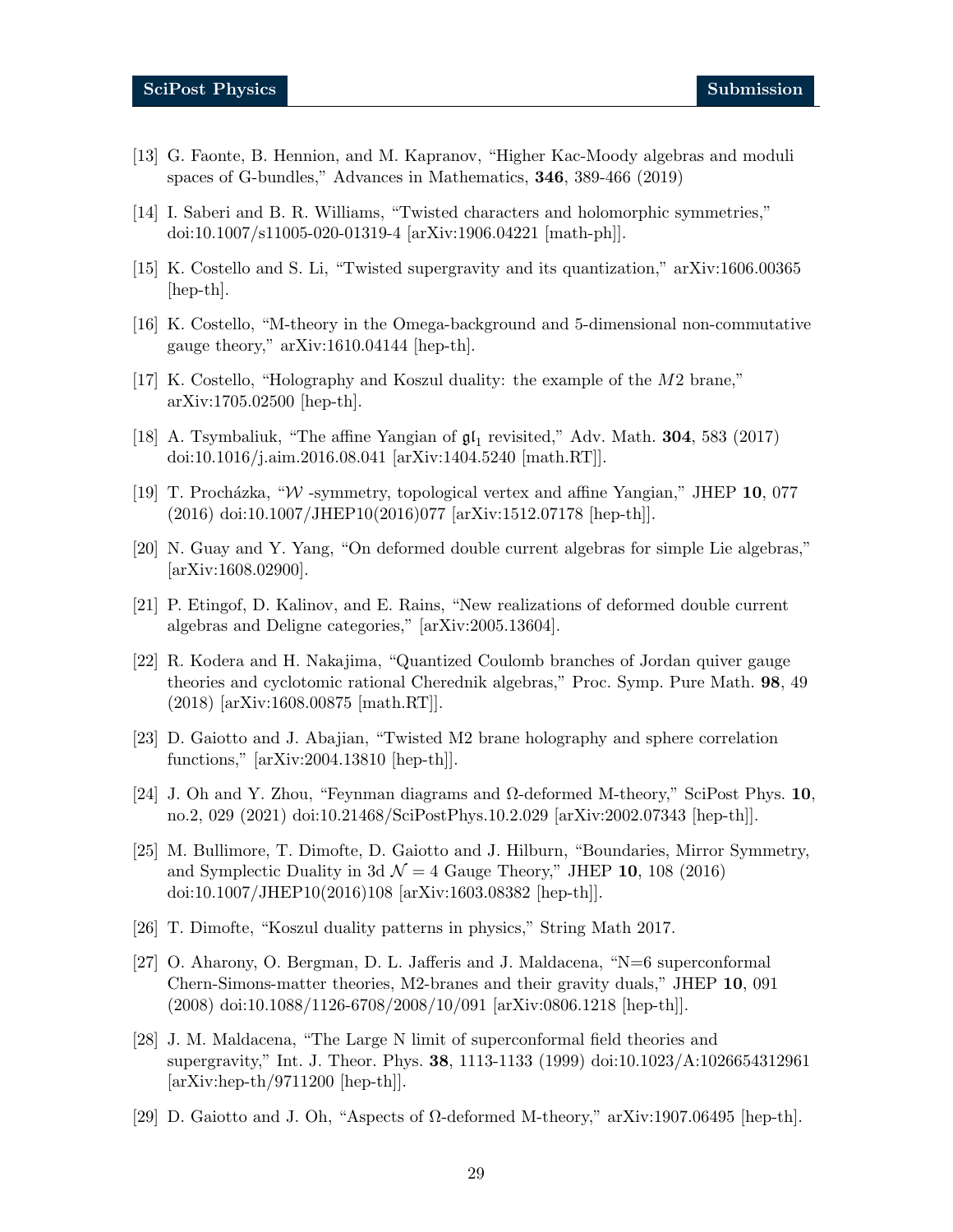- <span id="page-29-0"></span>[30] D. Gaiotto and M. Rapcak, "Miura operators, degenerate fields and the M2-M5 intersection," [arXiv:2012.04118 [hep-th]].
- <span id="page-29-1"></span>[31] J. Oh and Y. Zhou, "Twisted holography of defect fusions," [arXiv:2103.00963 [hep-th]].
- <span id="page-29-2"></span>[32] K. Costello and D. Gaiotto, "Twisted Holography," arXiv:1812.09257 [hep-th].
- <span id="page-29-3"></span>[33] N. Ishtiaque, S. Faroogh Moosavian and Y. Zhou, "Topological Holography: The Example of The D2-D4 Brane System," SciPost Phys. 9, no.2, 017 (2020) doi:10.21468/SciPostPhys.9.2.017 [arXiv:1809.00372 [hep-th]].
- <span id="page-29-4"></span>[34] K. Costello and N. M. Paquette, "Twisted Supergravity and Koszul Duality: A case study in AdS3," arXiv:2001.02177 [hep-th].
- <span id="page-29-5"></span>[35] F. Bonetti and L. Rastelli, "Supersymmetric localization in AdS<sub>5</sub> and the protected chiral algebra," JHEP 08, 098 (2018) doi:10.1007/JHEP08(2018)098 [arXiv:1612.06514  $\vert \text{hep-th} \vert$ .
- <span id="page-29-6"></span>[36] M. Mezei, S. S. Pufu and Y. Wang, "A 2d/1d Holographic Duality," [arXiv:1703.08749 [hep-th]].
- <span id="page-29-7"></span>[37] M. Atiyah and E. Witten, "M theory dynamics on a manifold of G(2) holonomy," Adv. Theor. Math. Phys. 6, 1-106 (2003) doi:10.4310/ATMP.2002.v6.n1.a1  $[\text{arXiv:hep-th}/0107177$   $[\text{hep-th}]]$ .
- <span id="page-29-8"></span>[38] B. S. Acharya and E. Witten, "Chiral fermions from manifolds of  $G(2)$  holonomy," [arXiv:hep-th/0109152 [hep-th]].
- <span id="page-29-9"></span>[39] M. Berkooz, M. R. Douglas and R. G. Leigh, "Branes intersecting at angles," Nucl. Phys. B 480, 265-278 (1996) doi:10.1016/S0550-3213(96)00452-X [arXiv:hep-th/9606139 [hep-th]].
- <span id="page-29-15"></span>[40] R. Dijkgraaf, L. Hollands, P. Sulkowski and C. Vafa, "Supersymmetric gauge theories, intersecting branes and free fermions," JHEP 02, 106 (2008) doi:10.1088/1126-6708/2008/02/106 [arXiv:0709.4446 [hep-th]].
- <span id="page-29-10"></span>[41] L. Rozansky and E. Witten, "HyperKahler geometry and invariants of three manifolds," Selecta Math. 3, 401-458 (1997) doi:10.1007/s000290050016  $[\text{arXiv:hep-th}/9612216$   $[\text{hep-th}]]$ .
- <span id="page-29-11"></span>[42] S. H. Katz and C. Vafa, "Matter from geometry," Nucl. Phys. B 497, 146-154 (1997) doi:10.1016/S0550-3213(97)00280-0 [arXiv:hep-th/9606086 [hep-th]].
- <span id="page-29-13"></span>[43] J. Oh and J. Yagi, "Poisson vertex algebras in supersymmetric field theories," doi:10.1007/s11005-020-01290-0 [arXiv:1908.05791 [hep-th]].
- <span id="page-29-12"></span>[44] K. Costello, T. Dimofte and D. Gaiotto, "Boundary Chiral Algebras and Holomorphic Twists," [arXiv:2005.00083 [hep-th]].
- <span id="page-29-14"></span>[45] C. Beem, D. Ben-Zvi, M. Bullimore, T. Dimofte and A. Neitzke, "Secondary products in supersymmetric field theory," Annales Henri Poincare 21, no.4, 1235-1310 (2020) doi:10.1007/s00023-020-00888-3 [arXiv:1809.00009 [hep-th]].